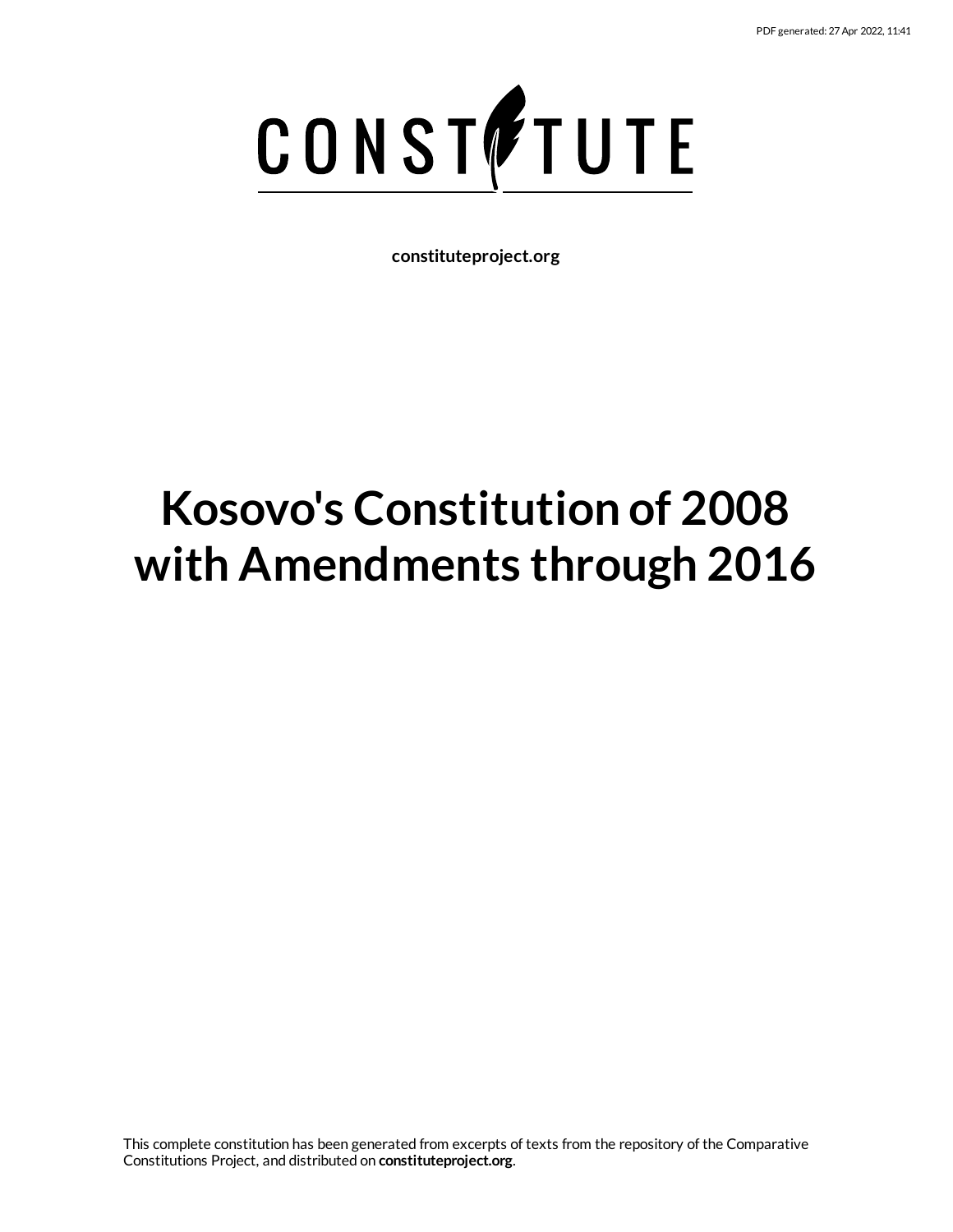# **Table of contents**

| Article 22. Direct Applicability of International Agreements and Instruments    |  |
|---------------------------------------------------------------------------------|--|
|                                                                                 |  |
|                                                                                 |  |
|                                                                                 |  |
| Article 27. Prohibition of Torture, Cruel, Inhuman or Degrading Treatment  10   |  |
|                                                                                 |  |
|                                                                                 |  |
|                                                                                 |  |
|                                                                                 |  |
|                                                                                 |  |
| Article 33. The Principle of Legality and Proportionality in Criminal Cases  12 |  |
|                                                                                 |  |
|                                                                                 |  |
|                                                                                 |  |
|                                                                                 |  |
|                                                                                 |  |
|                                                                                 |  |
|                                                                                 |  |
|                                                                                 |  |
|                                                                                 |  |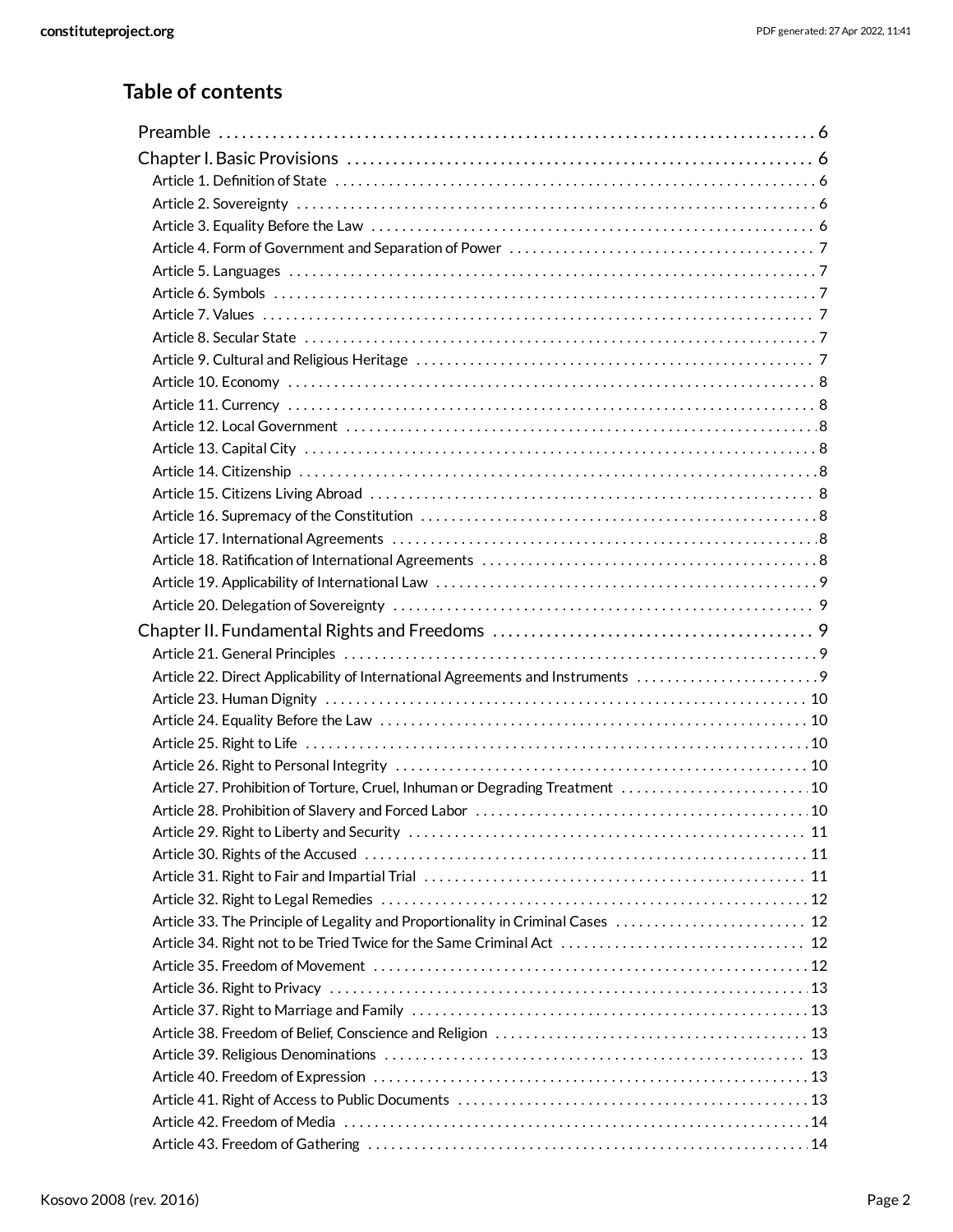|                             | Article 51. Health and Social Protection (and the content of the content of the state of the state of the stat |     |
|-----------------------------|----------------------------------------------------------------------------------------------------------------|-----|
|                             |                                                                                                                |     |
|                             |                                                                                                                |     |
|                             |                                                                                                                |     |
|                             |                                                                                                                |     |
|                             | Article 56. Fundamental Rights and Freedoms During a State of Emergency  16                                    |     |
|                             |                                                                                                                |     |
|                             |                                                                                                                |     |
|                             |                                                                                                                |     |
|                             |                                                                                                                |     |
|                             |                                                                                                                |     |
|                             |                                                                                                                |     |
|                             | Article 62. Representation in the Institutions of Local Government  18                                         |     |
|                             |                                                                                                                |     |
|                             |                                                                                                                |     |
|                             |                                                                                                                |     |
|                             |                                                                                                                |     |
|                             |                                                                                                                |     |
|                             |                                                                                                                |     |
|                             |                                                                                                                |     |
|                             |                                                                                                                |     |
|                             |                                                                                                                |     |
|                             |                                                                                                                |     |
|                             |                                                                                                                |     |
| Article 72. Incompatibility |                                                                                                                | -21 |
|                             |                                                                                                                |     |
|                             |                                                                                                                |     |
|                             |                                                                                                                |     |
|                             |                                                                                                                |     |
|                             |                                                                                                                |     |
|                             |                                                                                                                |     |
|                             |                                                                                                                |     |
|                             |                                                                                                                |     |
|                             |                                                                                                                |     |
|                             |                                                                                                                |     |
|                             |                                                                                                                |     |
|                             |                                                                                                                |     |
|                             |                                                                                                                |     |
|                             |                                                                                                                |     |
|                             |                                                                                                                |     |
|                             |                                                                                                                |     |
|                             |                                                                                                                |     |
|                             |                                                                                                                |     |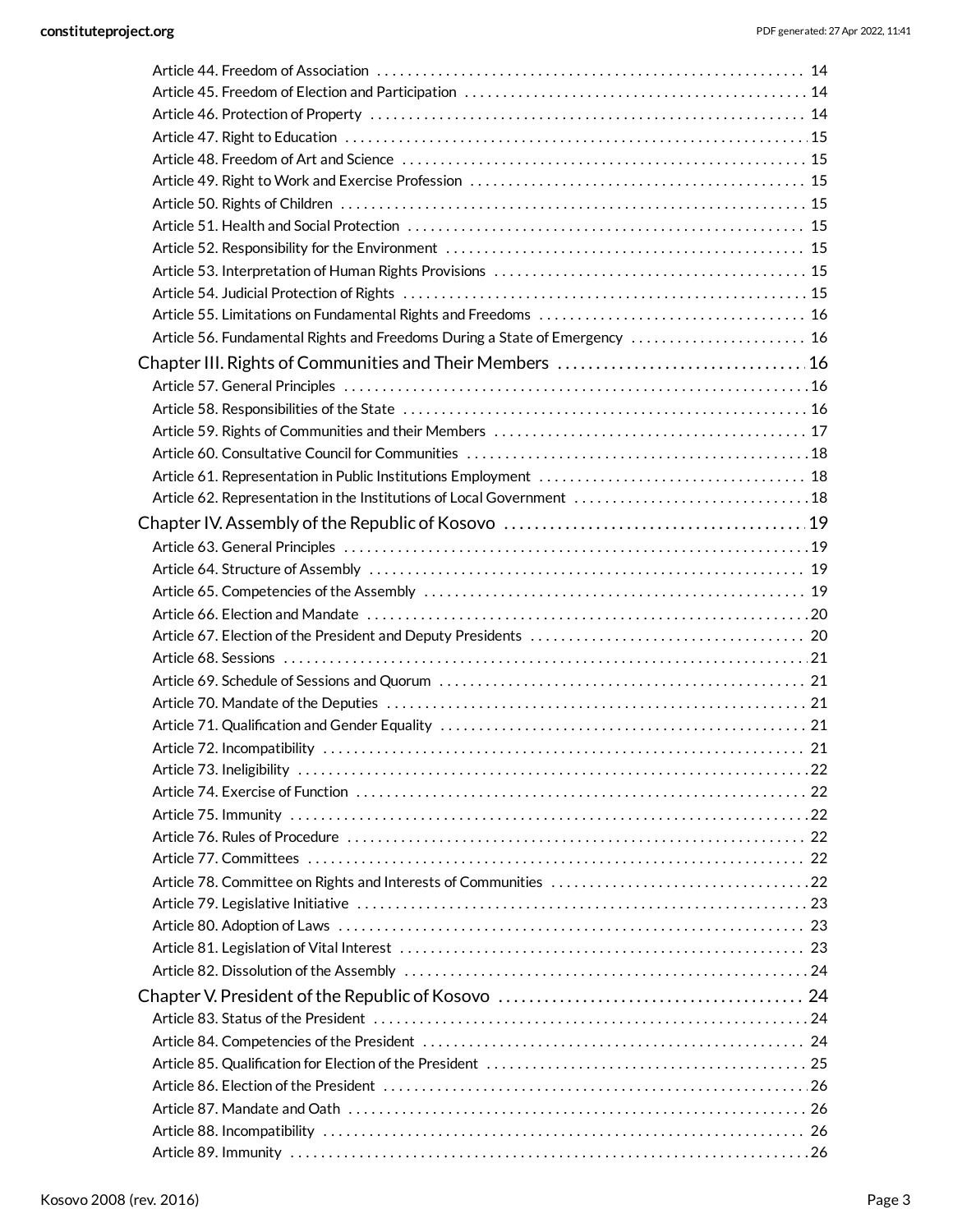| Article 114. Composition and Mandate of the Constitutional Court 34 |
|---------------------------------------------------------------------|
|                                                                     |
|                                                                     |
|                                                                     |
|                                                                     |
|                                                                     |
|                                                                     |
|                                                                     |
|                                                                     |
|                                                                     |
| Chapter X. Local Government and Territorial Organization  36        |
|                                                                     |
|                                                                     |
|                                                                     |
|                                                                     |
|                                                                     |
|                                                                     |
|                                                                     |
|                                                                     |
|                                                                     |
|                                                                     |
|                                                                     |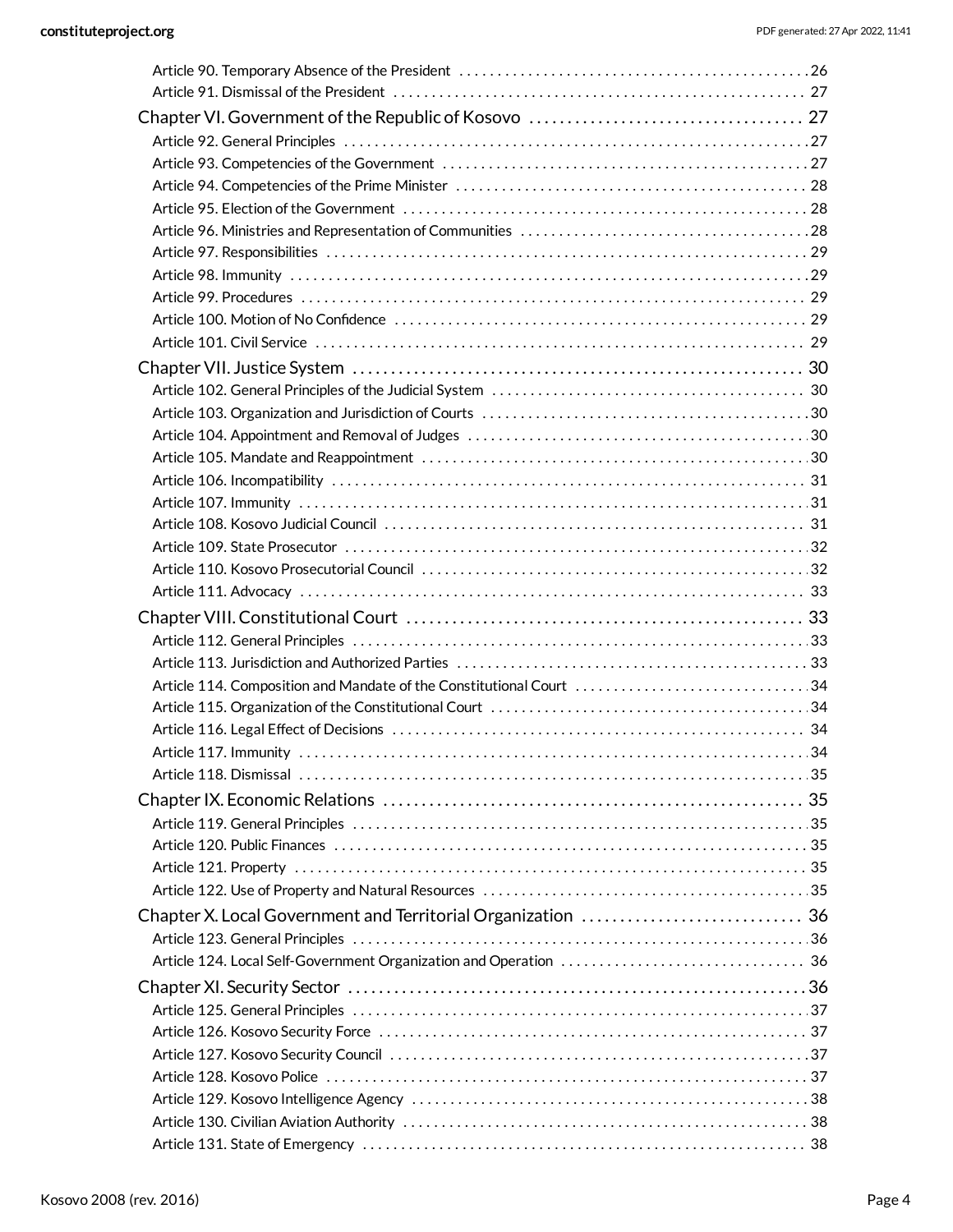| Article 134. Qualification, Election and Dismissal of the Ombudsperson  39            |  |
|---------------------------------------------------------------------------------------|--|
|                                                                                       |  |
|                                                                                       |  |
|                                                                                       |  |
|                                                                                       |  |
|                                                                                       |  |
|                                                                                       |  |
|                                                                                       |  |
|                                                                                       |  |
|                                                                                       |  |
| Article 143. Comprehensive Proposal for the Kosovo Status Settlement  41              |  |
|                                                                                       |  |
| Article 145. Continuity of International Agreements and Applicable Legislation  42    |  |
|                                                                                       |  |
|                                                                                       |  |
| 43. Article 147. Final Authority of the International Civilian Representative  43     |  |
|                                                                                       |  |
|                                                                                       |  |
|                                                                                       |  |
|                                                                                       |  |
|                                                                                       |  |
|                                                                                       |  |
|                                                                                       |  |
|                                                                                       |  |
|                                                                                       |  |
|                                                                                       |  |
|                                                                                       |  |
|                                                                                       |  |
|                                                                                       |  |
|                                                                                       |  |
| Article 162 - NEW. The Specialist Chambers and the Specialist Prosecutor's Office  46 |  |
|                                                                                       |  |
| AMENDMENTS ON THE CONSTITUTION OF THE REPUBLIC OF KOSOVO REGARDING THE                |  |
| ENDING OF INTERNATIONAL SUPERVISION OF INDEPENDENCE OF KOSOVO  47                     |  |
| AMENDMENT OF THE CONSTITUTION OF THE REPUBLIC OF KOSOVO 49                            |  |
| AMENDMENT OF THE CONSTITUTION OF THE REPUBLIC OF KOSOVO 50                            |  |
| AMENDMENT OF THE CONSTITUTION OF THE REPUBLIC OF KOSOVO 51                            |  |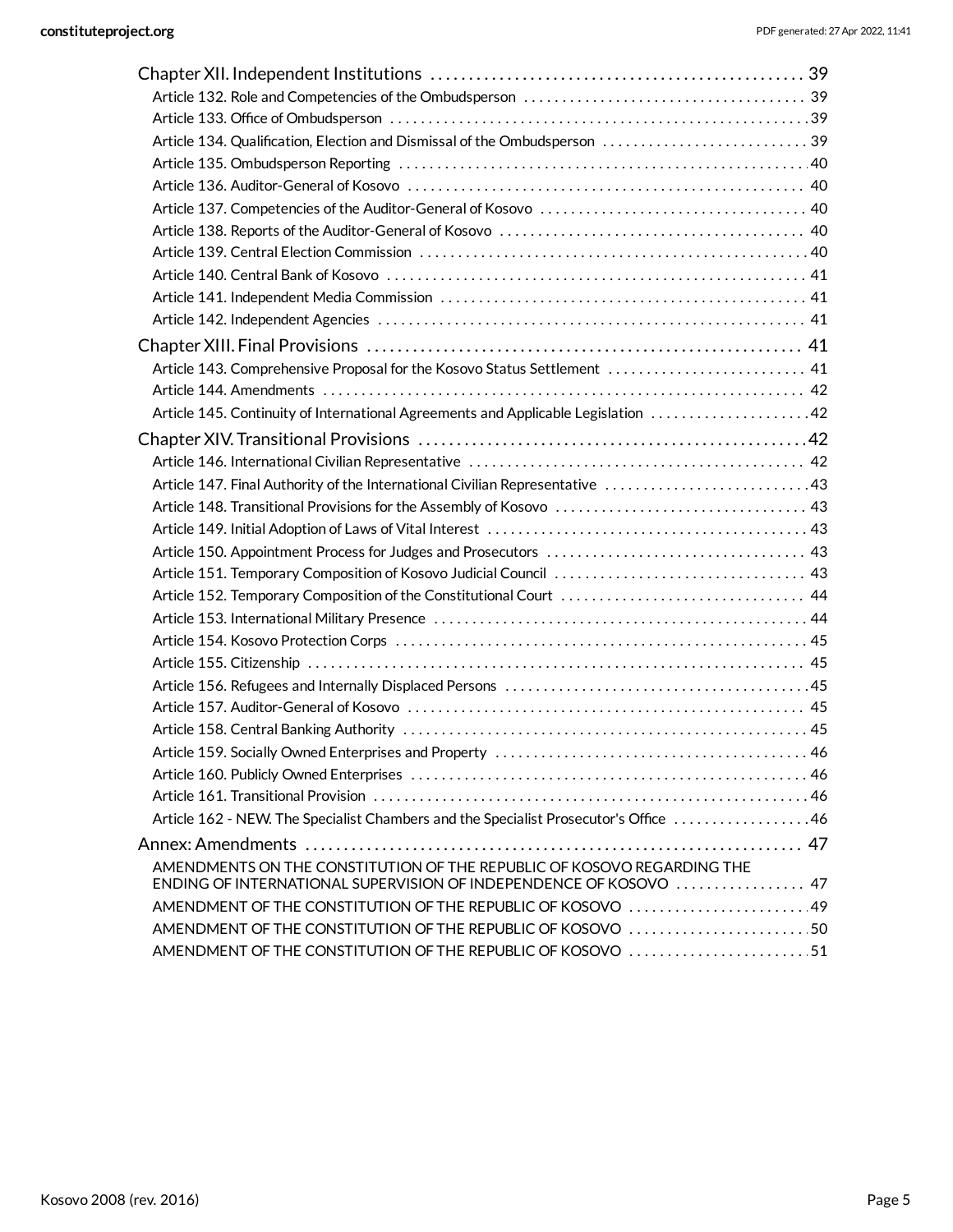- Motives for writing constitution  $\sim$
- Preamble
- Source of constitutional authority Regional group(s)

# <span id="page-5-0"></span>**Preamble**

We, the people of Kosovo,

Determined to build a future of Kosovo as a free, democratic and peace-loving country that will be a homeland to all of its citizens;

Committed to the creation of a state of free citizens that will guarantee the rights of every citizen, civil freedoms and equality of all citizens before the law;

Committed to the state of Kosovo as a state of economic wellbeing and social prosperity;

Convinced that the state of Kosovo will contribute to the stability of the region and entire Europe by creating relations of good neighborliness and cooperation with all neighboring countries;

Convinced that the state of Kosovo will be a dignified member of the family of peaceloving states in the world;

With the intention of having the state of Kosovo fully participating in the processes of Euro-Atlantic integration;

In a solemn manner, we approve the Constitution of the Republic of Kosovo.

# <span id="page-5-1"></span>**Chapter I. Basic Provisions**

#### <span id="page-5-2"></span>**Article 1. Definition of State**

- **1.** The Republic of Kosovo is an independent, sovereign, democratic, unique and indivisible state.
- **2.** The Republic of Kosovo is a state of its citizens. The Republic of Kosovo exercises its authority based on the respect for human rights and freedoms of its citizens and all other individuals within its borders.
- **3.** The Republic of Kosovo shall have no territorial claims against, and shall seek no union with, any State or part of any State.

#### <span id="page-5-3"></span>**Article 2. Sovereignty**

- **1.** The sovereignty of the Republic of Kosovo stems from the people, belongs to the people and is exercised in compliance with the Constitution through elected representatives, referendum and other forms in compliance with the provisions of this Constitution.
- **2.** The sovereignty and territorial integrity of the Republic of Kosovo is intact, inalienable, indivisible and protected by all means provided in this Constitution and the law.
- **3.** The Republic of Kosovo, in order to maintain peace and to protect national interests, may participate in systems of international security.

#### <span id="page-5-4"></span>**Article 3. Equality Before the Law**

- **1.** The Republic of Kosovo is a multi-ethnic society consisting of Albanian and other Communities, governed democratically with full respect for the rule of law through its legislative, executive and judicial institutions.
- **2.** The exercise of public authority in the Republic of Kosovo shall be based upon the principles of equality of all individuals before the law and with full respect for internationally recognized fundamental human rights and freedoms, as well as

General guarantee of equality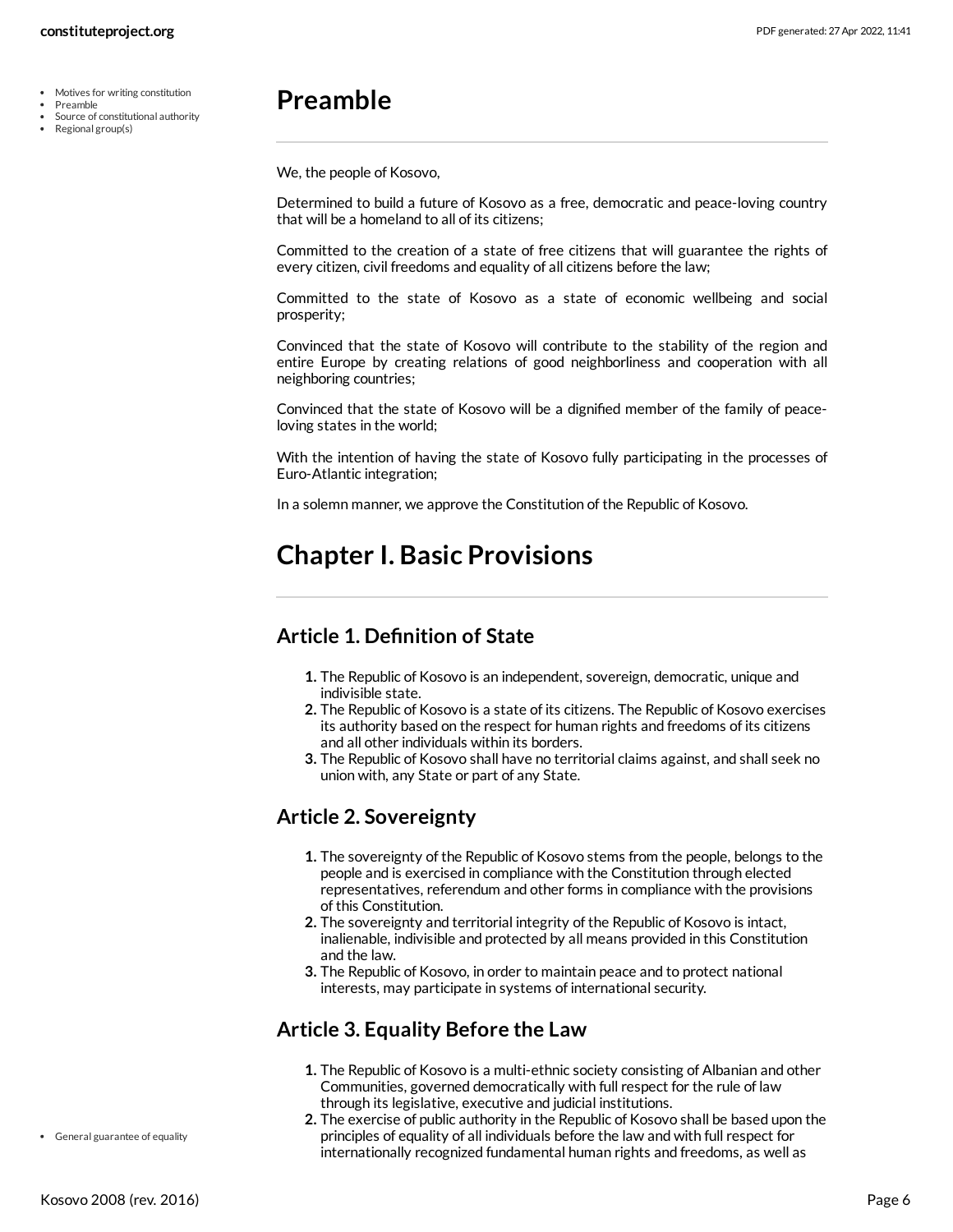**2.** protection of the rights of and participation by all Communities and their members.

#### <span id="page-6-0"></span>**Article 4. Form of Government and Separation of Power**

- Type of government envisioned
- Foreign affairs representative
- Judicial independence
- Constitutional interpretation
- Establishment of constitutional court
- Official or national languages
- National flag National anthem

- Protection of environment
- Equality regardless of gender
- Separation of church and state
- Right to culture
- **1.** Kosovo is a democratic Republic based on the principle of separation of powers and the checks and balances among them as provided in this Constitution.
- **2.** The Assembly of the Republic of Kosovo exercises the legislative power.
- **3.** The President of the Republic of Kosovo represents the unity of the people. The President of the Republic of Kosovo is the legitimate representative of the country, internally and externally, and is the guarantor of the democratic functioning of the institutions of the Republic of Kosovo, as provided in this Constitution.
- **4.** The Government of the Republic of Kosovo is responsible for implementation of laws and state policies and is subject to parliamentarian control.
- **5.** The judicial power is unique and independent and is exercised by courts.
- **6.** The Constitutional Court is an independent organ in protecting the constitutionality and is the final interpreter of the Constitution.
- **7.** The Republic of Kosovo has institutions for the protection of the constitutional order and territorial integrity, public order and safety, which operate under the constitutional authority of the democratic institutions of the Republic of Kosovo.

#### <span id="page-6-1"></span>**Article 5. Languages**

- **1.** The official languages in the Republic of Kosovo are Albanian and Serbian.
- **2.** Turkish, Bosnian and Roma languages have the status of official languages at the municipal level or will be in official use at all levels as provided by law.

#### <span id="page-6-2"></span>**Article 6. Symbols**

- **1.** The flag, the seal and the anthem are the state symbols of the Republic of Kosovo all of which reflect its multi-ethnic character.
- **2.** The appearance, display and protection of the flag and other state symbols shall be regulated by law. The display and protection of the national symbols shall be regulated by law.

# <span id="page-6-3"></span>**Article 7. Values**

- **1.** The constitutional order of the Republic of Kosovo is based on the principles of freedom, peace, democracy, equality, respect for human rights and freedoms and the rule of law, non-discrimination, the right to property, the protection of environment, social justice, pluralism, separation of state powers, and a market economy.
- **2.** The Republic of Kosovo ensures gender equality as a fundamental value for the democratic development of the society, providing equal opportunities for both female and male participation in the political, economic, social, cultural and other areas of societal life.

#### <span id="page-6-4"></span>**Article 8. Secular State**

The Republic of Kosovo is a secular state and is neutral in matters of religious beliefs.

#### <span id="page-6-5"></span>**Article 9. Cultural and Religious Heritage**

<span id="page-6-6"></span>The Republic of Kosovo ensures the preservation and protection of its cultural and religious heritage.

- Right to competitive marketplace
- Right to establish a business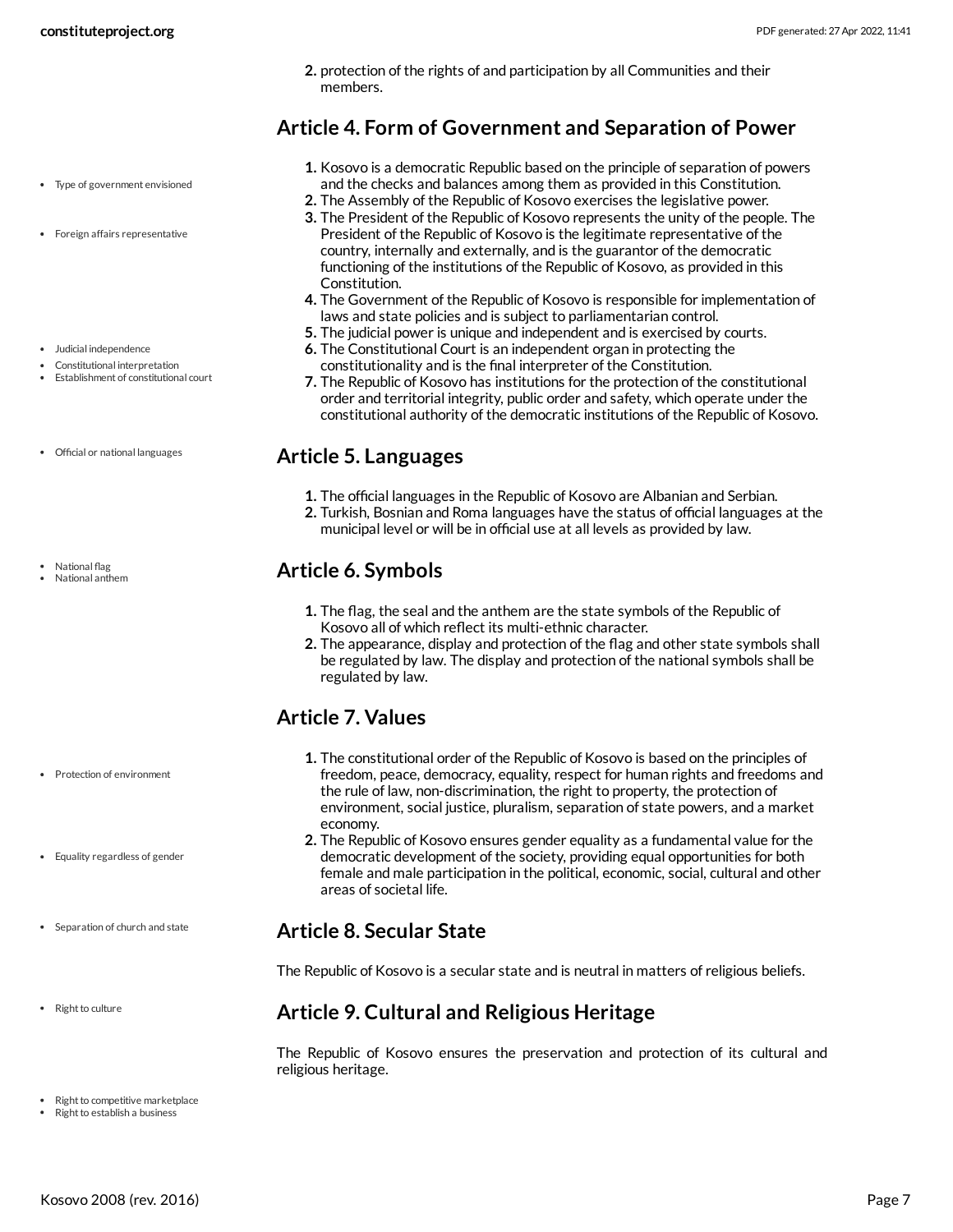#### <span id="page-7-0"></span>**Article 10. Economy**

A market economy with free competition is the basis of the economic order of the Republic of Kosovo.

#### <span id="page-7-1"></span>**Article 11. Currency**

- **1.** The Republic of Kosovo uses as legal tender one single currency.
- **2.** The Central Banking Authority of Kosovo is independent and is called the Central Bank of the Republic of Kosovo.

#### <span id="page-7-2"></span>**Article 12. Local Government**

- **1.** Municipalities are the basic territorial unit of local self-governance in the Republic of Kosovo.
- **2.** The organization and powers of units of local self-government are provided by law.

# <span id="page-7-3"></span>**Article 13. Capital City**

- **1.** The capital city of the Republic of Kosovo is Pristina.
- **2.** The status and organization of the capital city is provided by law.

#### <span id="page-7-4"></span>**Article 14. Citizenship**

The acquisition and termination of the right of citizenship of the Republic of Kosovo are provided by law.

# <span id="page-7-5"></span>**Article 15. Citizens Living Abroad**

The Republic of Kosovo protects the interests of its citizens abroad as provided by law.

#### <span id="page-7-6"></span>**Article 16. Supremacy of the Constitution**

- **1.** The Constitution is the highest legal act of the Republic of Kosovo. Laws and
- other legal acts shall be in accordance with this Constitution.
- **2.** The power to govern stems from the Constitution.
- **3.** The Republic of Kosovo shall respect international law.
- **4.** Every person and entity in the Republic of Kosovo is subject to the provisions of the Constitution.

#### <span id="page-7-7"></span>**Article 17. International Agreements**

- **1.** The Republic of Kosovo concludes international agreements and becomes a member of international organizations.
- **2.** The Republic of Kosovo participates in international cooperation for promotion and protection of peace, security and human rights.

#### <span id="page-7-8"></span>**Article 18. Ratification of International Agreements**

- **1.** International agreements relating to the following subjects are ratified by two thirds (2/3) vote of all deputies of the Assembly:
	- **1.** territory, peace, alliances, political and military issues;
	- **2.** fundamental rights and freedoms;
	- **3.** membership of the Republic of Kosovo in international organizations;
	- **4.** the undertaking of financial obligations by the Republic of Kosovo;
- Central bank
- Municipal government

National capital

- Conditions for revoking citizenship
- Requirements for birthright citizenship Requirements for naturalization

• International law

- International law
- International organizations
- International law Treaty ratification

• International organizations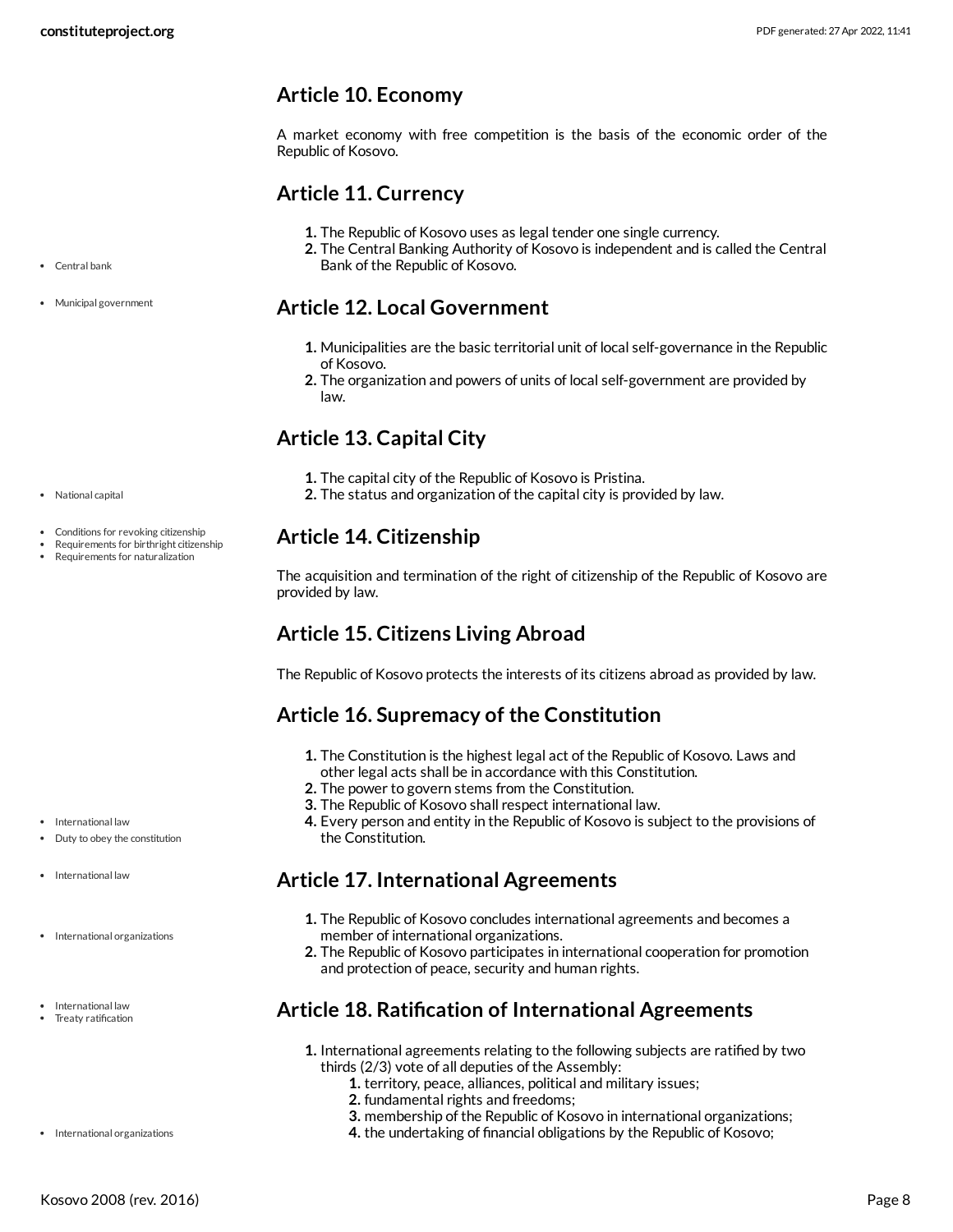- Legal status of treaties
- Treaty ratification International law

- International law
- 
- Treaty ratification

• Inalienable rights

- 
- 
- 
- International organizations
- Legal status of treaties

#### Legal status of treaties

- International law
- International human rights treaties

#### **2.** International agreements other than those in paragraph 1 are ratified upon signature of the President of the Republic of Kosovo.

- **3.** The President of the Republic of Kosovo or the Prime Minister notifies the Assembly whenever an international agreement is signed.
- **4.** Amendment of or withdrawal from international agreements follows the same decision making process as the ratification of such international agreements.
- **5.** The principles and procedures for ratifying and contesting international agreements are set forth by law.

## <span id="page-8-0"></span>**Article 19. Applicability of International Law**

- **1.** International agreements ratified by the Republic of Kosovo become part of the internal legal system after their publication in the Official Gazette of the Republic of Kosovo. They are directly applied except for cases when they are not selfapplicable and the application requires the promulgation of a law.
- **2.** Ratified international agreements and legally binding norms of international law have superiority over the laws of the Republic of Kosovo.

## <span id="page-8-1"></span>**Article 20. Delegation of Sovereignty**

- **1.** The Republic of Kosovo may on the basis of ratified international agreements delegate state powers for specific matters to international organizations.
- **2.** If a membership agreement ratified by the Republic of Kosovo for its participation in an international organization explicitly contemplates the direct applicability of the norms of that organization, then the law ratifying the international agreement must be adopted by two thirds (2/3) vote of all deputies of the Assembly, and those norms have superiority over the laws of the Republic of Kosovo.

# <span id="page-8-2"></span>**Chapter II. Fundamental Rights and Freedoms**

# <span id="page-8-3"></span>**Article 21. General Principles**

- **1.** Human rights and fundamental freedoms are indivisible, inalienable and inviolable and are the basis of the legal order of the Republic of Kosovo.
- **2.** The Republic of Kosovo protects and guarantees human rights and fundamental freedoms as provided by this Constitution.
- **3.** Everyone must respect the human rights and fundamental freedoms of others.
- **4.** Fundamental rights and freedoms set forth in the Constitution are also valid for legal persons to the extent applicable.

#### <span id="page-8-4"></span>**Article 22. Direct Applicability of International Agreements and Instruments**

<span id="page-8-5"></span>Human rights and fundamental freedoms guaranteed by the following international agreements and instruments are guaranteed by this Constitution, are directly applicable in the Republic of Kosovo and, in the case of conflict, have priority over provisions of laws and other acts of public institutions:

- **1.** Universal Declaration of Human Rights;
- **2.** European Convention for the Protection of Human Rights and Fundamental Freedoms and its Protocols;
- **3.** International Covenant on Civil and Political Rights and its Protocols;
- **4.** Council of Europe Framework Convention for the Protection of National Minorities;
- **5.** Convention on the Elimination of All Forms of Racial Discrimination;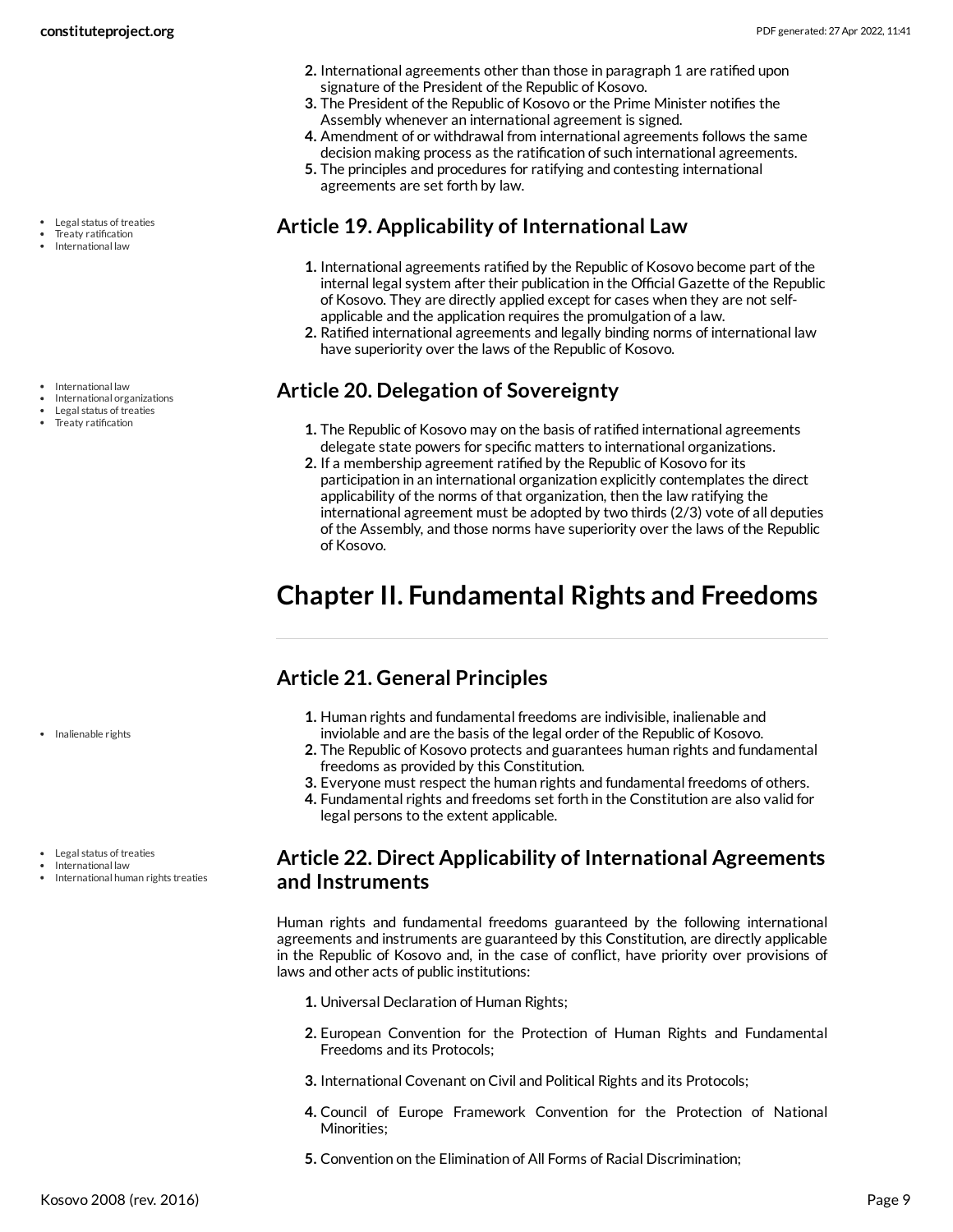- Rights of children
- Human dignity
- General guarantee of equality
- Equality regardless of skin color
- Equality regardless of origin
- Equality regardless of political party
- Equality regardless of race
- Equality regardless of gender
- Equality regardless of parentage
- Equality regardless of financial status
- Equality for persons with disabilities
- Equality regardless of social status
- Equality regardless of language
- Equality regardless of creed or belief
- Equality regardless of sexual orientation Equality regardless of religion
- $\cdot$  Rightto life
- Prohibition of capital punishment

- Prohibition of torture
- Prohibition of cruel treatment
- Prohibition of slavery
- Emergency provisions
- **6.** Convention on the Elimination of All Forms of Discrimination Against Women;
- **7.** Convention on the Rights of the Child;
- **8.** Convention against Torture and Other Cruel, Inhumane or Degrading Treatment or Punishment;

#### <span id="page-9-0"></span>**Article 23. Human Dignity**

Human dignity is inviolable and is the basis of all human rights and fundamental freedoms.

#### <span id="page-9-1"></span>**Article 24. Equality Before the Law**

- **1.** All are equal before the law. Everyone enjoys the right to equal legal protection without discrimination.
- **2.** No one shall be discriminated against on grounds of race, color, gender, language, religion, political or other opinion, national or social origin, relation to any community, property, economic and social condition, sexual orientation, birth, disability or other personal status.
- **3.** Principles of equal legal protection shall not prevent the imposition of measures necessary to protect and advance the rights of individuals and groups who are in unequal positions. Such measures shall be applied only until the purposes for which they are imposed have been fulfilled.

#### <span id="page-9-2"></span>**Article 25. Right to Life**

- **1.** Every individual enjoys the right to life.
- **2.** Capital punishment is forbidden.

#### <span id="page-9-3"></span>**Article 26. Right to Personal Integrity**

Every person enjoys the right to have his/her physical and psychological integrity respected, which includes:

- **1.** the right to make decisions in relation to reproduction in accordance with the rules and procedures set forth by law;
- **2.** the right to have control over her/his body in accordance with law;
- **3.** the right not to undergo medical treatment against his/her will as provided by law;
- **4.** the right not to participate in medical or scientific experiments without her/his prior consent.

#### <span id="page-9-4"></span>**Article 27. Prohibition of Torture, Cruel, Inhuman or Degrading Treatment**

No one shall be subject to torture, cruel, inhuman or degrading treatment or punishment.

#### <span id="page-9-5"></span>**Article 28. Prohibition of Slavery and Forced Labor**

- **1.** No one shall be held in slavery or servitude.
- **2.** No one shall be required to perform forced labor. Labor or services provided by law by persons convicted by a final court decision while serving their sentence or during a State of Emergency declared in compliance with the rules set forth in this Constitution shall not be considered as forced labor.
- **3.** Trafficking in persons is forbidden.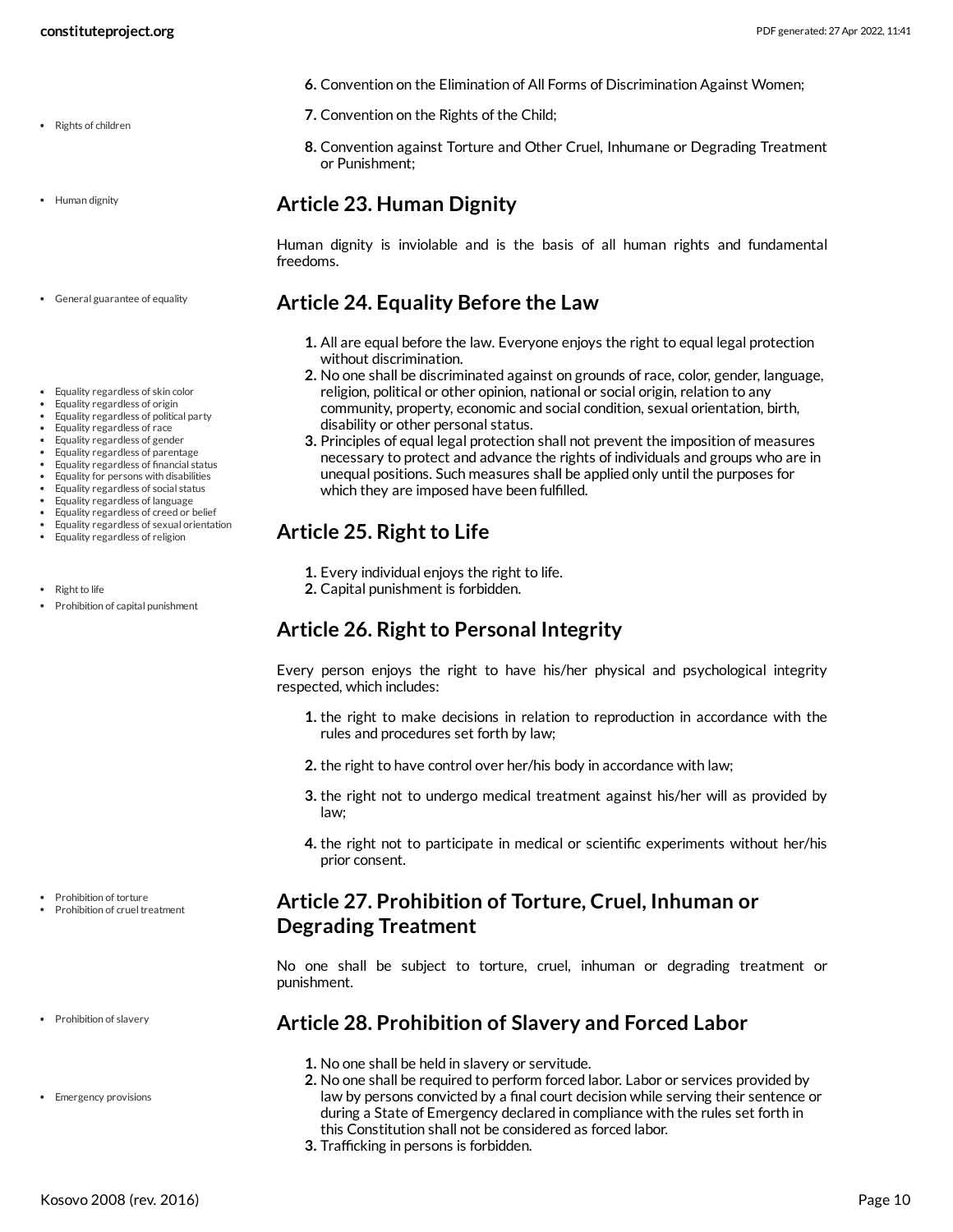• Protection from unjustified restraint

- Power to deport citizens
- Restrictions on entry or exit
- Extradition procedure<br>Right to pre-trial release
- Right to speedy trial
- Right to counsel
- Right to speedy trial
- Protection from false imprisonment

- Trial in native language of accused
- Right to counsel
- Protection from self-incrimination
- Right to fair trial

#### <span id="page-10-0"></span>**Article 29. Right to Liberty and Security**

- **1.** Everyone is guaranteed the right to liberty and security. No one shall be deprived of liberty except in the cases foreseen by law and after a decision of a competent court as follows:
	- **1.** pursuant to a sentence of imprisonment for committing a criminal act;
	- **2.** for reasonable suspicion of having committed a criminal act, only when deprivation of liberty is reasonably considered necessary to prevent commission of another criminal act, and only for a limited time before trial as provided by law;
	- **3.** for the purpose of educational supervision of a minor or for the purpose of bringing the minor before a competent institution in accordance with a lawful order;
	- **4.** for the purpose of medical supervision of a person who because of disease represents a danger to society;
	- **5.** for illegal entry into the Republic of Kosovo or pursuant to a lawful order of expulsion or extradition.
- **2.** Everyone who is deprived of liberty shall be promptly informed, in a language he/she understands, of the reasons of deprivation. The written notice on the reasons of deprivation shall be provided as soon as possible. Everyone who is deprived of liberty without a court order shall be brought within forty-eight (48) hours before a judge who decides on her/his detention or release not later than forty-eight (48) hours from the moment the detained person is brought before the court. Everyone who is arrested shall be entitled to trial within a reasonable time and to release pending trial, unless the judge concludes that the person is a danger to the community or presents a substantial risk of fleeing before trial.
- **3.** Everyone who is deprived of liberty shall be promptly informed of his/her right not to make any statements, right to defense counsel of her/his choosing, and the right to promptly communicate with a person of his/her choosing.
- **4.** Everyone who is deprived of liberty by arrest or detention enjoys the right to use legal remedies to challenge the lawfulness of the arrest or detention. The case shall be speedily decided by a court and release shall be ordered if the arrest or detention is determined to be unlawful.
- **5.** Everyone who has been detained or arrested in contradiction with the provisions of this article has a right to compensation in a manner provided by law.
- **6.** An individual who is sentenced has the right to challenge the conditions of detention in a manner provided by law.

#### <span id="page-10-1"></span>**Article 30. Rights of the Accused**

<span id="page-10-3"></span>Everyone charged with a criminal offense shall enjoy the following minimum rights:

- **1.** to be promptly informed, in a language that she/he understands, of the nature and cause of the accusation against him/her;
- **2.** to be promptly informed of her/his rights according to law;
- **3.** to have adequate time, facilities and remedies for the preparation of his/her defense;
- **4.** to have free assistance of an interpreter if she/he cannot understand or speak the language used in court;
- **5.** to have assistance of legal counsel of his/her choosing, to freely communicate with counsel and if she/he does not have sufficient means, to be provided free counsel;
- **6.** to not be forced to testify against oneself or admit one's guilt.

#### <span id="page-10-2"></span>**Article 31. Right to Fair and Impartial Trial**

**1.** Everyone shall be guaranteed equal protection of rights in the proceedings before courts, other state authorities and holders of public powers.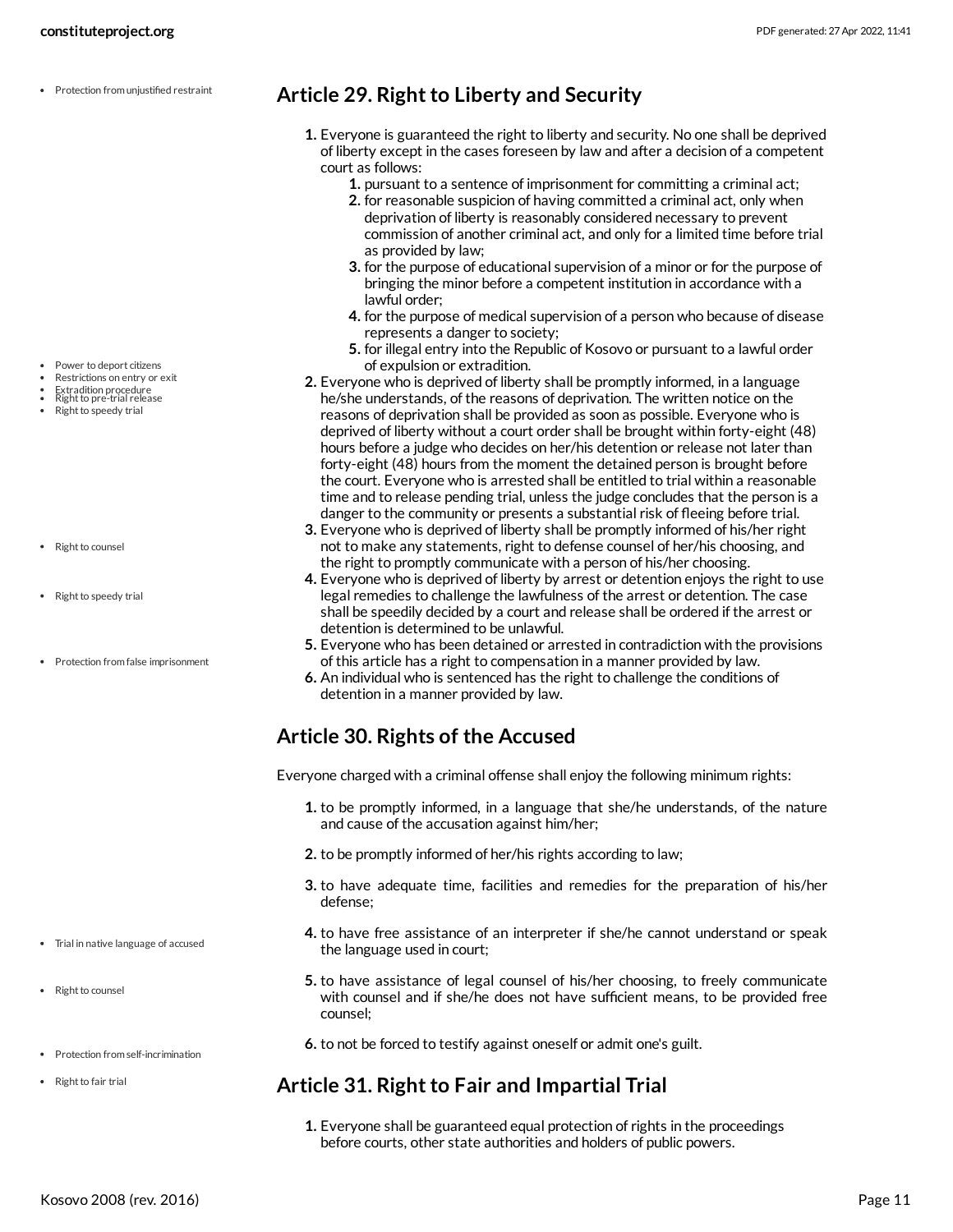#### **constituteproject.org** PDF generated: 27 Apr 2022, 11:41

- Right to speedy trial
- Right to public trial
- $\cdot$  Right to examine evidence/witnesses
- Presumption of innocence in trials
- Privileges for juveniles in criminal process
- Protection from false imprisonment
- Ultra-vires administrative actions
- Protection from ex post facto laws
- Principle of no punishment without law
- International law

- Prohibition of double jeopardy
- Freedom of movement
- Restrictions on entry or exit

- Extradition procedure
- International law
- Right to privacy
- **Telecommunications**
- **2.** Everyone is entitled to a fair and impartial public hearing as to the determination of one's rights and obligations or as to any criminal charges within a reasonable time by an independent and impartial tribunal established by law.
- **3.** Trials shall be open to the public except in limited circumstances in which the court determines that in the interest of justice the public or the media should be excluded because their presence would endanger public order, national security, the interests of minors or the privacy of parties in the process in accordance with law.
- **4.** Everyone charged with a criminal offense has the right to examine witnesses and to obtain the obligatory attendance of witnesses, experts and other persons who may clarify the evidence.
- **5.** Everyone charged with a criminal offense is presumed innocent until proven guilty according to law.
- **6.** Free legal assistance shall be provided to those without sufficient financial means if such assistance is necessary to ensure effective access to justice.
- **7.** Judicial proceedings involving minors shall be regulated by law respecting special rules and procedures for juveniles.

#### <span id="page-11-0"></span>**Article 32. Right to Legal Remedies**

Every person has the right to pursue legal remedies against judicial and administrative decisions which infringe on his/her rights or interests, in the manner provided by law.

#### <span id="page-11-1"></span>**Article 33. The Principle of Legality and Proportionality in Criminal Cases**

- **1.** No one shall be charged or punished for any act which did not constitute a penal offense under law at the time it was committed, except acts that at the time they were committed constituted genocide, war crimes or crimes against humanity according to international law.
- **2.** No punishment for a criminal act shall exceed the penalty provided by law at the time the criminal act was committed.
- **3.** The degree of punishment cannot be disproportional to the criminal offense.
- **4.** Punishments shall be administered in accordance with the law in force at the time a criminal act was committed, unless the penalties in a subsequent applicable law are more favorable to the perpetrator.

#### <span id="page-11-2"></span>**Article 34. Right not to be Tried Twice for the Same Criminal Act**

No one shall be tried more than once for the same criminal act.

#### <span id="page-11-3"></span>**Article 35. Freedom of Movement**

- **1.** Citizens of the Republic of Kosovo and foreigners who are legal residents of Kosovo have the right to move freely throughout the Republic of Kosovo and choose their location of residence.
- **2.** Each person has the right to leave the country. Limitations on this right may be regulated by law if they are necessary for legal proceedings, enforcement of a court decision or the performance of a national defense obligation.
- **3.** Citizens of the Republic of Kosovo shall not be deprived the right of entry into Kosovo.
- **4.** Citizens of the Republic of Kosovo shall not be extradited from Kosovo against their will except for cases when otherwise required by international law and agreements.
- <span id="page-11-4"></span>**5.** The right of foreigners to enter the Republic of Kosovo and reside in the country shall be defined by law.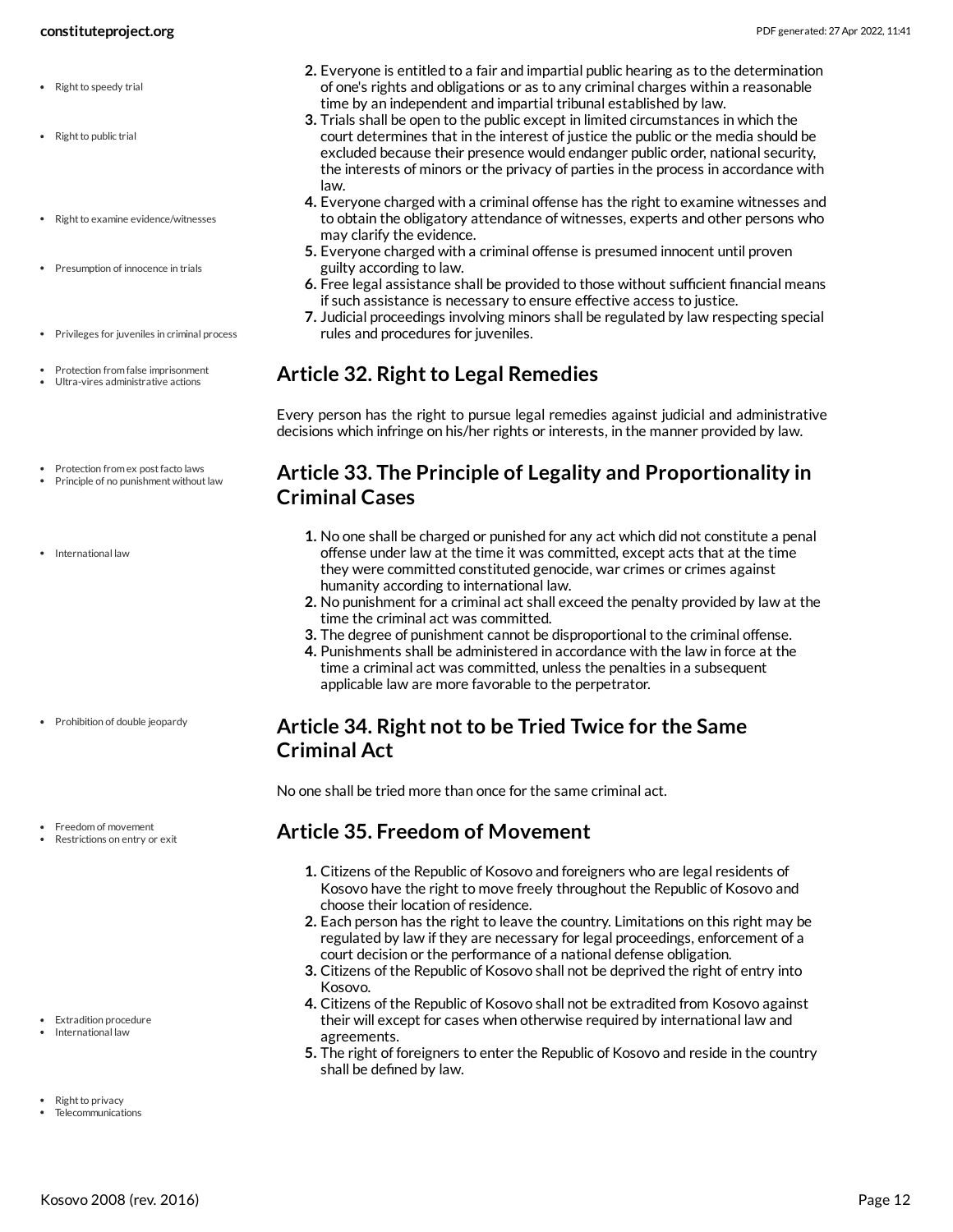## <span id="page-12-0"></span>**Article 36. Right to Privacy**

- **1.** Everyone enjoys the right to have her/his private and family life respected, the inviolability of residence, and the confidentiality of correspondence, telecommunication and other communication.
- **2.** Searches of any private dwelling or establishment that are deemed necessary for the investigation of a crime may be conducted only to the extent necessary and only after approval by a court after a showing of the reasons why such a search is necessary. Derogation from this rule is permitted if it is necessary for a lawful arrest, to collect evidence which might be in danger of loss or to avoid direct and serious risk to humans and property as defined by law. A court must retroactively approve such actions.
- **3.** Secrecy of correspondence, telephony and other communication is an inviolable right. This right may only be limited temporarily by court decision if it is necessary for criminal proceedings or defense of the country as defined by law.
- **4.** Every person enjoys the right of protection of personal data. Collection, preservation, access, correction and use of personal data are regulated by law.

# <span id="page-12-1"></span>**Article 37. Right to Marriage and Family**

- **1.** Based on free will, everyone enjoys the right to marry and the right to have a family as provided by law.
- **2.** Marriage and divorce are regulated by law and are based on the equality of spouses.
- **3.** Family enjoys special protection by the state in a manner provided by law.

#### <span id="page-12-2"></span>**Article 38. Freedom of Belief, Conscience and Religion**

- **1.** Freedom of belief, conscience and religion is guaranteed.
- **2.** Freedom of belief, conscience and religion includes the right to accept and manifest religion, the right to express personal beliefs and the right to accept or refuse membership in a religious community or group.
- **3.** No one shall be required to practice or be prevented from practicing religion nor shall anyone be required to make his/her opinions and beliefs public.
- **4.** Freedom of manifesting religion, beliefs and conscience may be limited by law if it is necessary to protect public safety and order or the health or rights of other persons.

# <span id="page-12-3"></span>**Article 39. Religious Denominations**

- **1.** The Republic of Kosovo ensures and protects religious autonomy and religious monuments within its territory.
- **2.** Religious denominations are free to independently regulate their internal organization, religious activities and religious ceremonies.
- **3.** Religious denominations have the right to establish religious schools and charity institutions in accordance with this Constitution and the law.

# <span id="page-12-4"></span>**Article 40. Freedom of Expression**

- **1.** Freedom of expression is guaranteed. Freedom of expression includes the right to express oneself, to disseminate and receive information, opinions and other messages without impediment.
- **2.** The freedom of expression can be limited by law in cases when it is necessary to prevent encouragement or provocation of violence and hostility on grounds of race, nationality, ethnicity or religion.

#### <span id="page-12-5"></span>**Article 41. Right of Access to Public Documents**

**1.** Every person enjoys the right of access to public documents.

• Regulation of evidence collection

- Right to found a family
- Regulation of marriage
- Provision for matrimonial equality
- Freedom of opinion/thought/conscience
- Freedom of religion

• Freedom of expression

• Right to information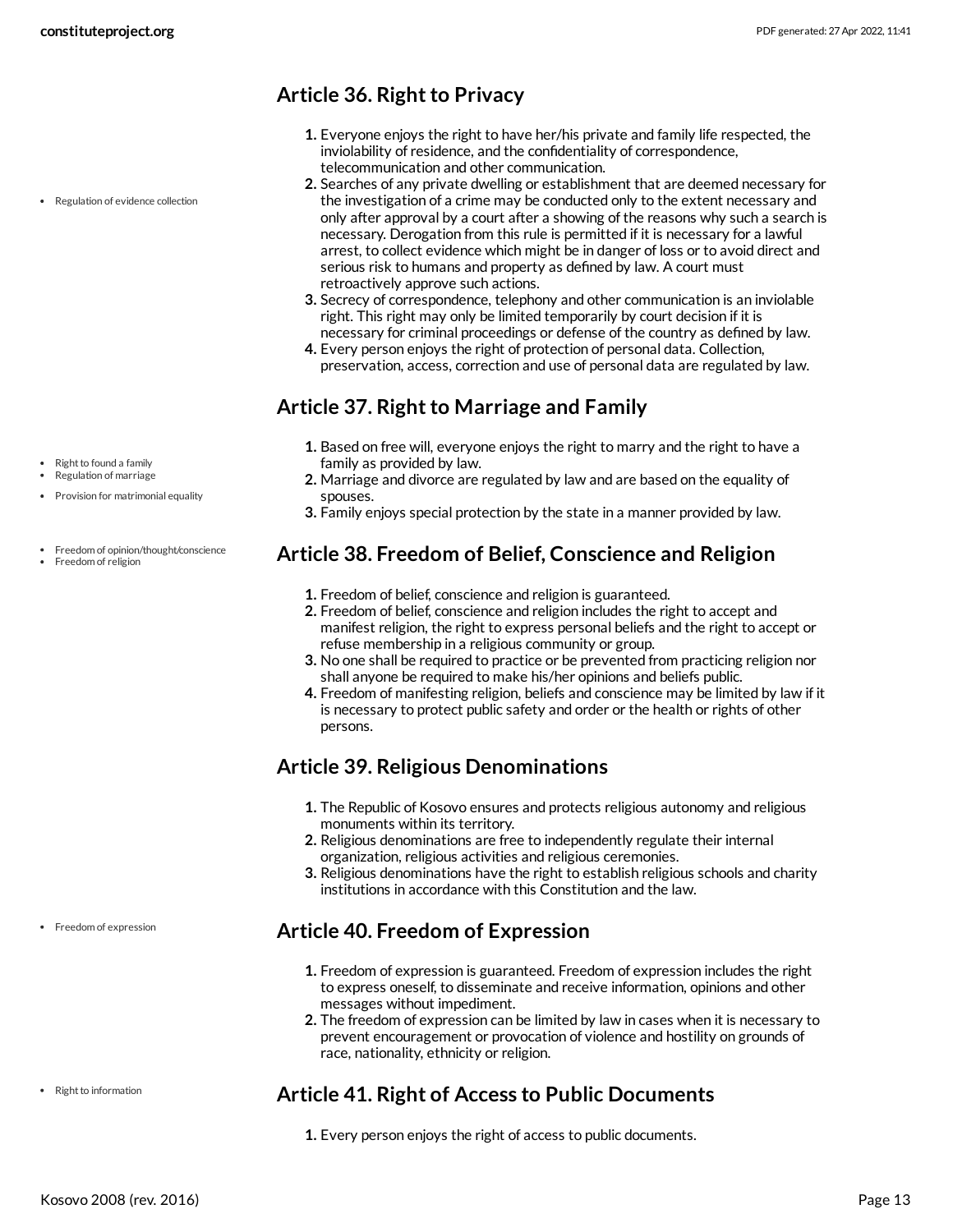• Freedom of press

**2.** Documents of public institutions and organs of state authorities are public, except for information that is limited by law due to privacy, business trade secrets or security classification.

#### <span id="page-13-0"></span>**Article 42. Freedom of Media**

- **1.** Freedom and pluralism of media is guaranteed.
- **2.** Censorship is forbidden. No one shall prevent the dissemination of information or ideas through media, except if it is necessary to prevent encouragement or provocation of violence and hostility on grounds of race, nationality, ethnicity or religion.
- **3.** Everyone has the right to correct untrue, incomplete and inaccurate published information, if it violates her/his rights and interests in accordance with the law.

#### <span id="page-13-1"></span>**Article 43. Freedom of Gathering**

Freedom of peaceful gathering is guaranteed. Every person has the right to organize gatherings, protests and demonstrations and the right to participate in them. These rights may be limited by law, if it is necessary to safeguard public order, public health, national security or the protection of the rights of others.

#### <span id="page-13-2"></span>**Article 44. Freedom of Association**

- **1.** The freedom of association is guaranteed. The freedom of association includes the right of everyone to establish an organization without obtaining any permission, to be or not to be a member of any organization and to participate in the activities of an organization.
- **2.** The freedom to establish trade unions and to organize with the intent to protect interests is guaranteed. This right may be limited by law for specific categories of employees.
- **3.** Organizations or activities that infringe on the constitutional order, violate human rights and freedoms or encourage racial, national, ethnic or religious hatred may be prohibited by a decision of a competent court.

#### <span id="page-13-3"></span>**Article 45. Freedom of Election and Participation**

- **1.** Every citizen of the Republic of Kosovo who has reached the age of eighteen, even if on the day of elections, has the right to elect and be elected, unless this right is limited by a court decision.
- **2.** The vote is personal, equal, free and secret.
- **3.** State institutions support the possibility of every person to participate in public activities and everyone's right to democratically influence decisions of public bodies.

#### <span id="page-13-4"></span>**Article 46. Protection of Property**

- **1.** The right to own property is guaranteed.
- **2.** Use of property is regulated by law in accordance with the public interest.
- **3.** No one shall be arbitrarily deprived of property. The Republic of Kosovo or a public authority of the Republic of Kosovo may expropriate property if such expropriation is authorized by law, is necessary or appropriate to the achievement of a public purpose or the promotion of the public interest, and is followed by the provision of immediate and adequate compensation to the person or persons whose property has been expropriated.
- **4.** Disputes arising from an act of the Republic of Kosovo or a public authority of the Republic of Kosovo that is alleged to constitute an expropriation shall be settled by a competent court.
- <span id="page-13-5"></span>**5.** Intellectual property is protected by law.

• Right to protect one's reputation

- Freedom of assembly
- Freedom of association
- Right to join trade unions
- Restrictions on voting
- Claim of universal suffrage
- Secret ballot

• Right to own property

- Right to transfer property
- Protection from expropriation

• Provisions for intellectual property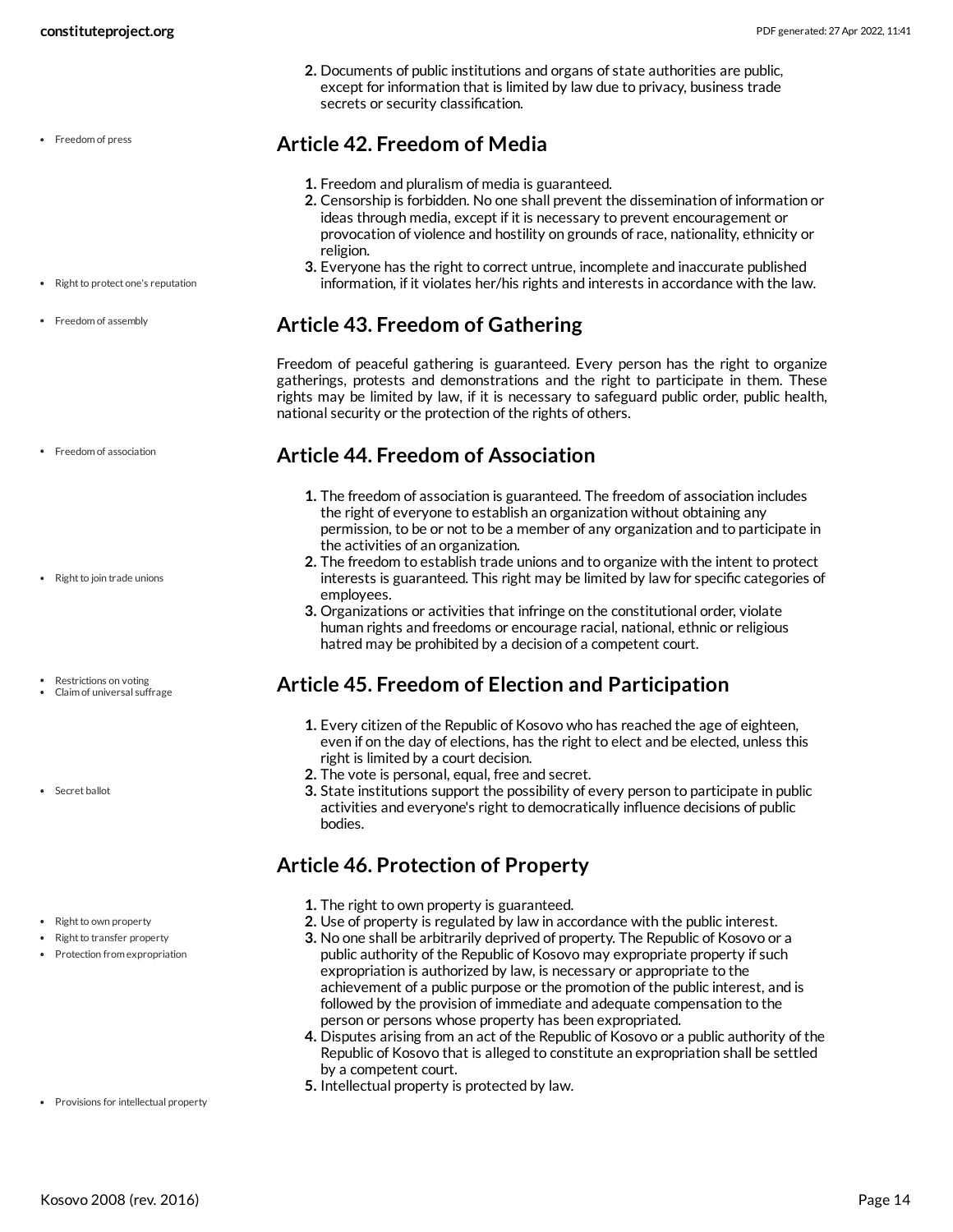- Free education
- Compulsory education
- Reference to art
- Reference to science
- Right to academic freedom
- Right to work

#### • Right to choose occupation

- Rights of children
- Limits on employment of children

- Right to health care
- Protection of environment

- International organizations
- Ultra-vires administrative actions

#### <span id="page-14-0"></span>**Article 47. Right to Education**

- **1.** Every person enjoys the right to free basic education. Mandatory education is regulated by law and funded by public funds.
- **2.** Public institutions shall ensure equal opportunities to education for everyone in accordance with their specific abilities and needs.

#### <span id="page-14-1"></span>**Article 48. Freedom of Art and Science**

- **1.** The freedom of artistic and scientific creativity is guaranteed.
- **2.** Academic freedom is guaranteed.

#### <span id="page-14-2"></span>**Article 49. Right to Work and Exercise Profession**

- **1.** The right to work is guaranteed.
- **2.** Every person is free to choose his/her profession and occupation.

#### <span id="page-14-3"></span>**Article 50. Rights of Children**

- **1.** Children enjoy the right to protection and care necessary for their wellbeing.
- **2.** Children born out of wedlock have equal rights to those born in marriage.
- **3.** Every child enjoys the right to be protected from violence, maltreatment and exploitation.
- **4.** All actions undertaken by public or private authorities concerning children shall be in the best interest of the children.
- **5.** Every child enjoys the right to regular personal relations and direct contact with parents, unless a competent institution determines that this is in contradiction with the best interest of the child.

# <span id="page-14-4"></span>**Article 51. Health and Social Protection**

- **1.** Healthcare and social insurance are regulated by law.
- **2.** Basic social insurance related to unemployment, disease, disability and old age shall be regulated by law.

#### <span id="page-14-5"></span>**Article 52. Responsibility for the Environment**

- **1.** Nature and biodiversity, environment and national inheritance are everyone's responsibility.
- **2.** Everyone should be provided an opportunity to be heard by public institutions and have their opinions considered on issues that impact the environment in which they live.
- **3.** The impact on the environment shall be considered by public institutions in their decision making processes.

#### <span id="page-14-6"></span>**Article 53. Interpretation of Human Rights Provisions**

Human rights and fundamental freedoms guaranteed by this Constitution shall be interpreted consistent with the court decisions of the European Court of Human Rights.

# <span id="page-14-7"></span>**Article 54. Judicial Protection of Rights**

Everyone enjoys the right of judicial protection if any right guaranteed by this Constitution or by law has been violated or denied and has the right to an effective legal remedy if found that such right has been violated.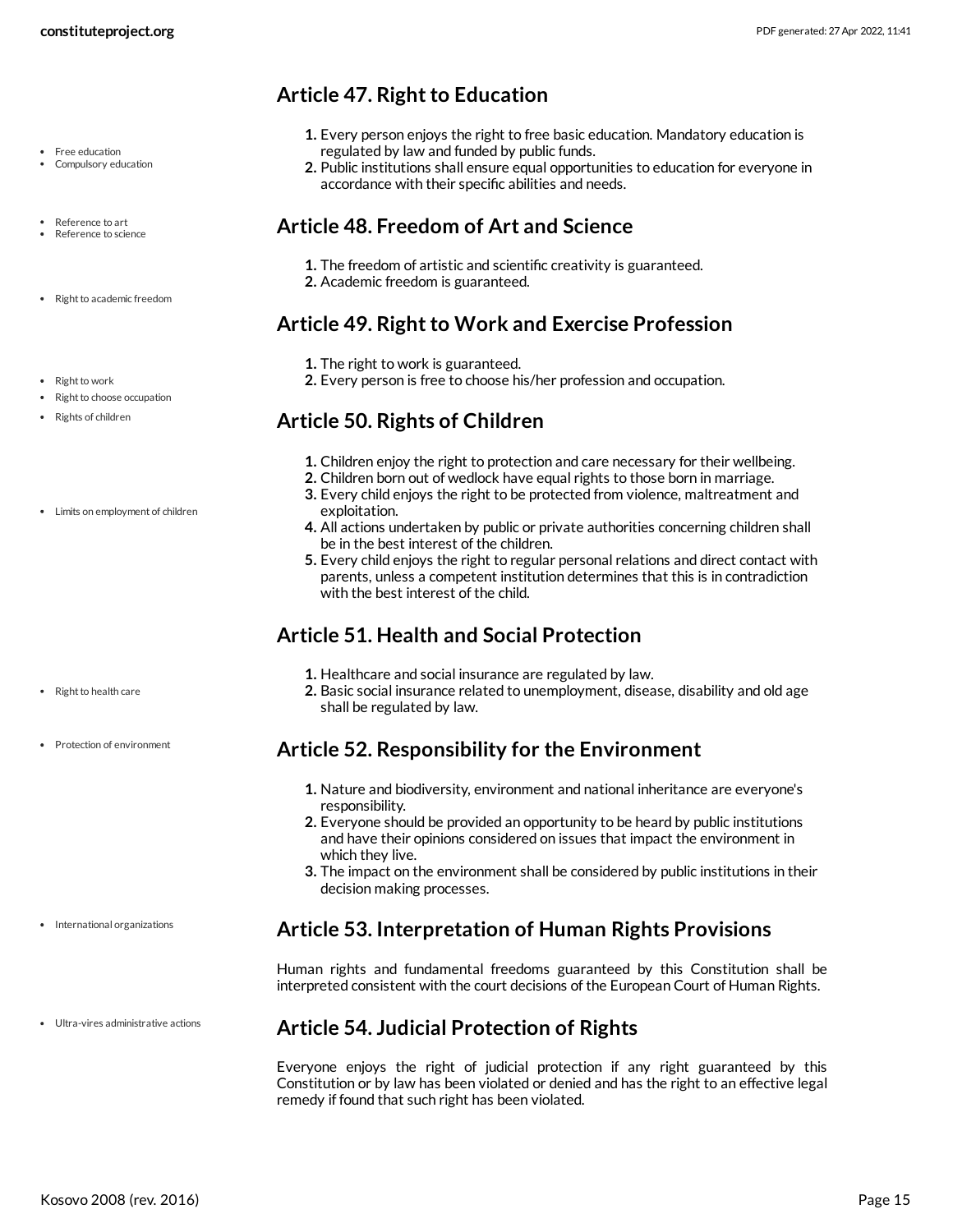#### <span id="page-15-0"></span>**Article 55. Limitations on Fundamental Rights and Freedoms**

- **1.** Fundamental rights and freedoms guaranteed by this Constitution may only be limited by law.
- **2.** Fundamental rights and freedoms guaranteed by this Constitution may be limited to the extent necessary for the fulfillment of the purpose of the limitation in an open and democratic society.
- **3.** Fundamental rights and freedoms guaranteed by this Constitution may not be limited for purposes other than those for which they were provided.
- **4.** In cases of limitations of human rights or the interpretation of those limitations; all public authorities, and in particular courts, shall pay special attention to the essence of the right limited, the importance of the purpose of the limitation, the nature and extent of the limitation, the relation between the limitation and the purpose to be achieved and the review of the possibility of achieving the purpose with a lesser limitation.
- **5.** The limitation of fundamental rights and freedoms guaranteed by this Constitution shall in no way deny the essence of the guaranteed right.

## <span id="page-15-1"></span>**Article 56. Fundamental Rights and Freedoms During a State of Emergency**

- **1.** Derogation of the fundamental rights and freedoms protected by this Constitution may only occur following the declaration of a State of Emergency as provided by this Constitution and only to the extent necessary under the relevant circumstances.
- **2.** Derogation of the fundamental rights and freedoms guaranteed by Articles 23, 24, 25, 27, 28, 29, 31, 33, 34, 37 and 38 of this Constitution shall not be permitted under any circumstances.

# <span id="page-15-2"></span>**Chapter III. Rights of Communities and Their Members**

# <span id="page-15-3"></span>**Article 57. General Principles**

- **1.** Inhabitants belonging to the same national or ethnic, linguistic, or religious group traditionally present on the territory of the Republic of Kosovo (Communities) shall have specific rights as set forth in this Constitution in addition to the human rights and fundamental freedoms provided in chapter II of this Constitution.
- **2.** Every member of a community shall have the right to freely choose to be treated or not to be treated as such and no discrimination shall result from this choice or from the exercise of the rights that are connected to that choice.
- **3.** Members of Communities shall have the right to freely express, foster and develop their identity and community attributes.
- **4.** The exercise of these rights shall carry with it duties and responsibilities to act in accordance with the law of the Republic of Kosovo and shall not violate the rights of others.

# <span id="page-15-4"></span>**Article 58. Responsibilities of the State**

- **1.** The Republic of Kosovo ensures appropriate conditions enabling communities, and their members to preserve, protect and develop their identities. The Government shall particularly support cultural initiatives from communities and their members, including through financial assistance.
- **2.** The Republic of Kosovo shall promote a spirit of tolerance, dialogue and support reconciliation among communities and respect the standards set forth in the

• Emergency provisions

• Inalienable rights

Integration of ethnic communities

Right to self determination

- Integration of ethnic communities
- Right to culture
- Provisions for wealth redistribution
- International law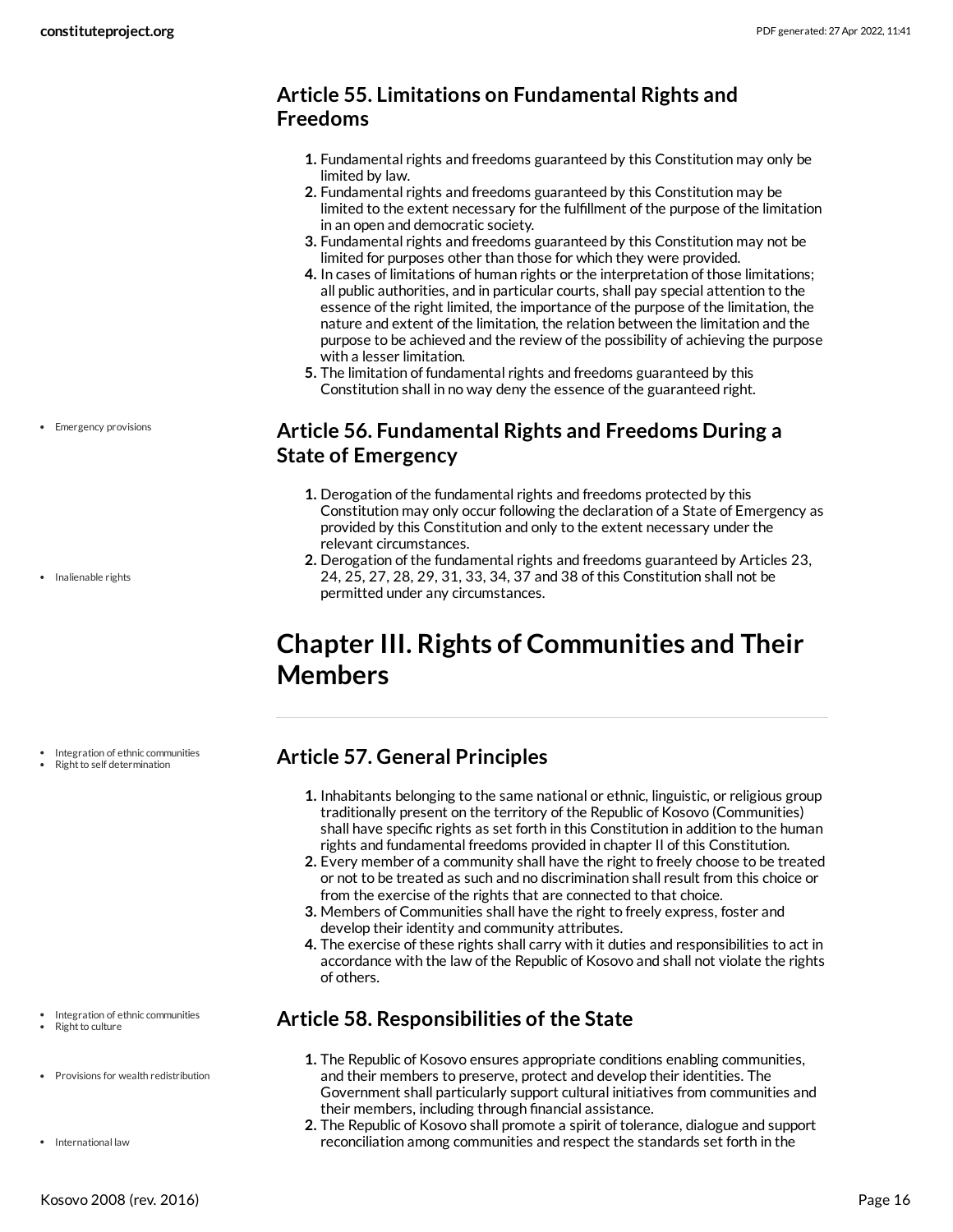- **2.** Council of Europe Framework Convention for the Protection of National Minorities and the European Charter for Regional or Minority Languages.
- **3.** The Republic of Kosovo shall take all necessary measures to protect persons who may be subject to threats or acts of discrimination, hostility or violence as a result of their national, ethnic, cultural, linguistic or religious identity.
- **4.** The Republic of Kosovo shall adopt adequate measures as may be necessary to promote full and effective equality in all areas of economic, social, political and cultural life, among members of communities and the effective participation of communities and their members in public life and decision making. Such measures shall not be considered to be an act of discrimination.

[As amended by Constitutional Amendment 1, published in the OFFICIAL GAZETTE OF THE REPUBLIC OF KOSOVA / No. 25 / 7 SEPTEMBER 2012, PRISTINA]

- **5.** The Republic of Kosovo shall promote the preservation of the cultural and religious heritage of all communities as an integral part of the heritage of Kosovo. The Republic of Kosovo shall have a special duty to ensure an effective protection of the entirety of sites and monuments of cultural and religious significance to the communities.
- **6.** The Republic of Kosovo shall take effective actions against all those undermining the enjoyment of the rights of members of Communities. The Republic of Kosovo shall refrain from policies or practices aimed at assimilation of persons belonging to Communities against their will, and shall protect these persons from any action aimed at such assimilation.
- **7.** The Republic of Kosovo ensures, on a non-discriminatory basis, that all communities and their members may exercise their rights specified in this Constitution.

## <span id="page-16-0"></span>**Article 59. Rights of Communities and their Members**

<span id="page-16-1"></span>Members of communities shall have the right, individually or in community, to:

- **1.** express, maintain and develop their culture and preserve the essential elements of their identity, namely their religion, language, traditions and culture;
- **2.** receive public education in one of the official languages of the Republic of Kosovo of their choice at all levels;
- **3.** receive pre-school, primary and secondary public education, in their own language to the extent prescribed by law, with the thresholds for establishing specific classes or schools for this purpose being lower than normally stipulated for educational institutions;
- **4.** establish and manage their own private educational and training establishments for which public financial assistance may be granted, in accordance with the law and international standards;
- **5.** use their language and alphabet freely in private and in public;
- **6.** Use their language and alphabet in their relations with the municipal authorities or local offices of central authorities in areas where they represent a sufficient share of the population in accordance with the law. The costs incurred by the use of an interpreter or a translator shall be borne by the competent authorities;
- **7.** use and display community symbols, in accordance with the law and international standards;
- **8.** have personal names registered in their original form and in the script of their language as well as revert to original names that have been changed by force;
- **9.** have local names, street names and other topographical indications which reflect and are sensitive to the multi-ethnic and multi-linguistic character of the area at issue;
- **10.** have guaranteed access to, and special representation in, public broadcast media as well as programming in their language, in accordance with the law and
- Right to self determination
- Integration of ethnic communities
- Right to culture
- Protection of language use International law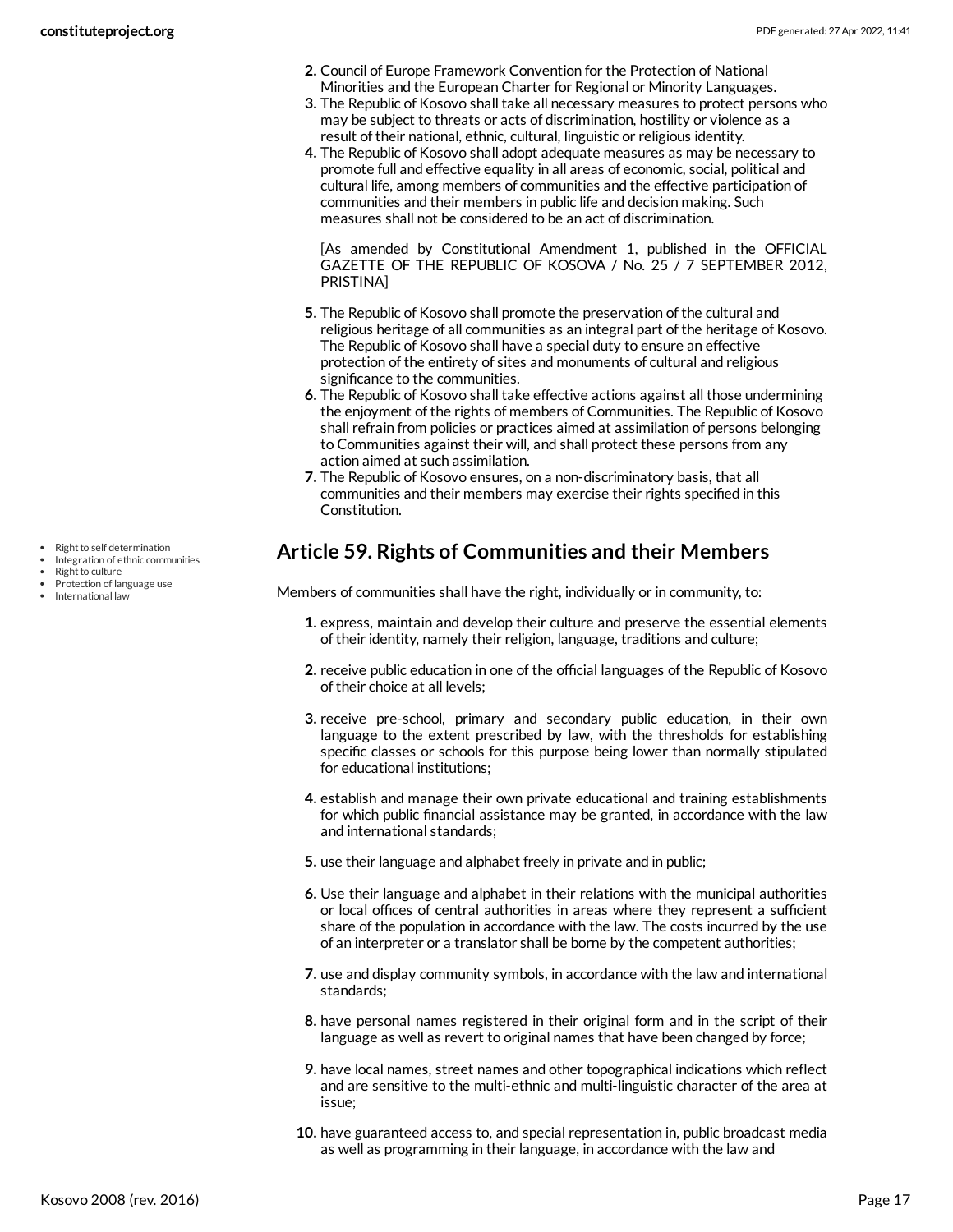• Television

- International organizations
- Reference to art
- Reference to science
- Integration of ethnic communities
- Advisory bodies to the head of state

• Integration of ethnic communities

Integration of ethnic communities Municipal government

Constitutional court powers

- **11.** to create and use their own media, including to provide information in their language through, among others, daily newspapers and wire services and the use of a reserved number of frequencies for electronic media in accordance with the law and international standards. The Republic of Kosovo shall take all measures necessary to secure an international frequency plan to allow the Kosovo Serb Community access to a licensed Kosovo-wide independent Serbian language television channel;
- **12.** enjoy unhindered contacts among themselves within the Republic of Kosovo and establish and maintain free and peaceful contacts with persons in any State, in particular those with whom they share an ethnic, cultural, linguistic or religious identity, or a common cultural heritage, in accordance with the law and international standards;
- **13.** enjoy unhindered contacts with, and participate without discrimination in the activities of local, regional and international non-governmental organizations;
- **14.** establish associations for culture, art, science and education as well as scholarly and other associations for the expression, fostering and development of their identity.

#### <span id="page-17-0"></span>**Article 60. Consultative Council for Communities**

- **1.** A Consultative Council for Communities acts under the authority of the President of the Republic of Kosovo in which all Communities shall be represented.
- **2.** The Consultative Council for Communities shall be composed, among others, of representatives of associations of Communities.
- **3.** The mandate of the Consultative Council for Communities shall:
	- **1.** provide a mechanism for regular exchange between the Communities and the Government of Kosovo.
	- **2.** afford to the Communities the opportunity to comment at an early stage on legislative or policy initiatives that may be prepared by the Government, to suggest such initiatives, and to seek to have their views incorporated in the relevant projects and programs.
	- **3.** have any other responsibilities and functions as provided in accordance with law.

#### <span id="page-17-1"></span>**Article 61. Representation in Public Institutions Employment**

Communities and their members shall be entitled to equitable representation in employment in public bodies and publicly owned enterprises at all levels, including in particular in the police service in areas inhabited by the respective Community, while respecting the rules concerning competence and integrity that govern public administration.

#### <span id="page-17-2"></span>**Article 62. Representation in the Institutions of Local Government**

- **1.** In municipalities where at least ten per cent (10%) of the residents belong to Communities not in the majority in those municipalities, a post of Vice President of the Municipal Assembly for Communities shall be reserved for a representative of these communities.
- **2.** The position of Vice President shall be held by the non-majority candidate who received the most votes on the open list of candidates for election to the Municipal Assembly.
- **3.** The Vice President for Communities shall promote inter-Community dialogue and serve as formal focal point for addressing non-majority Communities' concerns and interests in meetings of the Assembly and its work. The Vice President shall also be responsible for reviewing claims by Communities or their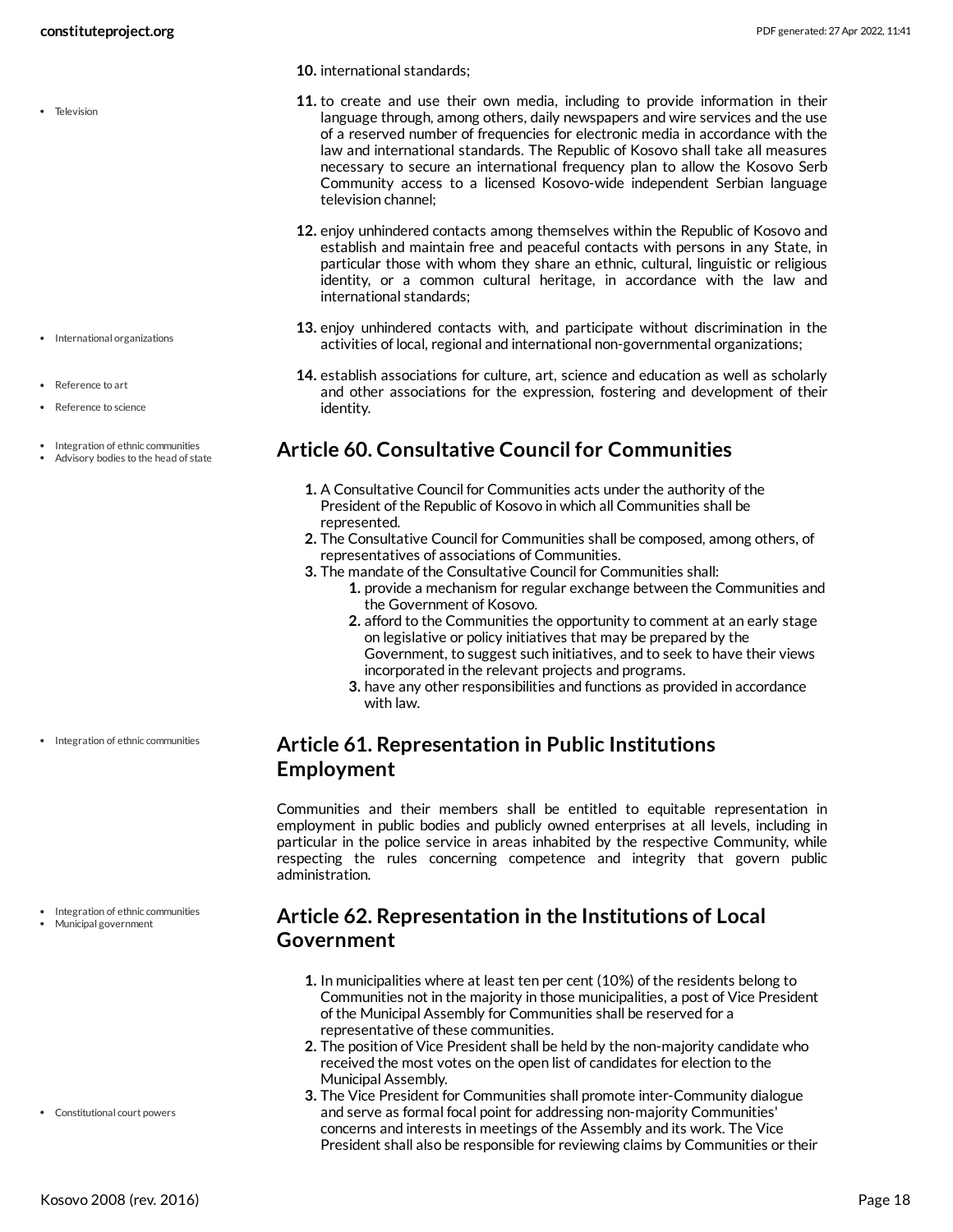Constitutional court powers

- **3.** members that the acts or decisions of the Municipal Assembly violate their constitutionally guaranteed rights. The Vice President shall refer such matters to the Municipal Assembly for its reconsideration of the act or decision.
- **4.** In the event the Municipal Assembly chooses not to reconsider its act or decision, or the Vice President deems the result, upon reconsideration, to still present a violation of a constitutionally guaranteed right, the Vice President may submit the matter directly to the Constitutional Court, which may decide whether or not to accept the matter for review.
- **5.** In these municipalities, representation for non-majority Communities in the Republic of Kosovo in the municipal executive body is guaranteed.

# <span id="page-18-0"></span>**Chapter IV. Assembly of the Republic of Kosovo**

- Structure of legislative chamber(s)
- First chamber selection
- <span id="page-18-1"></span>**Article 63. General Principles**

The Assembly is the legislative institution of the Republic of Kosovo directly elected by the people.

#### <span id="page-18-2"></span>**Article 64. Structure of Assembly**

- **1.** The Assembly has one hundred twenty (120) deputies elected by secret ballot on the basis of open lists. The seats in the Assembly are distributed amongst all parties, coalitions, citizens' initiatives and independent candidates in proportion to the number of valid votes received by them in the election to the Assembly.
- **2.** In the framework of this distribution, twenty (20) of the one hundred twenty
- (120) seats are guaranteed for representation of communities that are not in the majority in Kosovo as follows:
	- **1.** Parties, coalitions, citizens' initiatives and independent candidates having declared themselves representing the Kosovo Serb Community shall have the total number of seats won through the open election, with a minimum ten (10) seats guaranteed if the number of seats won is less than ten (10);
	- **2.** Parties, coalitions, citizens' initiatives and independent candidates having declared themselves representing the other Communities shall have the total number of seats won through the open election, with a minimum number of seats in the Assembly guaranteed as follows: the Roma community, one (1) seat; the Ashkali community, one (1) seat; the Egyptian community, one (1) seat; and one (1) additional seat will be awarded to either the Roma, the Ashkali or the Egyptian community with the highest overall votes; the Bosnian community, three (3) seats; the Turkish community, two (2) seats; and the Gorani community, one (1) seat if the number of seats won by each community is less than the number guaranteed.

#### <span id="page-18-3"></span>**Article 65. Competencies of the Assembly**

<span id="page-18-4"></span>The Assembly of the Republic of Kosovo:

- **1.** adopts laws, resolutions and other general acts;
- **2.** decides to amend the Constitution by two thirds (2/3) of all its deputies including two thirds (2/3) of all deputies holding seats reserved and guaranteed for representatives of communities that are not in the majority in Kosovo;
- **3.** announces referenda in accordance with the law;
- **4.** ratifies international treaties;
- **5.** approves the budget of the Republic of Kosovo;
- First chamber selection
- Size of first chamber
- Secret ballot
- Integration of ethnic communities
- First chamber representation quotas

- Constitution amendment procedure
- Referenda
- Treaty ratification
- International law Budget bills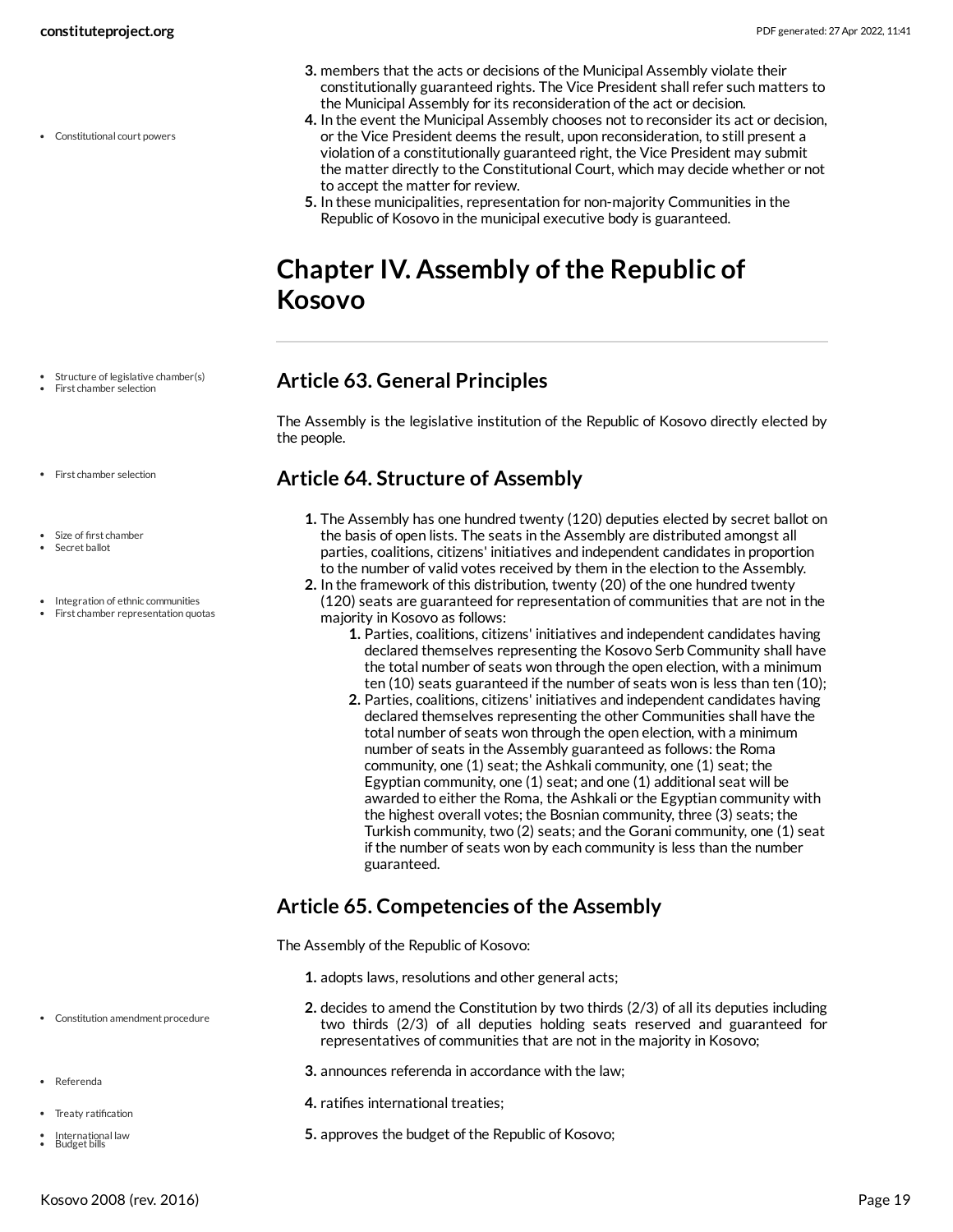- **6.** elects and dismisses the President and Deputy Presidents of the Assembly;
- **7.** elects and may dismiss the President of the Republic of Kosovo in accordance with this Constitution;
- **8.** elects the Government and expresses no confidence in it;
- **9.** oversees the work of the Government and other public institutions that report to the Assembly in accordance with the Constitution and the law;
- **10.** elects members of the Kosovo Judicial Council and the Kosovo Prosecutorial Council in accordance with this Constitution;
- **11.** proposes the judges for the Constitutional Court;
- **12.** oversees foreign and security policies;
- **13.** gives consent to the President's decree announcing a State of Emergency;
- **14.** decides in regard to general interest issues as set forth by law.
- **15.** gives amnesty by the respective Law, which shall be approved by two-thirds (2/3) of the votes of all deputies of the Assembly

[Added by Constitutional Amendment 23, published in the OFFICIAL GAZETTE OF THE REPUBLIC OF KOSOVA / No. 5 / 12 MARCH 2013, PRISTINA]

#### <span id="page-19-0"></span>**Article 66. Election and Mandate**

- **1.** The Assembly of Kosovo shall be elected for a mandate of four (4) years, starting from the day of the constitutive session, which shall be held within thirty (30) days from the official announcement of the election results.
- **2.** Regular elections for the Assembly shall be held no later than thirty (30) days before the end of the mandate or, when the Assembly has been dissolved, no later than forty-five (45) days after the dissolution.
- **3.** The President of the Republic of Kosovo shall convene the constitutive session of the Assembly. If the President of the Republic of Kosovo is unable to convene the initial session, the Assembly shall be convened without the President's participation.
- **4.** The Mandate of the Assembly of Kosovo may be extended only in a State of Emergency for emergency defense measures or for danger to the Constitutional order or to public safety of the Republic of Kosovo and only for as long as the State of Emergency continues as regulated by this Constitution.
- **5.** The election conditions, constituencies and procedures are determined by law.

#### <span id="page-19-1"></span>**Article 67. Election of the President and Deputy Presidents**

- **1.** The Assembly of Kosovo elects the President of the Assembly and five (5) Deputy Presidents from among its deputies.
- **2.** The President of the Assembly is proposed by the largest parliamentary group and is elected by a majority vote of all deputies of the Assembly.
- **3.** Three (3) Deputy Presidents proposed by the three largest parliamentary groups are elected by a majority vote of all deputies of the Assembly.
- **4.** Two (2) Deputy Presidents represent non-majority communities in the Assembly and are elected by a majority vote of all deputies of the Assembly. One (1) Deputy President shall belong to the deputies of the Assembly holding seats reserved or guaranteed for the Serb community, and one (1) Deputy shall belong to deputies of the Assembly holding seats reserved or guaranteed for other communities that are not in the majority.
- **5.** The President and Deputy Presidents of the Assembly are dismissed by a vote of two thirds (2/3) of all deputies of the Assembly.
- **6.** The President and the Deputy Presidents form the Presidency of the Assembly. The Presidency is responsible for the administrative operation of the Assembly as provided in the Rules of Procedure of the Assembly.
- **7.** The President of the Assembly:
- Legislative oversight of the executive
- Establishment of judicial council
- Constitutional court selection
- Emergency provisions
- Supermajority required for legislation

- Term length for first chamber
- Scheduling of elections
- Emergency provisions
- Leader of first chamber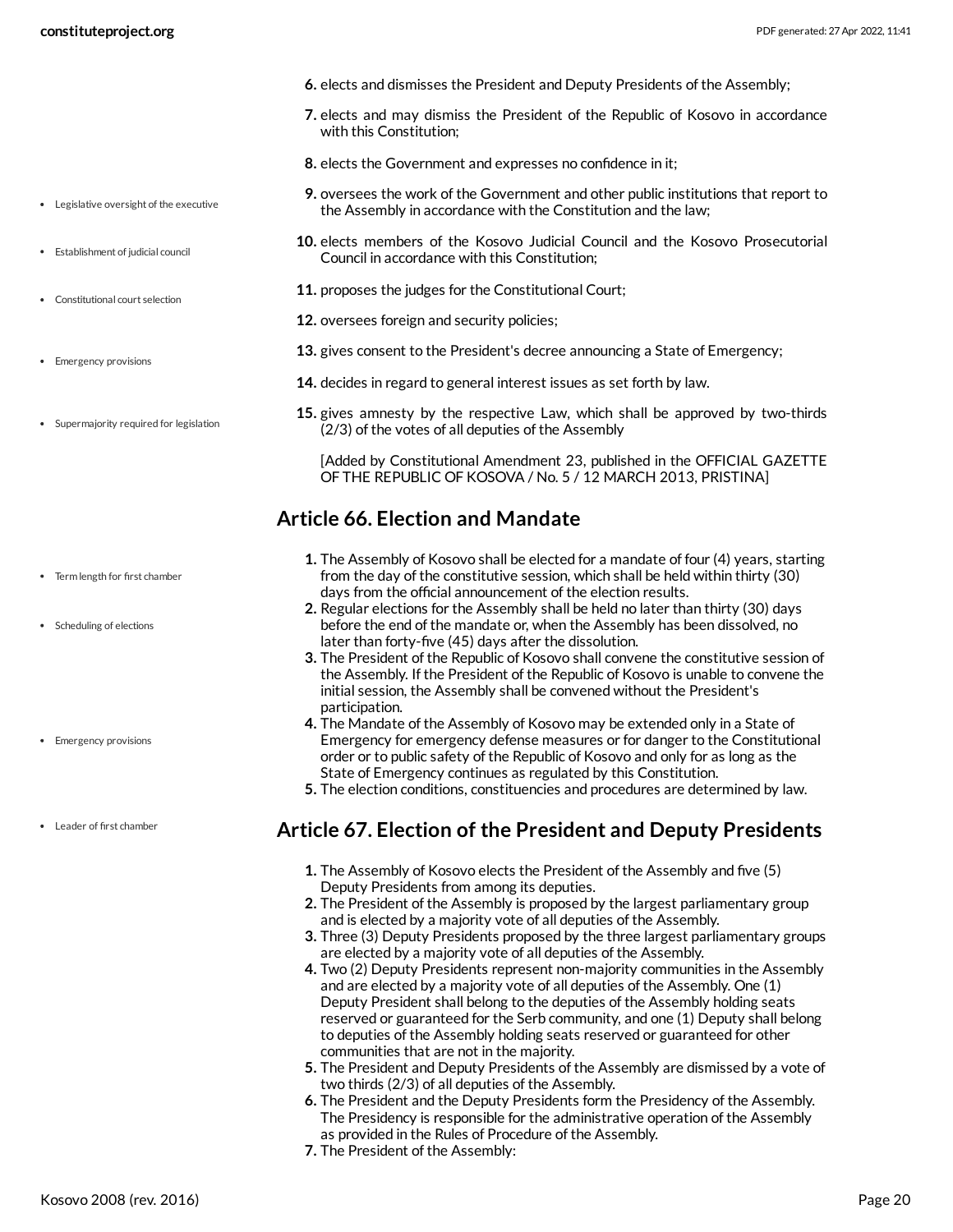- **7. 1.** represents the Assembly;
	- **2.** sets the agenda, convenes and chairs the sessions;
	- **3.** signs acts adopted by the Assembly;
	- **4.** exercises other functions in accordance with this Constitution and the Rules of Procedure of the Assembly.
- **8.** When the President of the Assembly is absent or is unable to exercise the function, one of the Deputy Presidents will serve as President of the Assembly.

Public or private sessions

#### <span id="page-20-0"></span>**Article 68. Sessions**

- **1.** Meetings of the Assembly of Kosovo are public.
- **2.** Meetings of the Assembly of Kosovo may be closed upon the request of the President of the Republic of Kosovo, the Prime Minister or one third (1/3) of the deputies of the Assembly as set forth by the Rules of Procedure of the Assembly. The decision shall be made in an open and transparent manner and must be adopted by two thirds (2/3) vote of the deputies of Assembly present and voting.

#### <span id="page-20-1"></span>**Article 69. Schedule of Sessions and Quorum**

- **1.** The Assembly of Kosovo conducts its annual work in two sessions.
- **2.** The Spring Session begins on the third Monday of January and the Autumn session begins on the second Monday of September.
- **3.** The Assembly of Kosovo has its quorum when more than one half (1/2) of all Assembly deputies are present.
- **4.** The Assembly of Kosovo convenes an extraordinary meeting upon the request of the President of the Republic of Kosovo, the Prime Minister or one third (1/3) of the deputies.

# <span id="page-20-2"></span>**Article 70. Mandate of the Deputies**

- **1.** Deputies of the Assembly are representatives of the people and are not bound by any obligatory mandate.
- **2.** The mandate of each deputy of the Assembly of Kosovo begins on the day of the certification of the election results.
- **3.** The mandate of a deputy of the Assembly comes to an end or becomes invalid when:
	- **1.** the deputy does not take the oath;
	- **2.** the deputy resigns;
	- **3.** the deputy becomes a member of the Government of Kosovo;
	- **4.** the mandate of the Assembly comes to an end;
	- **5.** the deputy is absent from the Assembly for more than six (6) consecutive months. In special cases, the Assembly of Kosovo can decide otherwise;
	- **6.** the deputy is convicted and sentenced to one or more years imprisonment
	- by a final court decision of committing a crime;
	- **7.** the deputy dies.
- **4.** Vacancies in the Assembly will be filled immediately in a manner consistent with this Constitution and as provided by law.

# <span id="page-20-3"></span>**Article 71. Qualification and Gender Equality**

- **1.** Every citizen of the Republic of Kosovo who is eighteen (18) years or older and meets the legal criteria is eligible to become a candidate for the Assembly.
- **2.** The composition of the Assembly of Kosovo shall respect internationally recognized principles of gender equality.

# <span id="page-20-4"></span>**Article 72. Incompatibility**

A member of the Assembly of Kosovo shall neither keep any executive post in the public administration or in any publicly owned enterprise nor exercise any other executive function as provided by law.

- Quorum for legislative sessions
- Extraordinary legislative sessions

- Removal of individual legislators
- Outside professions of legislators
- Head of government's role in the legislature
- Eligibility for cabinet Attendance by legislators
- Replacement of legislators
- Eligibility for first chamber

Eligibility for cabinet Outside professions of legislators

- Minimum age for first chamber
- First chamber representation quotas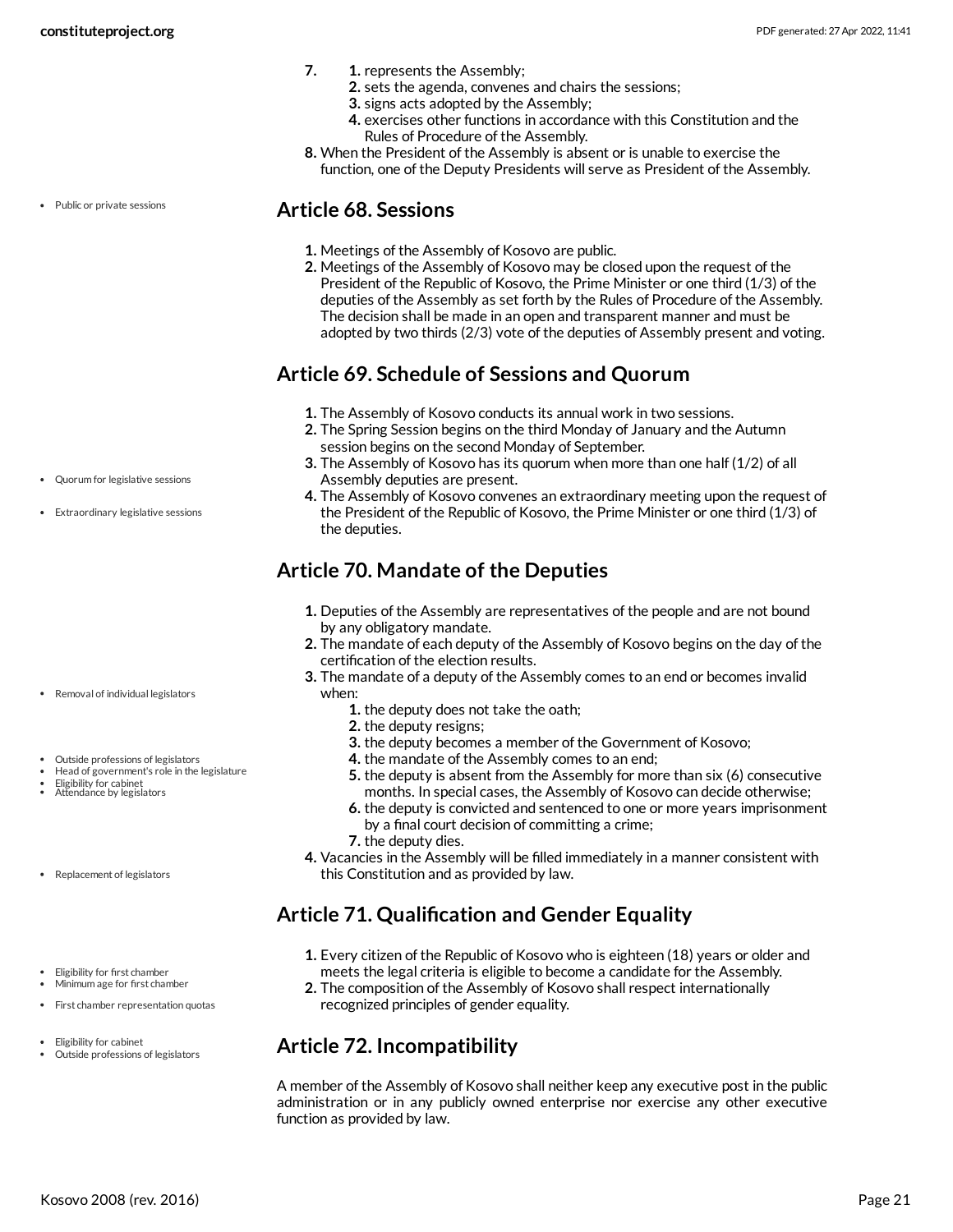- Eligibility for first chamber
- Restrictions on the armed forces

#### <span id="page-21-0"></span>**Article 73. Ineligibility**

- **1.** The following cannot be candidates or be elected as deputies of the Assembly without prior resignation from their duty:
	- **1.** judges and prosecutors;
	- **2.** members of the Kosovo Security Force;
	- **3.** members of the Kosovo Police;
	- **4.** members of the Customs Service of Kosovo;
	- **5.** members of the Kosovo Intelligence Agency;
	- **6.** heads of independent agencies;
	- **7.** diplomatic representatives;
	- **8.** chairpersons and members of the Central Election Commission.
- **2.** Persons deprived of legal capacity by a final court decision are not eligible to become candidates for deputies of the Assembly.
- **3.** Mayors and other officials holding executive responsibilities at the municipal level of municipalities cannot be elected as deputies of the Assembly without prior resignation from their duty.

#### <span id="page-21-1"></span>**Article 74. Exercise of Function**

Deputies of the Assembly of Kosovo shall exercise their function in best interest of the Republic of Kosovo and pursuant to the Constitution, Laws and Rules of Procedure of the Assembly.

#### <span id="page-21-2"></span>**Article 75. Immunity**

- **1.** Deputies of the Assembly shall be immune from prosecution, civil lawsuit and dismissal for actions or decisions that are within the scope of their responsibilities as deputies of the Assembly. The immunity shall not prevent the criminal prosecution of deputies of the Assembly for actions taken outside of the scope of their responsibilities as deputies of the Assembly.
- **2.** A member of the Assembly shall not be arrested or otherwise detained while performing her/his duties as a member of the Assembly without the consent of the majority of all deputies of the Assembly.

# <span id="page-21-3"></span>**Article 76. Rules of Procedure**

The Rules of Procedure of the Assembly are adopted by two thirds (2/3) vote of all its deputies and shall determine the internal organization and method of work for the Assembly.

#### <span id="page-21-4"></span>**Article 77. Committees**

- **1.** The Assembly of Kosovo appoints permanent committees, operational committees and ad hoc committees reflecting the political composition of the Assembly.
- **2.** On the request of one third (1/3) of all of the deputies, the Assembly appoints committees for specific matters, including investigative matters.
- **3.** At least one vice chair of each parliamentary committee shall be from the deputies of a Community different from the Community of the chair.
- **4.** Competencies and procedures of the committees are defined in the Rules of Procedure of the Assembly.

#### <span id="page-21-5"></span>**Article 78. Committee on Rights and Interests of Communities**

**1.** The Committee on Rights and Interests of Communities is a permanent committee of the Assembly. This committee is composed of one third (1/3) of members who represent the group of deputies of the Assembly holding seats reserved or guaranteed for the Serbian Community, one third (1/3) of members

Municipal government

• Duty to obey the constitution

• Immunity of legislators

Legislative committees

Legislative oversight of the executive

Legislative committees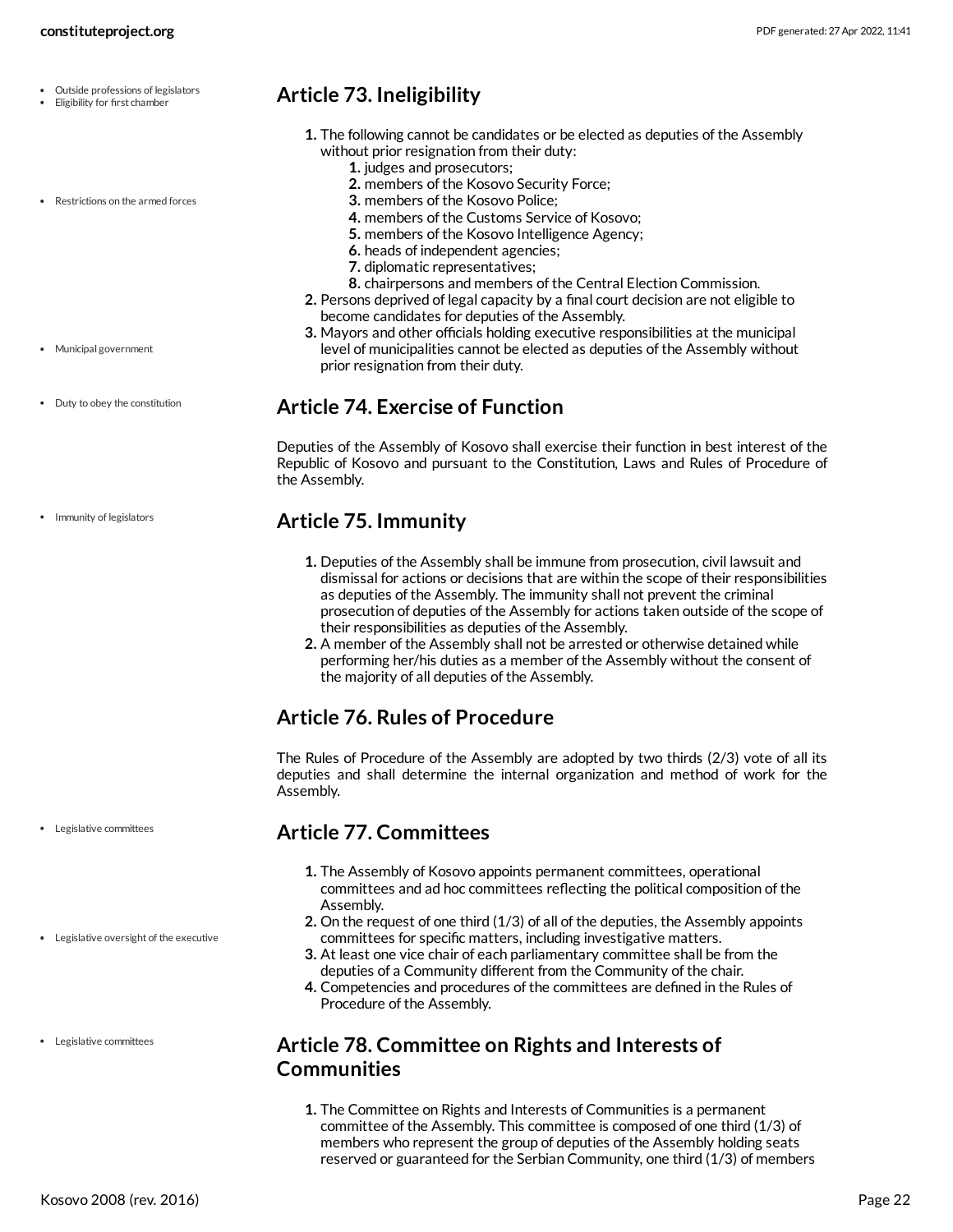- **1.** who represent the group of deputies of the Assembly holding seats reserved or guaranteed for other communities that are not in the majority and one third (1/3) of members from the majority community represented in the Assembly.
- **2.** At the request of any member of the Presidency of the Assembly, any proposed law shall be submitted to the Committee on Rights and Interests of Communities. The Committee, by a majority vote of its members, shall decide whether to make recommendations regarding the proposed law within two weeks.
- **3.** To ensure that community rights and interests are adequately addressed, the Committee may submit recommendations to another relevant committee or to the Assembly.
- **4.** The Committee may, on its own initiative, propose laws and such other measures within the responsibilities of the Assembly as it deems appropriate to address the concerns of Communities. Members may issue individual opinions.
- **5.** A matter may be referred to the Committee for an advisory opinion by the Presidency of the Assembly, another committee or a group composed of at least ten (10) deputies of the Assembly.

## <span id="page-22-0"></span>**Article 79. Legislative Initiative**

The initiative to propose laws may be taken by the President of the Republic of Kosovo from his/her scope of authority, the Government, deputies of the Assembly or at least ten thousand citizens as provided by law.

#### <span id="page-22-1"></span>**Article 80. Adoption of Laws**

- **1.** Laws, decisions and other acts are adopted by the Assembly by a majority vote of deputies present and voting, except when otherwise provided by the Constitution.
- **2.** Laws adopted by the Assembly are signed by the President of the Assembly of Kosovo and promulgated by the President of the Republic of Kosovo upon her/his signature within eight (8) days from receipt.
- **3.** If the President of the Republic of Kosovo returns a law to the Assembly, he/she should state the reasons of return. The President of the Republic of Kosovo may exercise this right of return only once per law.
- **4.** The Assembly decides to adopt a law returned by the President of the Republic of Kosovo by a majority vote of all its deputies and such a law shall be considered promulgated.
- **5.** If the President of the Republic of Kosovo does not make any decision for the promulgation or return of a law within eight (8) days from its receipt, such a law shall be considered promulgated without her his signature and shall be published in the Official Gazette.
- **6.** A law enters into force fifteen (15) days after its publication in the Official Gazette of the Republic of Kosovo, except when otherwise specified by the law itself.

# <span id="page-22-2"></span>**Article 81. Legislation of Vital Interest**

**1.** The following laws shall require for their adoption, amendment or abrogation both the majority of the Assembly deputies and the majority of the Assembly deputies who hold seats guaranteed for representatives of Communities that are not in the majority:

<span id="page-22-3"></span>[As amended by Constitutional Amendment 2, published in the OFFICIAL GAZETTE OF THE REPUBLIC OF KOSOVA / No. 25 / 7 SEPTEMBER 2012, PRISTINA]

- **1.** Laws changing municipal boundaries, establishing or abolishing municipalities, defining the scope of powers of municipalities and their participation in inter-municipal and cross-border relations;
- **2.** Laws implementing the rights of Communities and their members, other than those set forth in the Constitution;
- Legislative initiatives by citizens • Initiation of general legislation
- Approval or veto of general legislation

Veto override procedure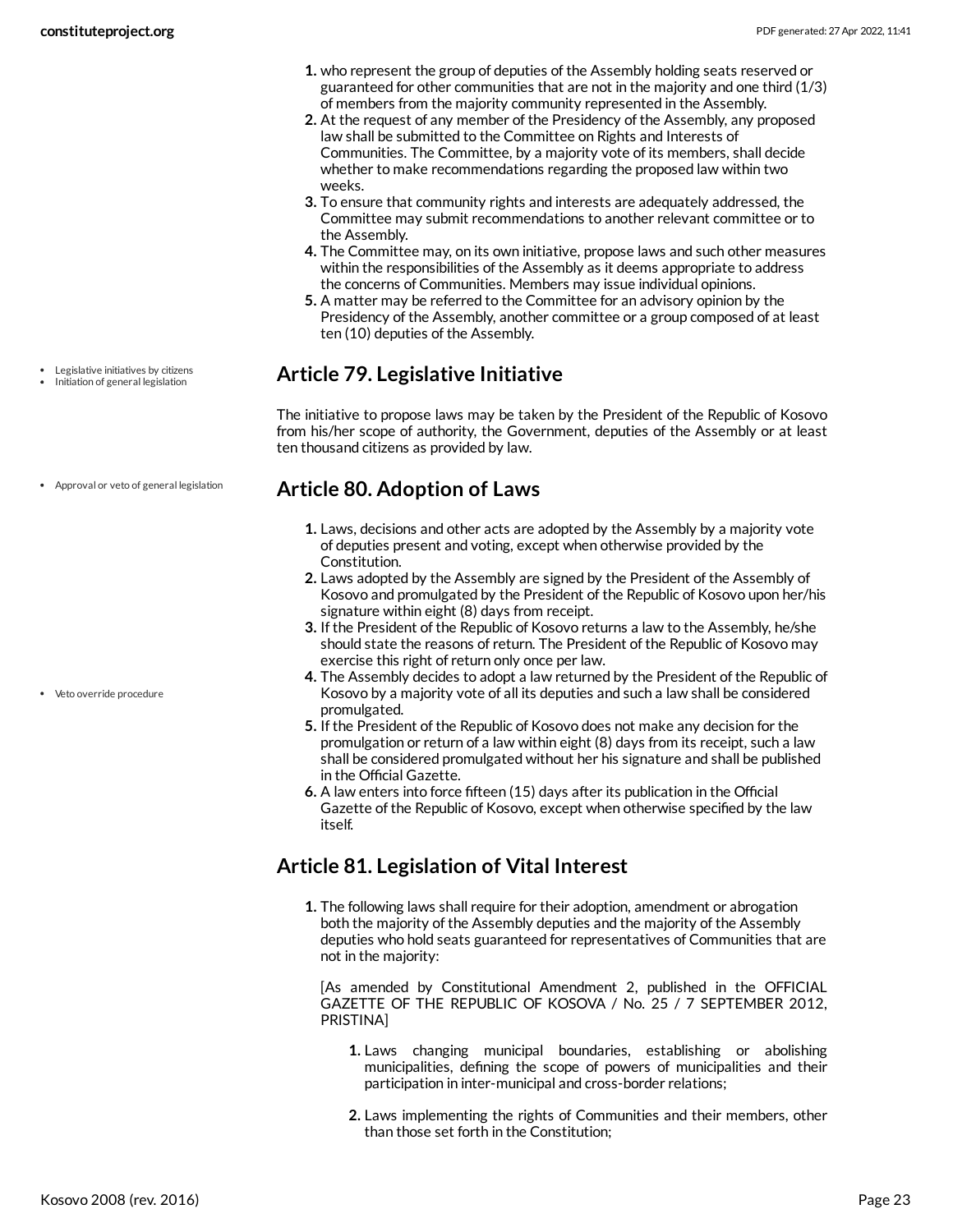• Right to culture

Dismissal of the legislature

Head of state decree power

- **1. 3.** Laws on the use of language;
	- **4.** Laws on local elections;
	- **5.** Laws on protection of cultural heritage and special protected areas;

[As amended by Constitutional Amendment 3, published in the OFFICIAL GAZETTE OF THE REPUBLIC OF KOSOVA / No. 25 / 7 SEPTEMBER 2012, PRISTINA]

- **6.** Laws on religious freedom or on agreements with religious communities;
- **7.** Laws on education;
- **8.** Laws on the use of symbols, including Community symbols and on public holidays.
- **2.** None of the laws of vital interest may be submitted to a referendum.

#### <span id="page-23-0"></span>**Article 82. Dissolution of the Assembly**

- **1.** The Assembly shall be dissolved in the following cases:
	- **1.** if the government cannot be established within sixty (60) days from the date when the President of the Republic of Kosovo appoints the candidate for Prime Minister;
	- **2.** if two thirds (2/3) of all deputies vote in favor of dissolution, the Assembly shall be dissolved by a decree of the President of the Republic of Kosovo;
	- **3.** if the President of the Republic of Kosovo is not elected within sixty (60) days from the date of the beginning of the president's election procedure.
- **2.** The Assembly may be dissolved by the President of the Republic of Kosovo following a successful vote of no confidence against the Government.

# <span id="page-23-1"></span>**Chapter V. President of the Republic of Kosovo**

- Name/structure of executive(s)
- Head of state powers
- Foreign affairs representative
- Head of state decree power
- Approval or veto of general legislation
- International law
- 
- Kosovo 2008 (rev. 2016) Page 24 • Treaty ratification

#### <span id="page-23-2"></span>**Article 83. Status of the President**

The President is the head of state and represents the unity of the people of the Republic of Kosovo.

#### <span id="page-23-3"></span>**Article 84. Competencies of the President**

<span id="page-23-4"></span>The President of the Republic of Kosovo:

- **1.** represents the Republic of Kosovo, internally and externally;
- **2.** guarantees the constitutional functioning of the institutions set forth by this Constitution;
- **3.** announces elections for the Assembly of Kosovo and convenes its first meeting;
- **4.** issues decrees in accordance with this Constitution;
- **5.** promulgates laws approved by the Assembly of Kosovo;
- **6.** has the right to return adopted laws for re-consideration, when he/she considers them to be harmful to the legitimate interests of the Republic of Kosovo or one or more Communities. This right can be exercised only once per law;
- **7.** signs international agreements in accordance with this Constitution ;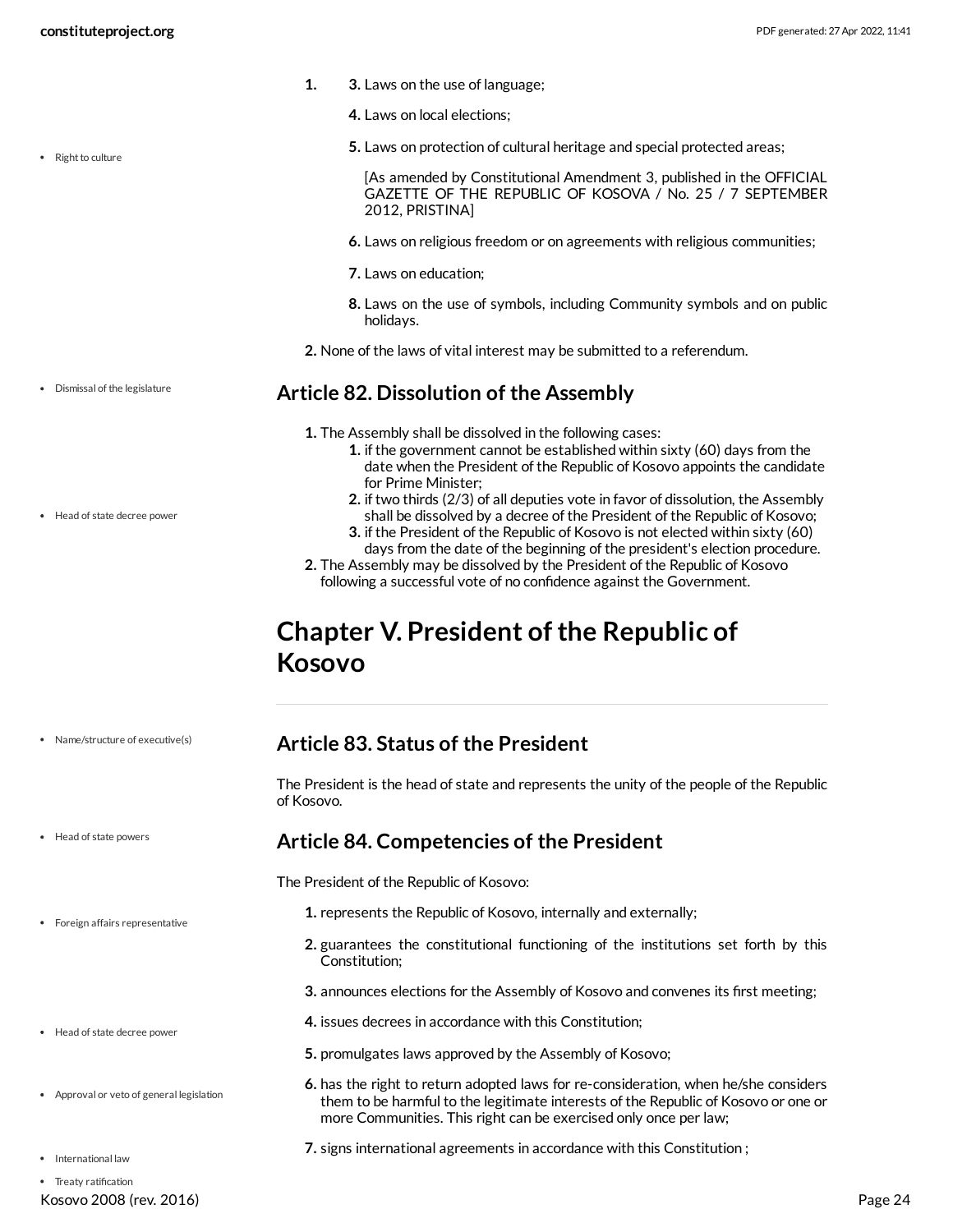- Constitution amendment procedure
- Foreign affairs representative
- Designation of commander in chief
- Head of government selection
- Supreme court selection
- Ordinary court selection
- Supreme court selection
- Attorney general
- Constitutional court selection
- Selection of active-duty commanders
- Emergency provisions

- Electoral commission
- Central bank
- Power to pardon
- Legislative oversight of the executive
- Eligibility for head of state
- Minimum age of head of state
- **8.** proposes amendments to this Constitution;
- **9.** may refer constitutional questions to the Constitutional Court.
- **10.** leads the foreign policy of the country;
- **11.** receives credentials of heads of diplomatic missions accredited to the Republic of Kosovo;
- **12.** is the Commander-in-Chief of the Kosovo Security Force;
- **13.** leads the Consultative Council for Communities;
- **14.** appoints the candidate for Prime Minister for the establishment of the Government after proposal by the political party or coalition holding the majority in the Assembly;
- **15.** appoints and dismisses the President of the Supreme Court of the Republic of Kosovo upon the proposal of the Kosovo Judicial Council;
- **16.** appoints and dismisses judges of the Republic of Kosovo upon the proposal of the Kosovo Judicial Council;
- **17.** appoints and dismisses the Chief Prosecutor of the Republic of Kosovo upon the proposal of the Kosovo Prosecutorial Council;
- **18.** appoints and dismisses prosecutors of the Republic of Kosovo upon the proposal of the Kosovo Prosecutorial Council;
- **19.** appoints judges to the Constitutional Court upon the proposal of the Assembly;
- **20.** appoints the Commander of the Kosovo Security Force upon recommendation of the Government;
- **21.** with the Prime Minister, jointly appoints the Director, Deputy Director and Inspector General of the Kosovo Intelligence Agency;
- **22.** decides to declare a State of Emergency in consultation with the Prime Minister;
- **23.** may request meetings of the Kosovo Security Council and chairs them during a State of Emergency;
- **24.** decides on the establishment of diplomatic and consular missions of the Republic of Kosovo in consultation with the Prime Minister;
- **25.** appoints and dismisses heads of diplomatic missions of the Republic of Kosovo upon the proposal of the Government;
- **26.** appoints the Chair of the Central Election Commission;
- **27.** appoints the Governor of the Central Bank of the Republic of Kosovo who will also act as its Managing Director, and appoints the other members of the Bank's Board;
- **28.** grants medals, titles of gratitude, and awards in accordance with the law;
- **29.** grants individual pardons in accordance with the law;
- **30.** addresses the Assembly of Kosovo at least once a year in regard to her/his scope of authority.

#### <span id="page-24-0"></span>**Article 85. Qualification for Election of the President**

<span id="page-24-1"></span>Every citizen of the Republic of Kosovo who is thirty five (35) years old or older may be elected President of the Republic of Kosovo.

Head of state selection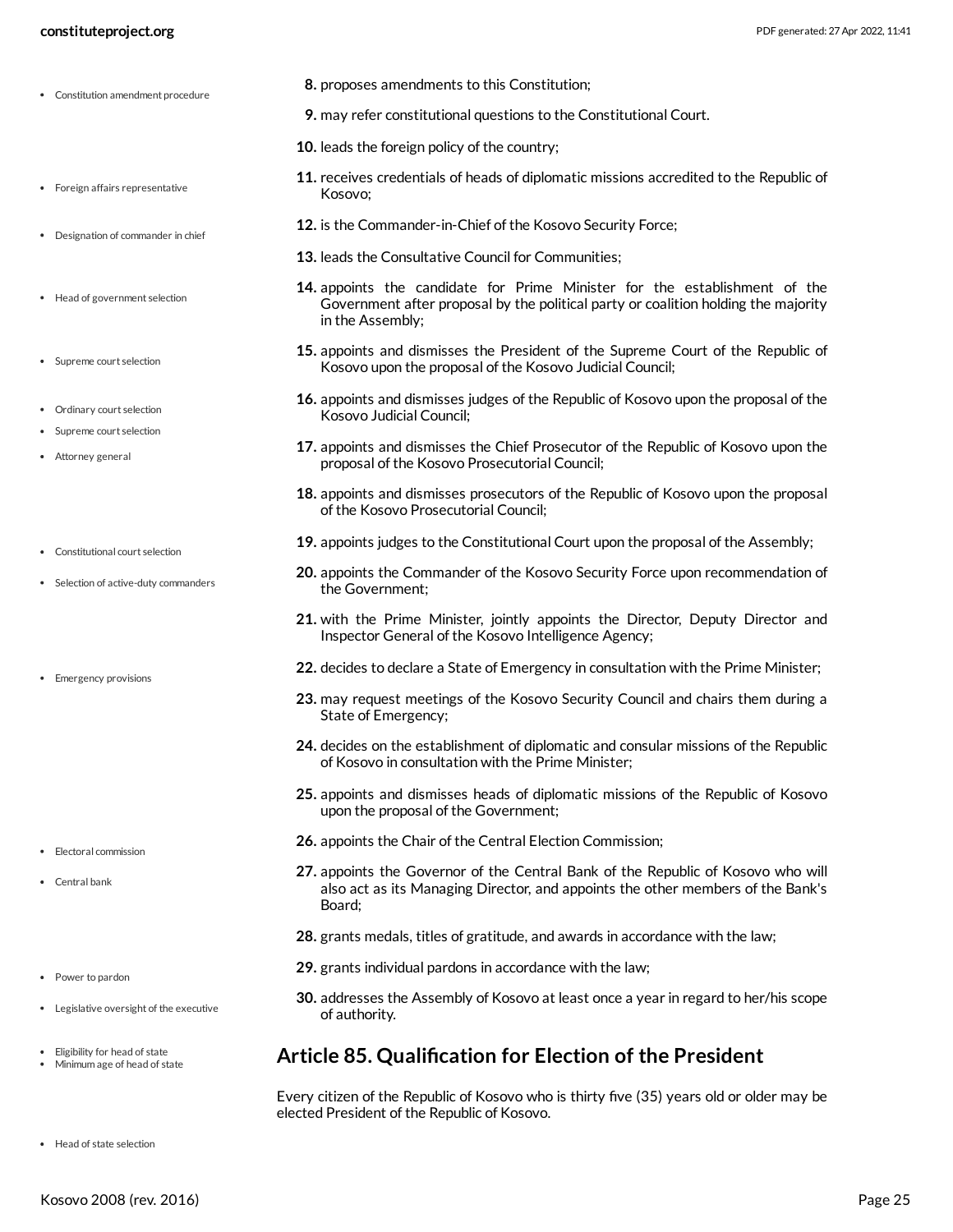## <span id="page-25-0"></span>**Article 86. Election of the President**

- **1.** The President of the Republic of Kosovo shall be elected by the Assembly in secret ballot.
- **2.** The election of the President of the Republic of Kosovo shall take place no later than thirty (30) days before the end of the current president's term of office.
- **3.** Every eligible citizen of the Republic of Kosovo may be nominated as a candidate for President of the Republic of Kosovo, provided he/she presents the signatures of at least thirty (30) deputies of the Assembly of Kosovo. Deputies of the Assembly can only sign for one candidate for the President of the Republic.
- **4.** The President of the Republic of Kosovo shall be elected by a two thirds (2/3) majority of all deputies of the Assembly.
- **5.** If a two thirds (2/3) majority is not reached by any candidate in the first two ballots, a third ballot takes place between the two candidates who received the highest number of votes in the second ballot, and the candidate who receives the majority of all deputies of the Assembly shall be elected as President of the Republic of Kosovo.
- **6.** If none of the candidates is elected as President of the Republic of Kosovo in the third ballot, the Assembly shall dissolve and new elections shall take place within forty five (45) days.

# <span id="page-25-1"></span>**Article 87. Mandate and Oath**

- **1.** The President of the Republic of Kosovo begins her/his term of office after taking the oath before the Assembly of Kosovo. The text of the Oath will be provided by law.
- **2.** The President's term of office is five (5) years.
- **3.** Upon completion of his/her first term of office, the President of the Republic of Kosovo may be re-elected only once.

#### <span id="page-25-2"></span>**Article 88. Incompatibility**

- **1.** The President shall not exercise any other public function.
- **2.** After election, the President cannot exercise any political party functions.

#### <span id="page-25-3"></span>**Article 89. Immunity**

The President of the Republic of Kosovo shall be immune from prosecution, civil lawsuit and dismissal for actions or decisions that are within the scope of responsibilities of the President of the Republic of Kosovo.

#### <span id="page-25-4"></span>**Article 90. Temporary Absence of the President**

- **1.** If the President of the Republic of Kosovo is temporarily unable to fulfill her/his responsibilities, he/she may voluntarily transfer the duties of the position to the President of the Assembly who shall then serve as Acting President of the Republic of Kosovo. The President's order of transfer shall state in particular the reason for the transfer and the duration of the transfer if known. The President of the Republic of Kosovo shall resume exercise of the duties of the position when she/he is able to do so and the President of the Assembly shall relinquish the position as Acting President.
- **2.** When there is no voluntary transfer of power, the Assembly of the Republic of Kosovo determines by two thirds (2/3) vote of all deputies, after consultation with the medical consultants team, that the President of the Republic of Kosovo is temporarily unable to fulfill his/her responsibilities. The President of the Assembly shall serve as Acting President until the President of the Republic of Kosovo is able to resume carrying out her/his duties as President.
- **3.** The position of Acting President of the Republic of Kosovo may not be exercised for a period longer than six (6) months.

• Head of state term length

Head of state term limits

• Head of state immunity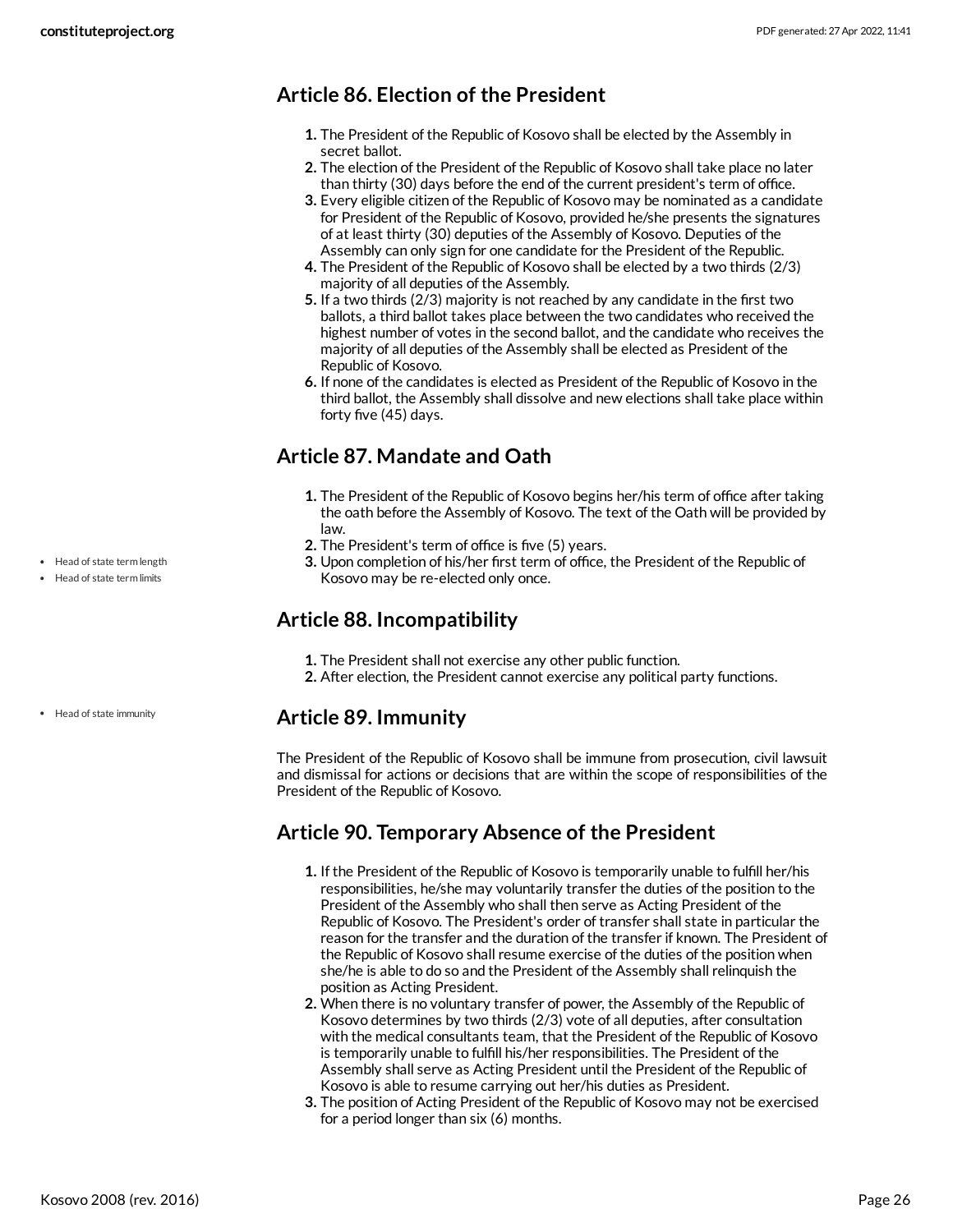- Head of state removal
- Constitutional court powers
- Head of state immunity

#### <span id="page-26-0"></span>**Article 91. Dismissal of the President**

- **1.** The President of the Republic of Kosovo may be dismissed by the Assembly if he/she has been convicted of a serious crime or if she/he is unable to exercise the responsibilities of office due to serious illness or if the Constitutional Court has determined that he/she has committed a serious violation of the Constitution.
- **2.** The procedure for dismissal of the President of the Republic of Kosovo may be initiated by one third (1/3) of the deputies of the Assembly who shall sign a petition explaining the reasons for dismissal. If the petition alleges serious illness, the Assembly shall consult the medical consultants team on the status of the President's health. If the petition alleges serious violation of the Constitution, the petition shall be immediately submitted to the Constitutional Court, which shall decide the matter within seven (7) days from the receipt of the petition.
- **3.** If the President of the Republic of Kosovo has been convicted of a serious crime or if the Assembly in compliance with this article determines that the President is unable to exercise her/his responsibilities due to serious illness, or if the Constitutional Court has determined that he/she has seriously violated the Constitution, the Assembly may dismiss the President by two thirds (2/3) vote of all its deputies.

# <span id="page-26-1"></span>**Chapter VI. Government of the Republic of Kosovo**

#### Establishment of cabinet/ministers

- · Deputy executive Name/structure of executive(s)
- Duty to obey the constitution
- Initiation of general legislation
- Powers of cabinet

- Initiation of general legislation
- Budget bills

#### <span id="page-26-2"></span>**Article 92. General Principles**

- **1.** The Government consists of the Prime Minister, deputy prime minister(s) and ministers.
- **2.** The Government of Kosovo exercises the executive power in compliance with the Constitution and the law.
- **3.** The Government implements laws and other acts adopted by the Assembly of Kosovo and exercises other activities within the scope of responsibilities set forth by the Constitution and the law.
- **4.** The Government makes decisions in accordance with this Constitution and the laws, proposes draft laws, proposes amendments to existing laws or other acts and may give its opinion on draft laws that are not proposed by it.

#### <span id="page-26-3"></span>**Article 93. Competencies of the Government**

<span id="page-26-4"></span>The Government has the following competencies:

- **1.** proposes and implements the internal and foreign policies of the country;
- **2.** promotes the economic development of the country;
- **3.** proposes draft laws and other acts to the Assembly;
- **4.** makes decisions and issues legal acts or regulations necessary for the implementation of laws;
- **5.** proposes the budget of the Republic of Kosovo;
- **6.** guides and oversees the work of administration bodies;
- **7.** guides the activities and the development of public services;
- **8.** proposes to the President of the Republic of Kosovo the appointment and dismissal of the heads of diplomatic missions of the Republic of Kosovo;
- **9.** proposes amendments to the Constitution;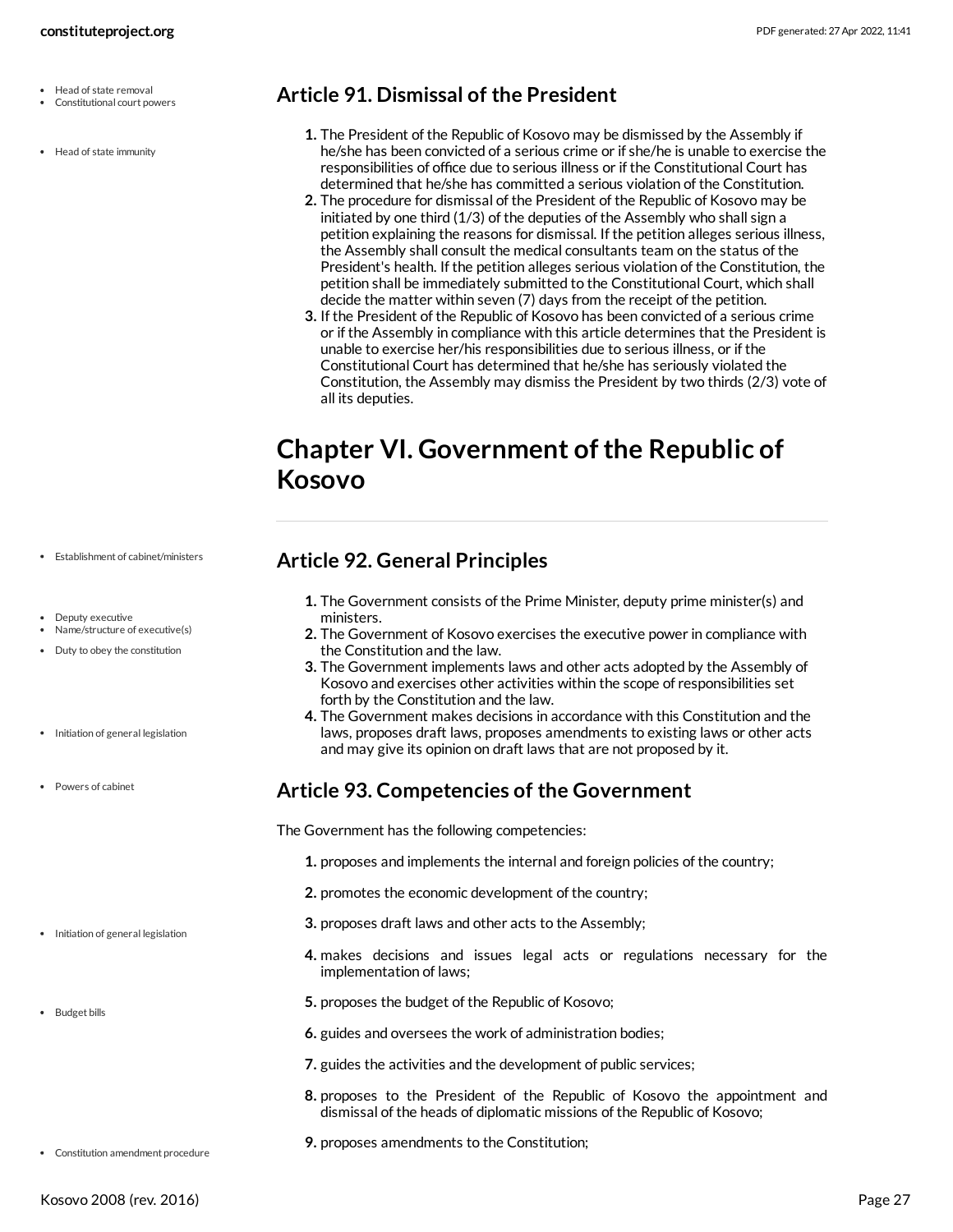<span id="page-27-3"></span><span id="page-27-0"></span>

|                                                    | 10. may refer Constitutional questions to the Constitutional Court;                                                                                                                                                                                                                                                                                                                                                                                                            |
|----------------------------------------------------|--------------------------------------------------------------------------------------------------------------------------------------------------------------------------------------------------------------------------------------------------------------------------------------------------------------------------------------------------------------------------------------------------------------------------------------------------------------------------------|
|                                                    | 11. exercises other executive functions not assigned to other central or local level<br>bodies.                                                                                                                                                                                                                                                                                                                                                                                |
| • Head of government powers                        | Article 94. Competencies of the Prime Minister                                                                                                                                                                                                                                                                                                                                                                                                                                 |
|                                                    | The Prime Minister has the following competencies:                                                                                                                                                                                                                                                                                                                                                                                                                             |
|                                                    | 1. represents and leads the Government;                                                                                                                                                                                                                                                                                                                                                                                                                                        |
|                                                    | 2. ensures that all Ministries act in accordance with government policies;                                                                                                                                                                                                                                                                                                                                                                                                     |
|                                                    | 3. ensures the implementation of laws and policies determined by the Government;                                                                                                                                                                                                                                                                                                                                                                                               |
| • Cabinet removal                                  | 4. may change members of the Government without the consent of the Assembly;                                                                                                                                                                                                                                                                                                                                                                                                   |
|                                                    | 5. chairs the Kosovo Security Council;                                                                                                                                                                                                                                                                                                                                                                                                                                         |
|                                                    | 6. appoints the Kosovo Police General Director;                                                                                                                                                                                                                                                                                                                                                                                                                                |
|                                                    | 7. consults with the President of the Republic of Kosovo on matters of intelligence;                                                                                                                                                                                                                                                                                                                                                                                           |
|                                                    | 8. in cooperation with the President, jointly appoints the Director, Deputy Director<br>and Inspector General of the Kosovo Intelligence Agency;                                                                                                                                                                                                                                                                                                                               |
|                                                    | 9. consults with the President on the implementation of the foreign policy of the<br>country;                                                                                                                                                                                                                                                                                                                                                                                  |
|                                                    | 10. performs other duties as set forth by the Constitution and the law.                                                                                                                                                                                                                                                                                                                                                                                                        |
|                                                    |                                                                                                                                                                                                                                                                                                                                                                                                                                                                                |
| Deputy executive<br>• Head of government selection | <b>Article 95. Election of the Government</b>                                                                                                                                                                                                                                                                                                                                                                                                                                  |
|                                                    | 1. After elections, the President of the Republic of Kosovo proposes to the<br>Assembly a candidate for Prime Minister, in consultation with the political party<br>or coalition that has won the majority in the Assembly necessary to establish the                                                                                                                                                                                                                          |
| • Cabinet selection                                | Government.<br>2. The candidate for Prime Minister, not later than fifteen (15) days from<br>appointment, presents the composition of the Government to the Assembly and                                                                                                                                                                                                                                                                                                       |
|                                                    | asks for Assembly approval.<br>3. The Government is considered elected when it receives the majority vote of all                                                                                                                                                                                                                                                                                                                                                               |
| • Cabinet selection                                | deputies of the Assembly of Kosovo.<br>4. If the proposed composition of the Government does not receive the necessary<br>majority of votes, the President of the Republic of Kosovo appoints another<br>candidate with the same procedure within ten (10) days. If the Government is<br>not elected for the second time, the President of the Republic of Kosovo<br>announces elections, which shall be held not later than forty (40) days from the<br>date of announcement. |
| • Head of government replacement                   | 5. If the Prime Minister resigns or for any other reason the post becomes vacant,<br>the Government ceases and the President of the Republic of Kosovo appoints a<br>new candidate in consultation with the majority party or coalition that has won<br>the majority in the Assembly to establish the Government.<br>6. After being elected, members of the Government shall take an Oath before the<br>Assembly. The text of the Oath will be provided by law.                |
| Cabinet selection                                  | <b>Article 96. Ministries and Representation of Communities</b>                                                                                                                                                                                                                                                                                                                                                                                                                |

- <span id="page-27-2"></span><span id="page-27-1"></span>Government.
- **3.** There shall be at least one (1) Minister from the Kosovo Serb Community and one (1) Minister from another Kosovo non-majority Community. If there are

Kosovo 2008 (rev. 2016) Page 28

Eligibility for cabinet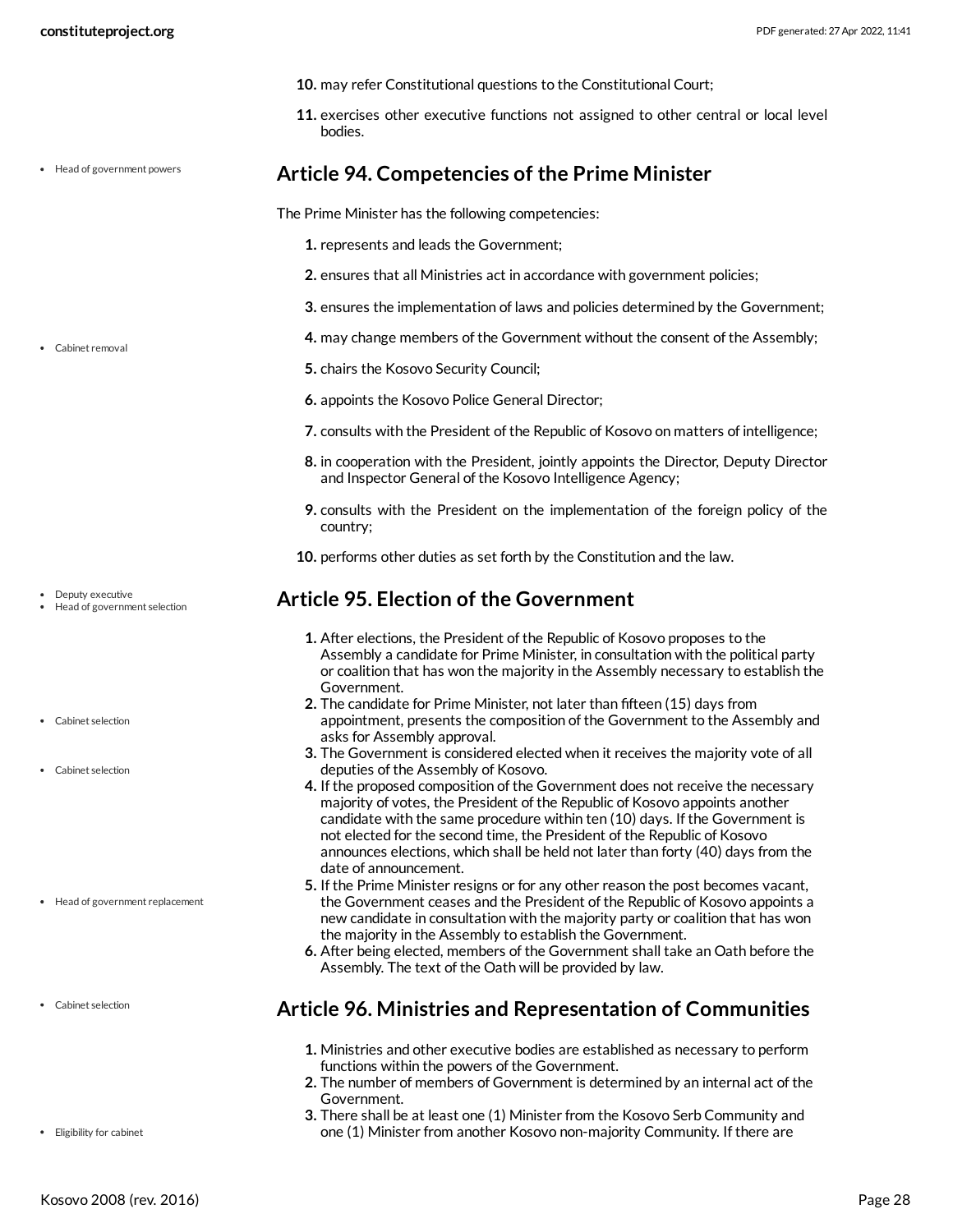- **3.** more than twelve (12) Ministers, the Government shall have a third Minister representing a Kosovo non-majority Community.
- **4.** There shall be at least two (2) Deputy Ministers from the Kosovo Serb Community and two (2) Deputy Ministers from other Kosovo non-majority Communities. If there are more than twelve (12) Ministers, the Government shall have a third Deputy Minister representing the Kosovo Serb Community and a third Deputy Minister representing another Kosovo non-majority Community.
- **5.** The selection of these Ministers and Deputy Ministers shall be determined after consultations with parties, coalitions or groups representing Communities that are not in the majority in Kosovo. If appointed from outside the membership of the Kosovo Assembly, these Ministers and Deputy Ministers shall require the formal endorsement of the majority of Assembly deputies belonging to parties, coalitions, citizens' initiatives and independent candidates having declared themselves to represent the Community concerned.
- **6.** The Prime Minister, Deputy Prime Minister(s) and Ministers of the Government may be elected from the deputies of the Assembly of Kosovo or may be qualified people who are not deputies of the Assembly.
- **7.** The incompatibilities of the members of the Government as to their functions shall be regulated by law.

#### <span id="page-28-0"></span>**Article 97. Responsibilities**

- **1.** The Government is accountable to the Assembly of Kosovo regarding its work.
- **2.** The Prime Minister, deputy prime minister(s) and ministers are jointly accountable for the decisions made by the Government and individually accountable for decisions made in their fields of responsibility.

#### <span id="page-28-1"></span>**Article 98. Immunity**

Members of the Government shall be immune from prosecution, civil lawsuit and dismissal for actions or decisions that are within the scope of their responsibilities as members of the Government.

#### <span id="page-28-2"></span>**Article 99. Procedures**

The methods of work and decision making procedures of the Government shall be regulated by law and regulations.

#### <span id="page-28-3"></span>**Article 100. Motion of No Confidence**

- **1.** A motion of no confidence may be presented against the Government on the proposal of one third (1/3) of all the deputies of the Assembly.
- **2.** A vote of confidence for the Government may be requested by the Prime Minister.
- **3.** The motion of no confidence shall be placed on the Assembly agenda no later than five (5) days nor earlier than two (2) days from the date it was presented.
- **4.** The motion of no confidence is considered accepted when adopted by a majority vote of all deputies of the Assembly of Kosovo.
- **5.** If a motion of no confidence fails, a subsequent motion for no confidence may not be raised during the next ninety (90) days.
- **6.** If motion of no confidence against the Government prevails, the Government is considered dismissed.

# <span id="page-28-4"></span>**Article 101. Civil Service**

- **1.** The composition of the civil service shall reflect the diversity of the people of Kosovo and take into account internationally recognized principles of gender equality.
- **2.** An independent oversight board for civil service shall ensure the respect of the rules and principles governing the civil service, and shall itself reflect the diversity of the people of the Republic of Kosovo.

• Eligibility for cabinet

- Head of government's role in the legislature
- Cabinet removal

• Head of government immunity

Head of government removal

Cabinet removal

Limits on removing head of government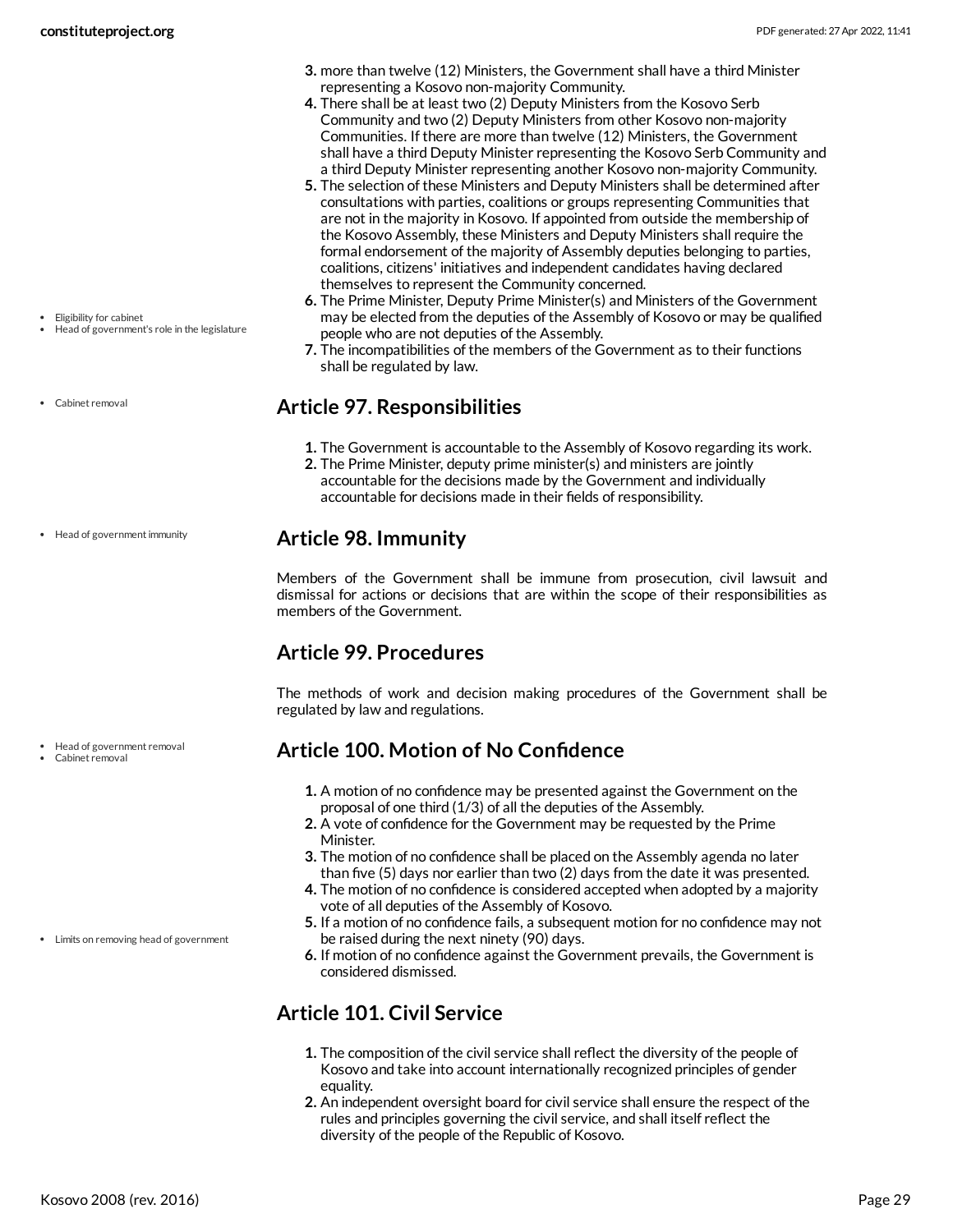# <span id="page-29-0"></span>**Chapter VII. Justice System**

#### <span id="page-29-1"></span>**Article 102. General Principles of the Judicial System**

- **1.** Judicial power in the Republic of Kosovo is exercised by the courts.
- **2.** The judicial power is unique, independent, fair, apolitical and impartial and ensures equal access to the courts.
- **3.** Courts shall adjudicate based on the Constitution and the law.
- **4.** Judges shall be independent and impartial in exercising their functions.
- **5.** The right to appeal a judicial decision is guaranteed unless otherwise provided by law. The right to extraordinary legal remedies is regulated by law. The law may allow the right to refer a case directly to the Supreme Court, in which case there would be no right of appeal.

## <span id="page-29-2"></span>**Article 103. Organization and Jurisdiction of Courts**

- **1.** Organization, functioning and jurisdiction of the Supreme Court and other courts shall be regulated by law.
- **2.** The Supreme Court of Kosovo is the highest judicial authority.
- **3.** At least fifteen percent (15%) of the judges of the Supreme Court, but not fewer than three (3) judges, shall be from Communities that are not in the majority in Kosovo.
- **4.** The President of the Supreme Court of Kosovo shall be appointed and dismissed by the President of the Republic of Kosovo from among the judges of the Supreme Court for a non-renewable term of seven (7) years upon proposal by the Kosovo Judicial Council for the appointment or dismissal.
- **5.** Presidents of all other courts shall be appointed in the manner provided by law.
- **6.** At least fifteen percent (15%) of the judges from any other court established with appeal jurisdiction, but not fewer than two (2) judges, shall be from Communities that are not in the majority in Kosovo.
- **7.** Specialized courts may be established by law when necessary, but no extraordinary court may ever be created.

# <span id="page-29-3"></span>**Article 104. Appointment and Removal of Judges**

- **1.** The President of the Republic of Kosovo shall appoint, reappoint and dismiss judges upon the proposal of the Kosovo Judicial Council.
- **2.** The composition of the judiciary shall reflect the ethnic diversity of Kosovo and internationally recognized principles of gender equality.
- **3.** The composition of the courts shall reflect the ethnic composition of the territorial jurisdiction of the respective court. Before making a proposal for appointment or reappointment, the Kosovo Judicial Council consults with the respective court.
- **4.** Judges may be removed from office upon conviction of a serious criminal offense or for serious neglect of duties.
- **5.** A judge has the right to directly appeal a decision of dismissal to the Kosovo Supreme Court.
- **6.** Judges may not be transferred against their will unless otherwise provided by law for the efficient operation of the judiciary or disciplinary measures.

# <span id="page-29-4"></span>**Article 105. Mandate and Reappointment**

- **1.** The initial mandate for judges shall be three years. The reappointment mandate is permanent until the retirement age as determined by law or unless removed in accordance with law.
- **2.** The criteria and procedures to reappoint a judge shall be determined by the Kosovo Judicial Council and they may be different in degree from the criteria used for the removal of judges.
- Judicial independence
- $\cdot$  Right to appeal judicial decisions
- Structure of the courts
- Eligibility for supreme court judges
- Establishment of judicial council
- Supreme court selection Supreme court term length
- 
- Ordinary court selection • Eligibility for ordinary court judges
- Supreme/ordinary court judge removal
- Ordinary court selection
- Establishment of judicial council
- Supreme court selection
- Establishment of judicial council
- Supreme court powers
- Supreme court term limits
- Mandatory retirement age for judges
- Supreme court term length
- Establishment of judicial council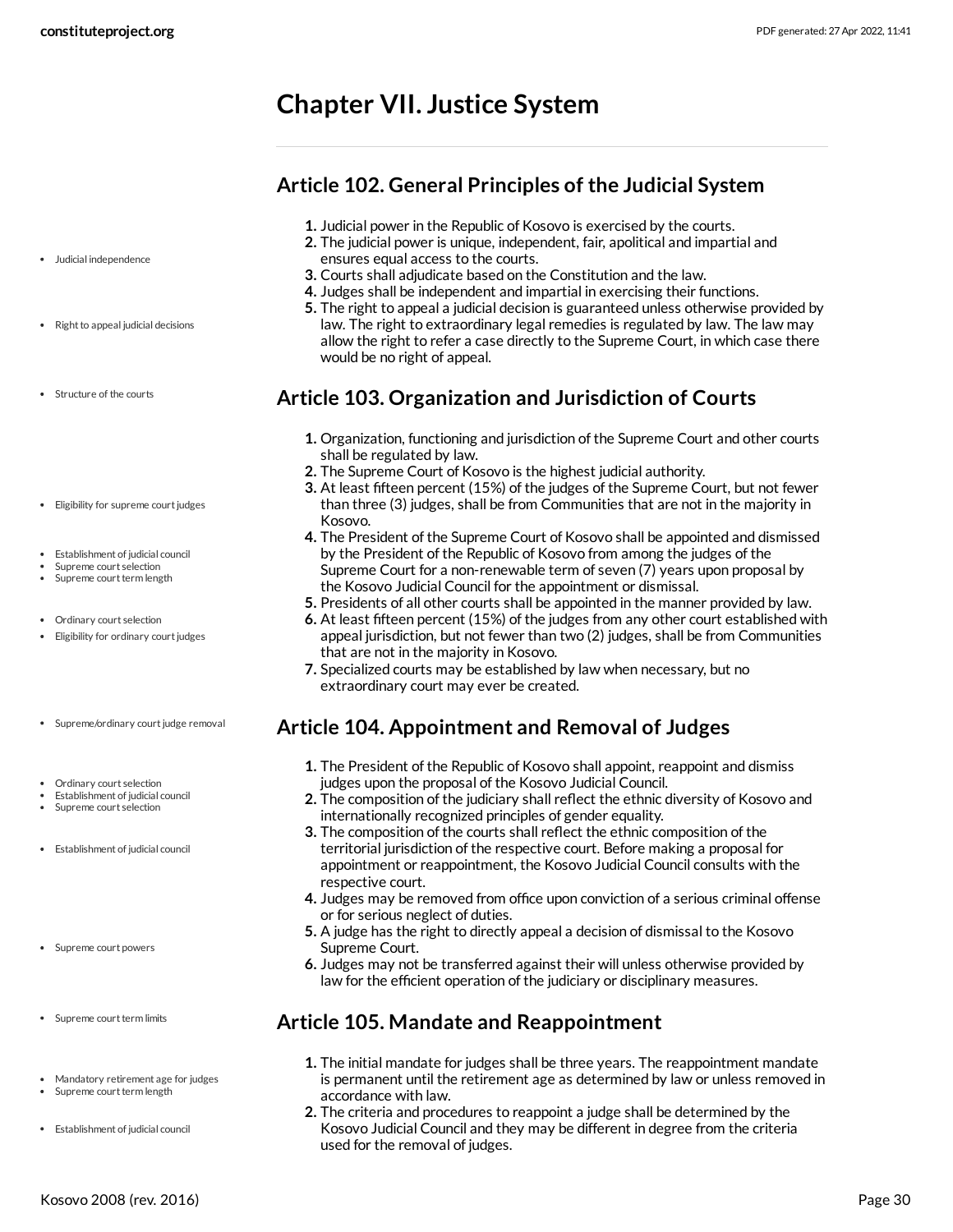## <span id="page-30-0"></span>**Article 106. Incompatibility**

- **1.** A judge may not perform any function in any state institution outside of the judiciary, become involved in any political activity, or be involved in any other activity prohibited by law.
- **2.** Judges are not permitted to assume any responsibilities or take on any functions that would in any way be inconsistent with the principles of independence and impartiality of the role of a judge.

#### <span id="page-30-1"></span>**Article 107. Immunity**

- **1.** Judges, including lay-judges, shall be immune from prosecution, civil lawsuit and dismissal for actions taken, decisions made or opinions expressed that are within the scope of their responsibilities as judges.
- **2.** Judges, including lay-judges, shall not enjoy immunity and may be removed from office if they have committed an intentional violation of the law.
- **3.** When a judge is indicted or arrested, notice must be given to the Kosovo Judicial Council without delay.

## <span id="page-30-2"></span>**Article 108. Kosovo Judicial Council**

- **1.** The Kosovo Judicial Council shall ensure the independence and impartiality of the judicial system.
- **2.** The Kosovo Judicial Council is a fully independent institution in the performance of its functions. The Kosovo Judicial Council shall ensure that the Kosovo courts are independent, professional and impartial and fully reflect the multi-ethnic nature of Kosovo and follow the principles of gender equality. The Kosovo Judicial Council shall give preference in the appointment of judges to members of Communities that are underrepresented in the judiciary as provided by law.
- **3.** The Kosovo Judicial Council is responsible for recruiting and proposing candidates for appointment and reappointment to judicial office. The Kosovo Judicial Council is also responsible for transfer and disciplinary proceedings of judges.
- **4.** Proposals for appointments of judges must be made on the basis of an open appointment process, on the basis of the merit of the candidates, and the proposals shall reflect principles of gender equality and the ethnic composition of the territorial jurisdiction of the respective court. All candidates must fulfill the selection criteria provided by law.
- **5.** The Kosovo Judicial Council is responsible for conducting judicial inspections, judicial administration, developing court rules in accordance with the law, hiring and supervising court administrators, developing and overseeing the budget of the judiciary, determining the number of judges in each jurisdiction and making recommendations for the establishment of new courts. New courts shall be established according to law.
- **6.** The Kosovo Judicial Council shall be composed of thirteen (13) members, all of whom shall possess relevant professional qualifications and expertise. Members shall be elected for a term of five (5) years and shall be chosen in the following manner:
	- **1.** Seven (7) members shall be judges elected by the members of the judiciary.

[As amended by Constitutional Amendment 25, published in the OFFICIAL GAZETTE OF THE REPUBLIC OF KOSOVA / No. 9 / 11 MARCH 2016, PRISTINA]

**2.** Two (2) members shall be elected by the deputies of the Assembly, holding seats attributed during the general distribution of seats and at least one of these two must be a judge.

[As amended by Constitutional Amendment 25, published in the OFFICIAL GAZETTE OF THE REPUBLIC OF KOSOVA / No. 9 / 11 MARCH 2016, PRISTINA]

- Supreme/ordinary court judge removal
- Establishment of judicial council
- Eligibility for ordinary court judges
- Eligibility for supreme court judges
- Supreme court selection Ordinary court selection
- Eligibility for ordinary court judges
- Civil service recruitment
- Eligibility for supreme court judges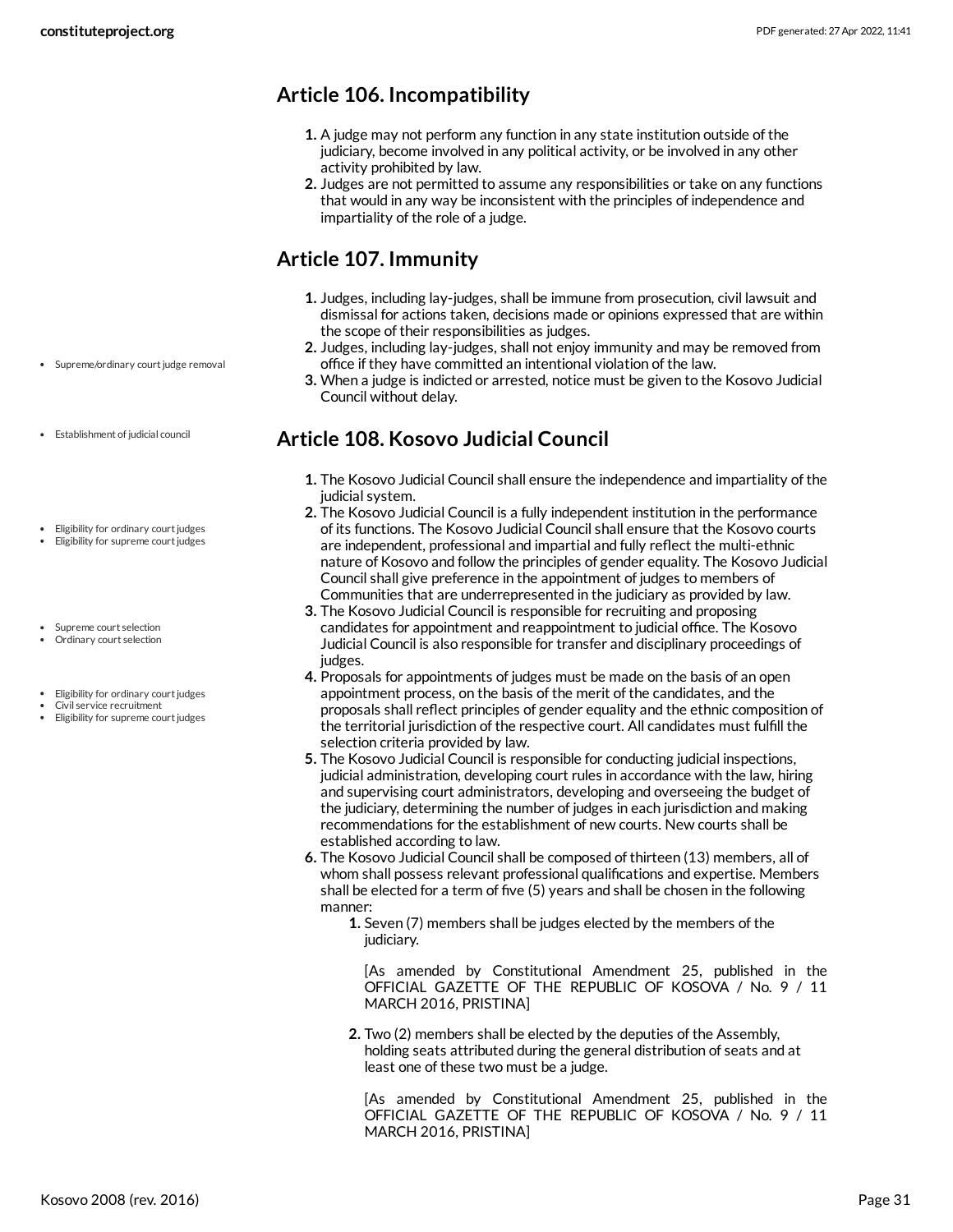- **6. 3.** two (2) members shall be elected by the deputies of the Assembly holding reserved or guaranteed seats for the Kosovo Serb community and at least one of the two must be a judge;
	- **4.** two (2) members shall be elected by the deputies of the Assembly holding reserved or guaranteed seats for other Communities and at least one of the two must be a judge.
	- **5.** Incompatibilities with membership on the Kosovo Judicial Council shall be regulated by law.
- **7.** The Kosovo Judicial Council elects from its members a Chair and Vice Chair each for a term of three (3) years. Election to these offices does not extend the mandate of the members of the Kosovo Judicial Council.
- **8.** The Chair of the Kosovo Judicial Council addresses the Assembly of the Republic of Kosovo at least once a year regarding the Judicial System.
- **9.** Candidates for judicial positions that are reserved for members of Communities that are not in the majority in Kosovo may only be recommended for appointment by the majority of members of the Council elected by Assembly deputies holding seats reserved or guaranteed for members of communities that are not in the majority in Kosovo. If this group of Council members fails to recommend a candidate for a judicial position in two consecutive sessions of the Council, any Council member may recommend a candidate for that position.
- **10.** Candidates for judicial positions within basic courts, the jurisdiction of which exclusively includes the territory of one or more municipalities in which the majority of the population belongs to the Kosovo Serb community, may only be recommended for appointment by the two members of the Council elected by Assembly deputies holding seats reserved or guaranteed for the Serb Community in the Republic of Kosovo acting jointly and unanimously. If these two (2) members fail to recommend a judicial candidate for two consecutive sessions of the Kosovo Judicial Council, any Kosovo Judicial Council member may recommend a candidate for that position.

#### <span id="page-31-0"></span>**Article 109. State Prosecutor**

- **1.** The State Prosecutor is an independent institution with authority and responsibility for the prosecution of persons charged with committing criminal acts and other acts specified by law.
- **2.** The State Prosecutor is an impartial institution and acts in accordance with the Constitution and the law.
- **3.** The organization, competencies and duties of the State Prosecutor shall be defined by law.
- **4.** The State Prosecutor shall reflect the multiethnic composition of the Republic of Kosovo and shall respect the principles of gender equality.
- **5.** The mandate for prosecutors shall be three years. The reappointment mandate is permanent until the retirement age as determined by law or unless removed in accordance with law.
- **6.** Prosecutors may be removed from office upon conviction of a serious criminal offense or for serious neglect of duties.
- **7.** The Chief State Prosecutor shall be appointed and dismissed by the President of the Republic of Kosovo upon the proposal of the Kosovo Prosecutorial Council. The mandate of the Chief State Prosecutor is seven (7) years, without the possibility of reappointment.

#### <span id="page-31-1"></span>**Article 110. Kosovo Prosecutorial Council**

- **1.** The Kosovo Prosecutorial Council is a fully independent institution in the performance of its functions in accordance with law. The Kosovo Prosecutorial Council shall ensure that all persons have equal access to justice. The Kosovo Prosecutorial Council shall ensure that the State Prosecutor is independent, professional and impartial and reflects the multi-ethnic nature of Kosovo and the principles of gender equality.
- **2.** The Kosovo Prosecutorial Council shall recruit, propose, promote, transfer, reappoint and discipline prosecutors in a manner provided by law. The Council shall give preference for appointment as prosecutors to members of underrepresented Communities as provided by law. All candidates shall fulfill the selection criteria as provided by law.

Ordinary court selection Supreme court selection

Ordinary court selection

Attorney general

• Duty to obey the constitution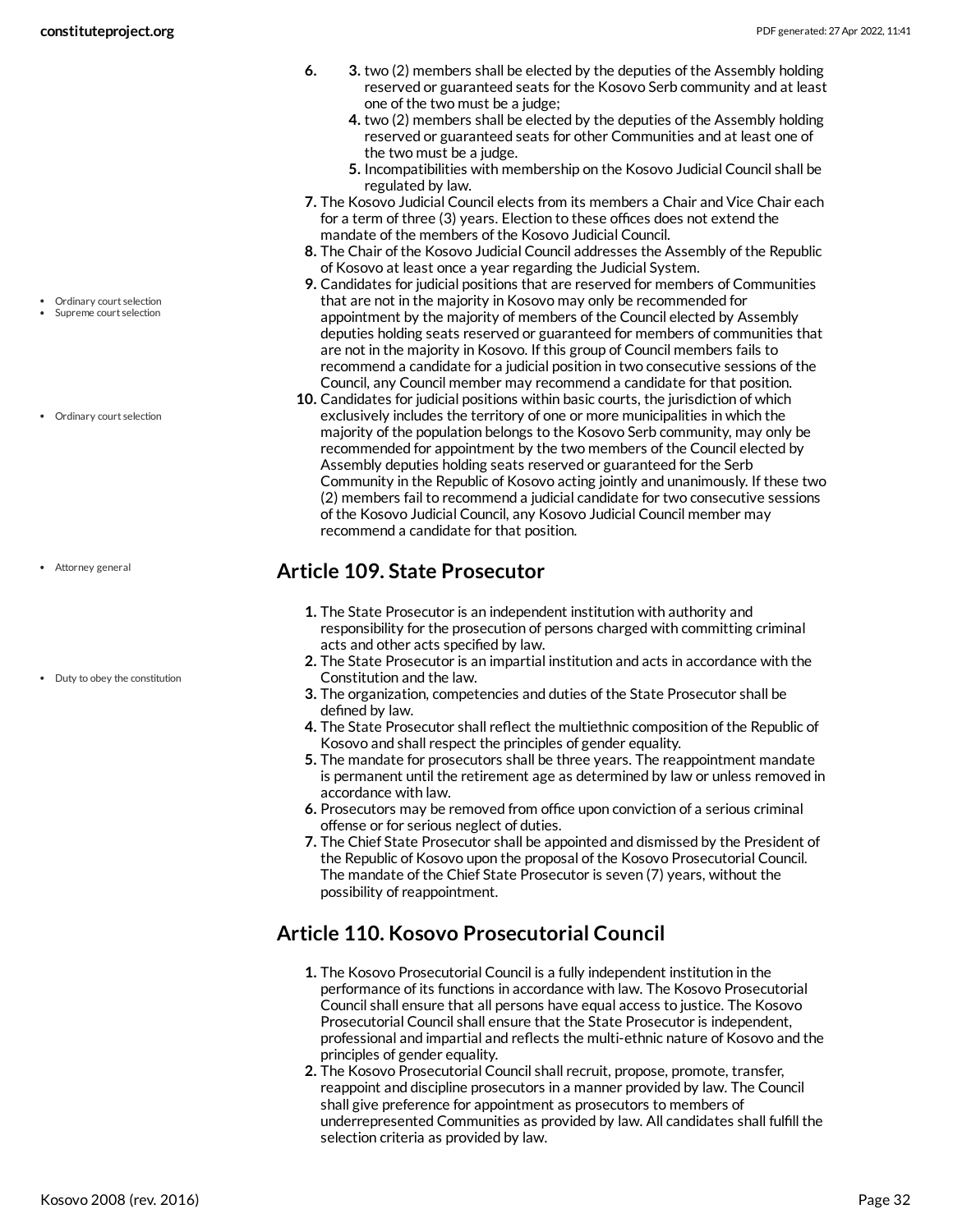Civil service recruitment

- **3.** Proposals for appointments of prosecutors must be made on the basis of an open appointment process, on the basis of the merit of the candidates, and the proposals shall reflect principles of gender equality and the ethnic composition of the relevant territorial jurisdiction.
- **4.** The composition of Kosovo Prosecutorial Council, as well as provisions regarding appointment, removal, term of office, organizational structure and rules of procedure, shall be determined by law.

#### <span id="page-32-0"></span>**Article 111. Advocacy**

- **1.** Advocacy is an independent profession, which shall provide services in the manner provided by law.
- **2.** The manners by which the right of exercising the profession of the advocate is obtained and lost shall be determined by law.

# <span id="page-32-1"></span>**Chapter VIII. Constitutional Court**

#### <span id="page-32-2"></span>**Article 112. General Principles**

- **1.** The Constitutional Court is the final authority for the interpretation of the Constitution and the compliance of laws with the Constitution.
- **2.** The Constitutional Court is fully independent in the performance of its responsibilities.

## <span id="page-32-3"></span>**Article 113. Jurisdiction and Authorized Parties**

- **1.** The Constitutional Court decides only on matters referred to the court in a legal manner by authorized parties.
- **2.** The Assembly of Kosovo, the President of the Republic of Kosovo, the Government, and the Ombudsperson are authorized to refer the following matters to the Constitutional Court:
	- **1.** the question of the compatibility with the Constitution of laws, of decrees of the President or Prime Minister, and of regulations of the Government;
	- **2.** the compatibility with the Constitution of municipal statutes.
- **3.** The Assembly of Kosovo, the President of the Republic of Kosovo and the Government are authorized to refer the following matters to the Constitutional Court:
	- **1.** conflict among constitutional competencies of the Assembly of Kosovo, the President of the Republic of Kosovo and the Government of Kosovo;
	- **2.** compatibility with the Constitution of a proposed referendum;
	- **3.** compatibility with the Constitution of the declaration of a State of Emergency and the actions undertaken during the State of Emergency;
	- **4.** compatibility of a proposed constitutional amendment with binding international agreements ratified under this Constitution and the review of the constitutionality of the procedure followed;
	- **5.** questions whether violations of the Constitution occurred during the election of the Assembly.
- **4.** A municipality may contest the constitutionality of laws or acts of the Government infringing upon their responsibilities or diminishing their revenues when municipalities are affected by such law or act.
- **5.** Ten (10) or more deputies of the Assembly of Kosovo, within eight (8) days from the date of adoption, have the right to contest the constitutionality of any law or decision adopted by the Assembly as regards its substance and the procedure followed.
- **6.** Thirty (30) or more deputies of the Assembly are authorized to refer the question of whether the President of the Republic of Kosovo has committed a serious violation of the Constitution.
- **7.** Individuals are authorized to refer violations by public authorities of their individual rights and freedoms guaranteed by the Constitution, but only after exhaustion of all legal remedies provided by law.

Constitutional interpretation

Establishment of constitutional court

- Constitutionality of legislation Constitutional court powers
- 
- Ombudsman
- Head of government decree power
- Head of state decree power
- Emergency provisions
- Constitution amendment procedure
- Legal status of treaties
- Treaty ratification
- Municipal government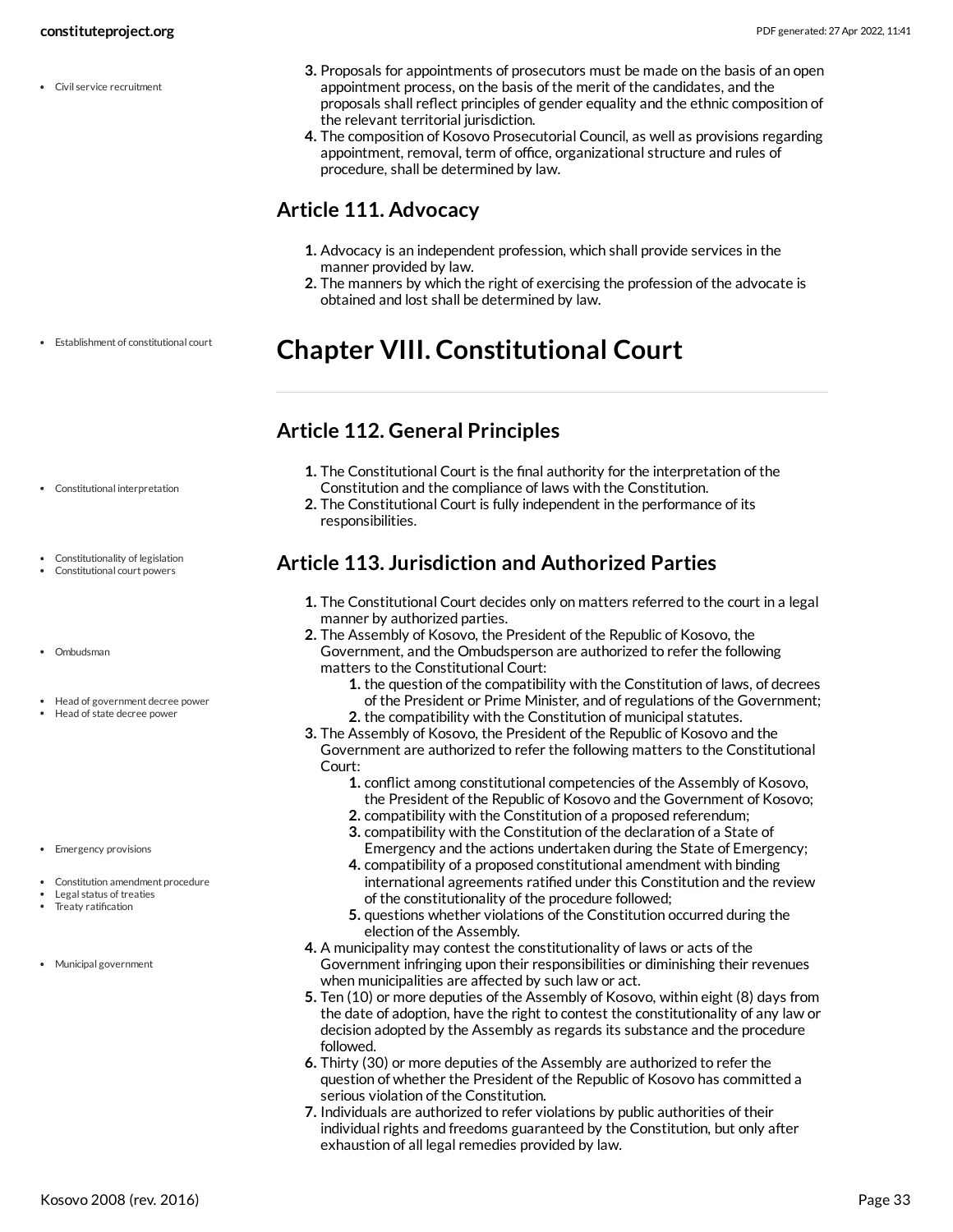- Constitution amendment procedure Unamendable provisions
- Constitutional court selection
- Eligibility for const court judges
- Constitutional court term length
- Constitutional court term limits
- **8.** The courts have the right to refer questions of constitutional compatibility of a law to the Constitutional Court when it is raised in a judicial proceeding and the referring court is uncertain as to the compatibility of the contested law with the Constitution and provided that the referring court's decision on that case depends on the compatibility of the law at issue.
- **9.** The President of the Assembly of Kosovo refers proposed Constitutional amendments before approval by the Assembly to confirm that the proposed amendment does not diminish the rights and freedoms guaranteed by Chapter II of the Constitution.
- **10.** Additional jurisdiction may be determined by law.

## <span id="page-33-0"></span>**Article 114. Composition and Mandate of the Constitutional Court**

- **1.** The Constitutional Court shall be composed of nine (9) judges who shall be distinguished jurists of the highest moral character, with not less than ten (10) years of relevant professional experience. Other relevant qualifications shall be provided by law. Principles of gender equality shall be respected.
- **2.** Judges shall be appointed by the President of the Republic of Kosovo upon the proposal of the Assembly and shall serve for a non-renewable mandate of nine (9) years.
- **3.** The decision to propose seven (7) judges requires a two thirds (2/3) majority of the deputies of the Assembly present and voting. The decision on the proposals of the other two (2) judges shall require the majority vote of the deputies of the Assembly present and voting, but only upon the consent of the majority of the deputies of the Assembly holding seats reserved or guaranteed for representatives of the Communities not in the majority in Kosovo.
- **4.** If the mandate of a judge ends before the end of the regular mandate, the appointment of the replacement judge shall be made in compliance with this article for a full mandate without the right to re-appointment.
- **5.** The President and Deputy President of the Constitutional Court shall be elected from the judges of the Constitutional Court by a secret ballot of the judges of the Court for a term of three (3) years. Election to these offices shall not extend the regular mandate of the judge.

#### <span id="page-33-1"></span>**Article 115. Organization of the Constitutional Court**

- **1.** The Constitutional Court shall determine its internal organization, rules of procedure, decision-making processes and other organizational issues pursuant to law.
- **2.** The Constitutional Court shall publish an annual report.

#### <span id="page-33-2"></span>**Article 116. Legal Effect of Decisions**

- **1.** Decisions of the Constitutional Court are binding on the judiciary and all persons and institutions of the Republic of Kosovo.
- **2.** While a proceeding is pending before the Constitutional Court, the Court may temporarily suspend the contested action or law until the Court renders a decision if the Court finds that application of the contested action or law would result in unrecoverable damages.
- **3.** If not otherwise provided by the Constitutional Court decision, the repeal of the law or other act or action is effective on the day of the publication of the Court decision.
- **4.** Decisions of the Constitutional Court are published in the Official Gazette.

#### <span id="page-33-3"></span>**Article 117. Immunity**

<span id="page-33-4"></span>Judges of the Constitutional Court shall be immune from prosecution, civil lawsuit and dismissal for actions taken, decisions made or opinions expressed that are within the scope of their responsibilities as Judges of the Constitutional Court.

Constitutionality of legislation

Constitutional court opinions

Constitutional court removal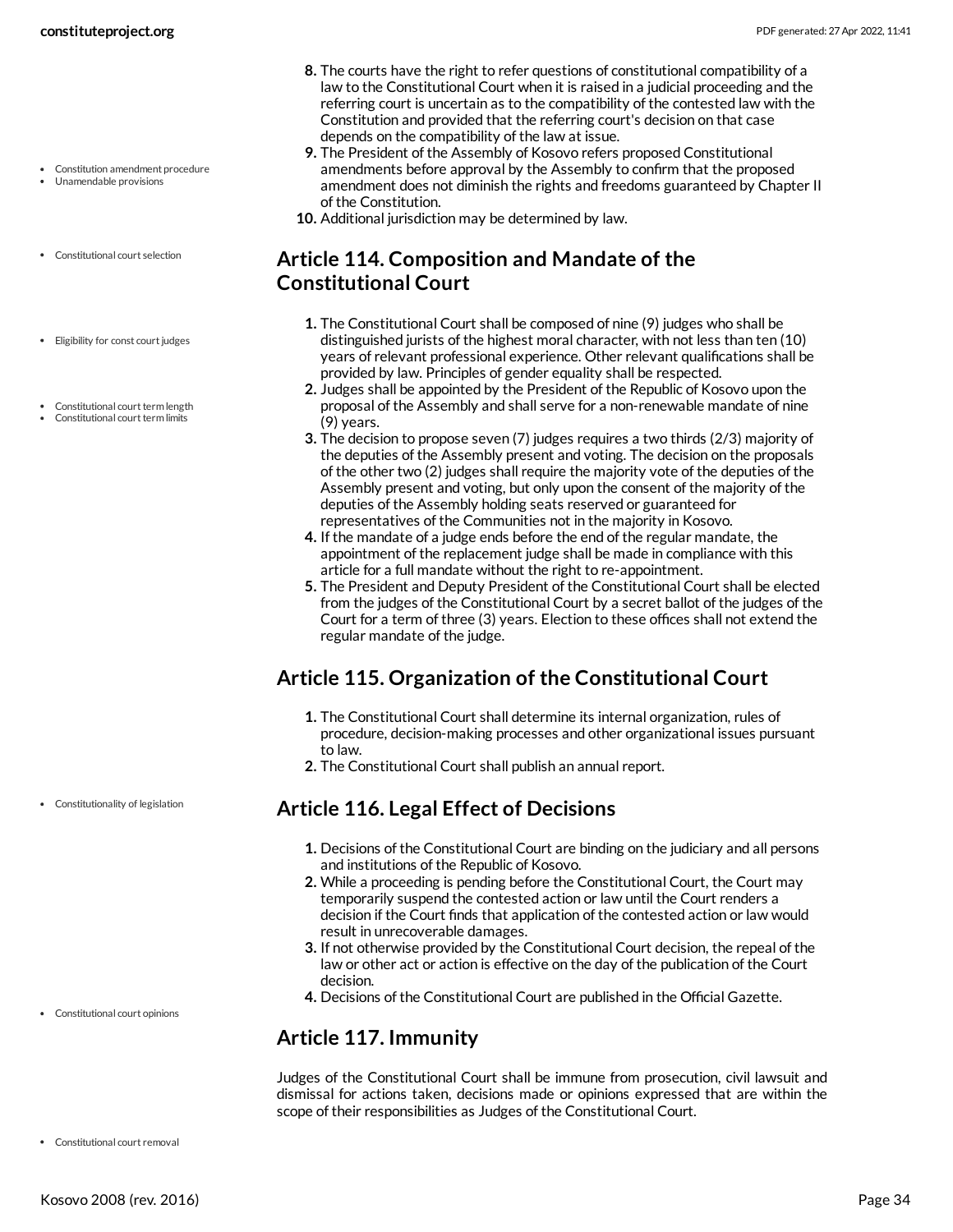#### <span id="page-34-0"></span>**Article 118. Dismissal**

Judges of the Constitutional Court may be dismissed by the President of the Republic of Kosovo upon the proposal of two thirds (2/3) of the judges of the Constitutional Court only for the commission of a serious crime or for serious neglect of duties.

# <span id="page-34-1"></span>**Chapter IX. Economic Relations**

- Right to competitive marketplace
- Right to establish a business

- Protection of consumers
- Duty to pay taxes

- International law
- Ownership of natural resources
- Ownership of natural resources
- Protection of environment
- International law

#### <span id="page-34-2"></span>**Article 119. General Principles**

- **1.** The Republic of Kosovo shall ensure a favorable legal environment for a market economy, freedom of economic activity and safeguards for private and public property.
- **2.** The Republic of Kosovo shall ensure equal legal rights for all domestic and foreign investors and enterprises.
- **3.** Actions limiting free competition through the establishment or abuse of a dominant position or practices restricting competition are prohibited, unless explicitly allowed by law.
- **4.** The Republic of Kosovo promotes the welfare of all of its citizens by fostering sustainable economic development.
- **5.** The Republic of Kosovo shall establish independent market regulators where the market alone cannot sufficiently protect the public interest.
- **6.** A foreign investor is guaranteed the right to freely transfer profit and invested capital outside the country in accordance with the law.
- **7.** Consumer protection is guaranteed in accordance with the law.
- **8.** Every person is required to pay taxes and other contributions as provided by law.
- **9.** The Republic of Kosovo shall exercise its ownership function over any enterprise
- it controls consistently with the public interest, with a view to maximizing the long-term value of the enterprise.
- **10.** Public service obligation may be imposed on such enterprises in accordance with the law, which shall also provide for a fair compensation.

#### <span id="page-34-3"></span>**Article 120. Public Finances**

- **1.** Public expenditure and the collection of public revenue shall be based on the principles of accountability, effectiveness, efficiency and transparency.
- **2.** The conduct of fiscal policy at all levels of government shall be compatible with the conditions for low-inflationary and sustainable economic growth and employment creation.
- **3.** Public borrowing shall be regulated by law and shall be compatible with economic stability and fiscal sustainability.

#### <span id="page-34-4"></span>**Article 121. Property**

- **1.** Types of property shall be defined by law.
- **2.** Foreign natural persons and foreign organizations may acquire ownership rights over immovable property in accordance with such reasonable conditions as may be established by law or international agreement.
- **3.** Foreign natural persons and foreign organizations may, in accordance with such reasonable conditions as may be established by law, acquire concession rights and other rights to use and/or exploit publicly owned resources, including natural resources, and publicly owned infrastructure.

#### <span id="page-34-5"></span>**Article 122. Use of Property and Natural Resources**

**1.** The people of the Republic of Kosovo may, in accordance with such reasonable conditions as may be established by law, enjoy the natural resources of the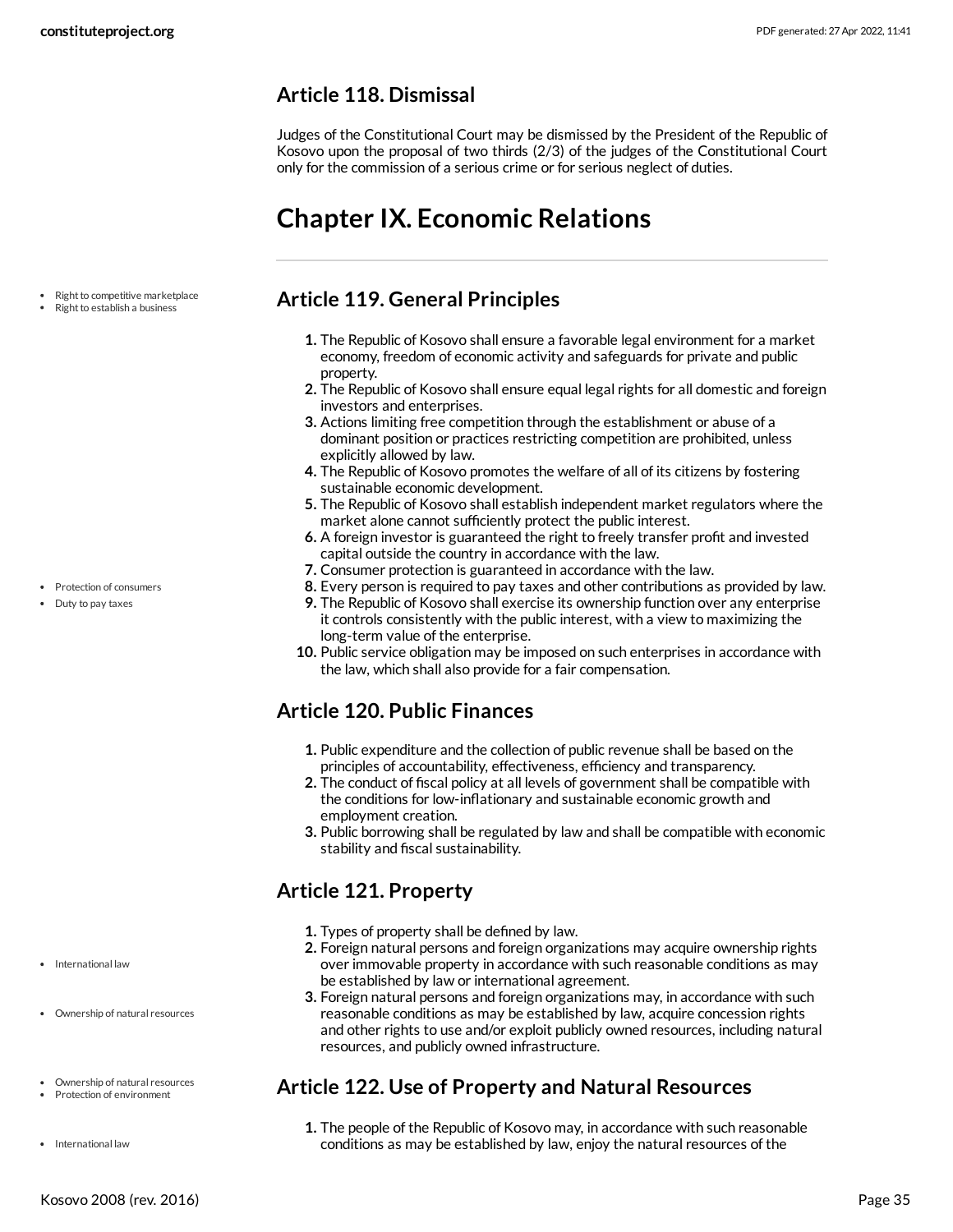- **1.** Republic of Kosovo, but they may not infringe on the obligations stemming from international agreements on economic cooperation.
- **2.** Natural resources such as water, air space, mineral resources and other natural resources including land, flora and fauna, other parts of nature, immovable property and other goods of special cultural, historic, economic and ecologic importance, which have been determined by law to be of special interest to the Republic of Kosovo, shall enjoy special protection in accordance with law.
- **3.** Limitations on owners' rights and other exploitation rights on goods of special interest to the Republic of Kosovo and the compensation for such limitations shall be provided by law.

# <span id="page-35-0"></span>**Chapter X. Local Government and Territorial Organization**

## <span id="page-35-1"></span>**Article 123. General Principles**

- **1.** The right to local self-government is guaranteed and is regulated by law.
- **2.** Local self-government is exercised by representative bodies elected through general, equal, free, direct, and secret ballot elections.
- **3.** The activity of local self-government bodies is based on this Constitution and the laws of the Republic of Kosovo and respects the European Charter of Local Self-Government. The Republic of Kosovo shall observe and implement the European Charter on Local Self Government to the same extent as that required of a signatory state.
- **4.** Local self-government is based upon the principles of good governance, transparency, efficiency and effectiveness in providing public services having due regard for the specific needs and interests of the Communities not in the majority and their members.

## <span id="page-35-2"></span>**Article 124. Local Self-Government Organization and Operation**

- **1.** The basic unit of local government in the Republic of Kosovo is the municipality. Municipalities enjoy a high degree of local self-governance and encourage and ensure the active participation of all citizens in the decision-making process of the municipal bodies.
- **2.** Establishment of municipalities, municipal boundaries, competencies and method of organization and operation shall be regulated by law.
- **3.** Municipalities have their own, extended and delegated competencies in accordance with the law. The state authority which delegates competencies shall cover the expenditures incurred for the exercise of delegation.
- **4.** Municipalities have the right of inter-municipal cooperation and cross-border cooperation in accordance with the law.
- **5.** Municipalities have the right to decide, collect and spend municipal revenues and receive appropriate funding from the central government in accordance with the law.
- **6.** Municipalities are bound to respect the Constitution and laws and to apply court decisions.
- **7.** The administrative review of acts of municipalities by the central authorities in the area of their own competencies shall be limited to ensuring compatibility with the Constitution of the Republic of Kosovo and the law.

# <span id="page-35-4"></span><span id="page-35-3"></span>**Chapter XI. Security Sector**

• Secret ballot

Municipal government

National vs subnational laws

National vs subnational laws

Federal review of subnational legislation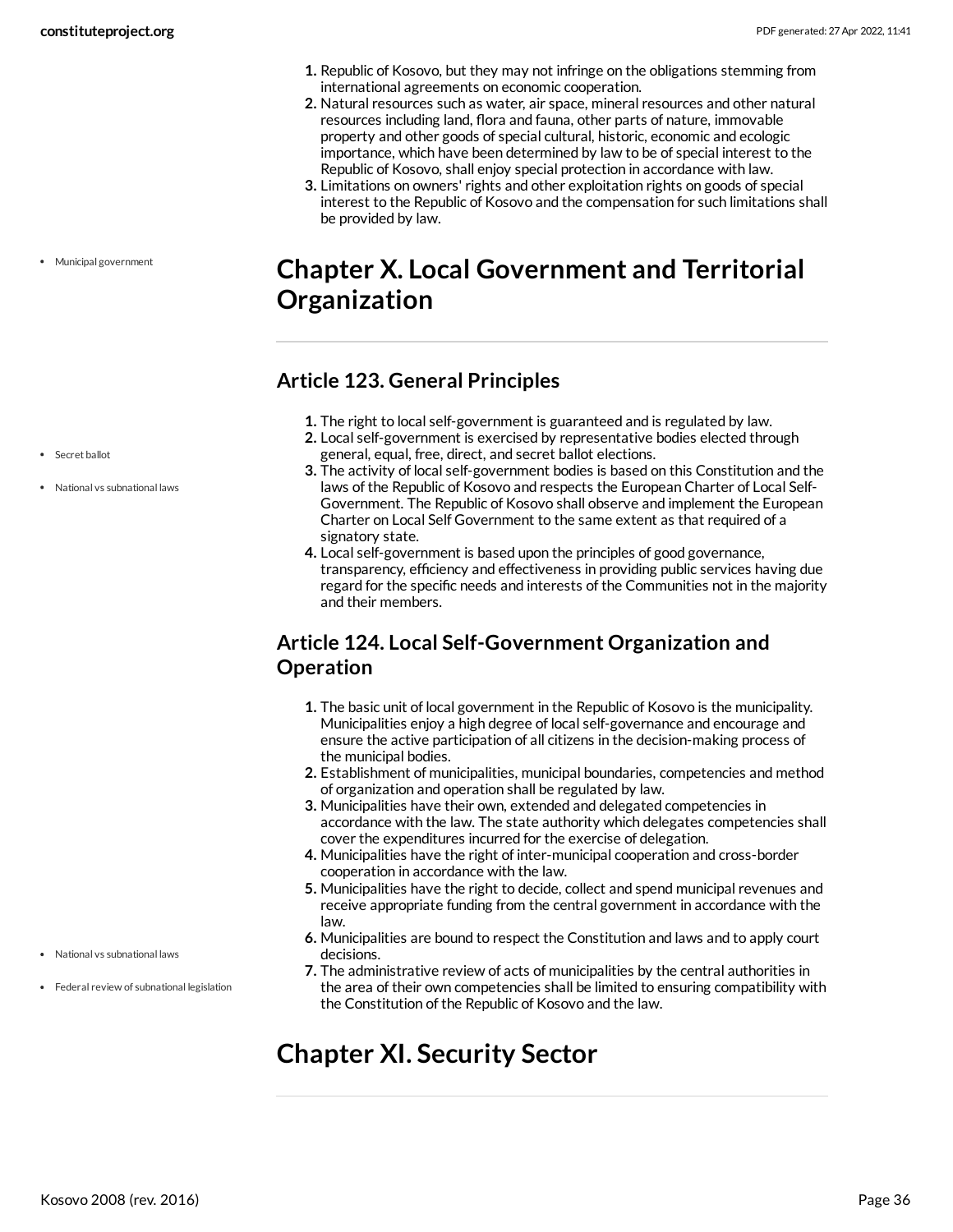- Restrictions on entry or exit
- International law

- Designation of commander in chief
- Restrictions on the armed forces
- Selection of active-duty commanders
- Advisory bodies to the head of state

• Emergency provisions

#### <span id="page-36-0"></span>**Article 125. General Principles**

- **1.** The Republic of Kosovo has authority over law enforcement, security, justice, public safety, intelligence, civil emergency response and border control within its territory.
- **2.** Security institutions in the Republic of Kosovo shall protect public safety and the rights of all people in the Republic of Kosovo. The institutions shall operate in full transparency and in accordance with internationally recognized democratic standards and human rights. Security institutions shall reflect the ethnic diversity of the population of the Republic of Kosovo.
- **3.** The Republic of Kosovo fully respects all applicable international agreements and the relevant international law and cooperates with the international security bodies and regional counterparts.
- **4.** Civilian and democratic control over security institutions shall be guaranteed.
- **5.** The Assembly of the Republic of Kosovo oversees the budget and policies of the security institutions as provided by law.

#### <span id="page-36-1"></span>**Article 126. Kosovo Security Force**

- **1.** The Kosovo Security Force shall serve as a national security force for the Republic of Kosovo and may send its members abroad in full conformity with its international responsibilities.
- **2.** The Kosovo Security Force shall protect the people and Communities of the Republic of Kosovo based on the competencies provided by law.
- **3.** The President of the Republic of Kosovo is the Commander-in-Chief of the Kosovo Security Force, which shall always be subject to control by democratically elected civilian authorities.
- **4.** The Kosovo Security Force shall be professional, reflect ethnic diversity of the people of the Republic of Kosovo and shall be recruited from among the citizens of the Republic of Kosovo.
- **5.** The Commander of the Kosovo Security Force shall be appointed by the President of the Republic of Kosovo upon the recommendation of the Government. Internal organization of the Kosovo Security Force shall be determined by law.

#### <span id="page-36-2"></span>**Article 127. Kosovo Security Council**

- **1.** The Security Council of the Republic of Kosovo in cooperation with the President of the Republic of Kosovo and the Government develops the security strategy for the Republic of Kosovo. The Security Council of the Republic of Kosovo shall also have an advisory role on all matters relating to security in the Republic of Kosovo.
- **2.** The Security Council of the Republic of Kosovo shall be chaired by the Prime Minister with the support of the Government, except during a State of Emergency as provided by this Constitution.
- **3.** The President of the Republic of Kosovo may require meetings of the Security Council of the Republic of Kosovo and the Council is obliged to closely coordinate its work with the President. The Security Council of the Republic of Kosovo shall closely cooperate with international authorities.
- **4.** Members of the Security Council of the Republic of Kosovo shall be appointed and dismissed in a manner provided for by law.

#### <span id="page-36-3"></span>**Article 128. Kosovo Police**

- **1.** The Police of the Republic of Kosovo shall be responsible for the preservation of public order and safety throughout the territory of the Republic of Kosovo.
- **2.** The Police shall be professional and reflect the ethnic diversity of the population of the Republic of Kosovo.
- **3.** The Prime Minister shall appoint the Police Director General of the Republic of Kosovo upon the recommendation of the Government and in accordance with law. Internal organization of the Kosovo Police shall be provided by law.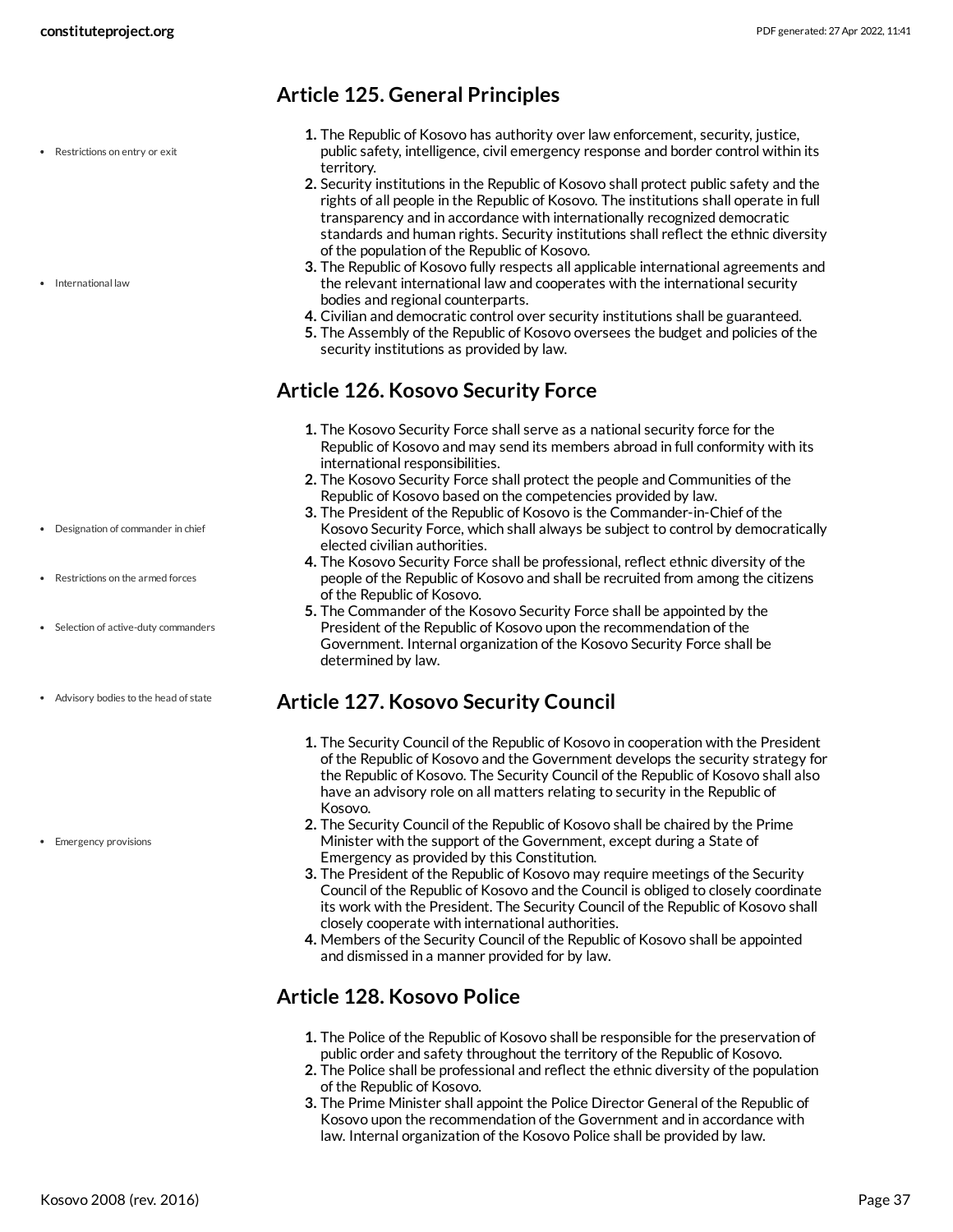• Restrictions on entry or exit

- **4.** The Police of the Republic of Kosovo shall have a unified chain of command throughout the Republic of Kosovo with police stations corresponding to municipal boundaries. The Kosovo Police shall facilitate cooperation with municipal authorities and community leaders through the establishment of Local Councils as provided by law. Ethnic composition of the police within a municipality shall reflect the ethnic composition of the population within the respective municipality to the highest extent possible.
- **5.** The Police of the Republic of Kosovo shall be responsible for border control in direct cooperation with local and international authorities.

#### <span id="page-37-0"></span>**Article 129. Kosovo Intelligence Agency**

- **1.** The Kosovo Intelligence Agency shall identify, investigate and monitor threats to security in the Republic of Kosovo.
- **2.** The Kosovo Intelligence Agency shall be professional, politically impartial, multiethnic and shall be subject to Assembly oversight in a manner provided by law.
- **3.** The President of the Republic of Kosovo and the Prime Minister, upon consultation with the Government, shall jointly appoint the Director, Deputy Director and Inspector General of Kosovo Intelligence Agency. Qualifications and terms of office shall be determined by law.
- **4.** The President of the Republic of Kosovo and the Prime Minister shall receive the same intelligence information.

## <span id="page-37-1"></span>**Article 130. Civilian Aviation Authority**

- **1.** The Civilian Aviation Authority of the Republic of Kosovo shall regulate civilian aviation activities in the Republic of Kosovo and shall be a provider of air navigation services as provided by law.
- **2.** The Civilian Aviation Authority shall fully cooperate with relevant international and local authorities as provided by law.

#### <span id="page-37-2"></span>**Article 131. State of Emergency**

- **1.** The President of the Republic of Kosovo may declare a State of Emergency when:
	- **1.** there is a need for emergency defense measures;
	- **2.** there is internal danger to the constitutional order or to public security; or
	- **3.** there is a natural disaster affecting all or part of the territory of the Republic of Kosovo.
- **2.** During the State of Emergency, the Constitution of the Republic of Kosovo shall not be suspended. Limitations on the rights and freedoms guaranteed by the Constitution shall only be to the extent necessary, for the least amount of time and in full accordance with this Constitution. During the State of Emergency, the law on elections of the Assembly and Municipalities shall not be changed. Further principles for the actions of the public institutions during the State of Emergency shall be regulated by law, but shall not be inconsistent with this Article.
- **3.** If there exists the need for emergency defense measures, the President of the Republic of Kosovo shall declare a State of Emergency upon consultation with the Prime Minister. In declaring the State of Emergency, the President of the Republic of Kosovo shall immediately issue a decree setting forth the nature of the threat and any limitations on rights and freedoms. Within forty eight (48) hours, the Assembly may provide its consent by two thirds (2/3) vote of the deputies present and voting. If consent is not provided, the President's decree shall have no force or effect.
- **4.** If there exists a danger to the constitutional order and to the public safety in the Republic of Kosovo or there exists a natural disaster in all or part of the territory of the Republic of Kosovo, the President of the Republic of Kosovo may declare a State of Emergency upon consultation with the Prime Minister. In declaring the State of Emergency, the President of the Republic of Kosovo shall immediately issue a decree setting forth the nature of the emergency and any limitations on rights and freedoms. Within forty eight (48) hours, the Assembly may provide its consent by a majority vote of the deputies present and voting. If consent is not provided, the President's decree shall have no force or effect.

• Emergency provisions

Head of state decree power

Head of state decree power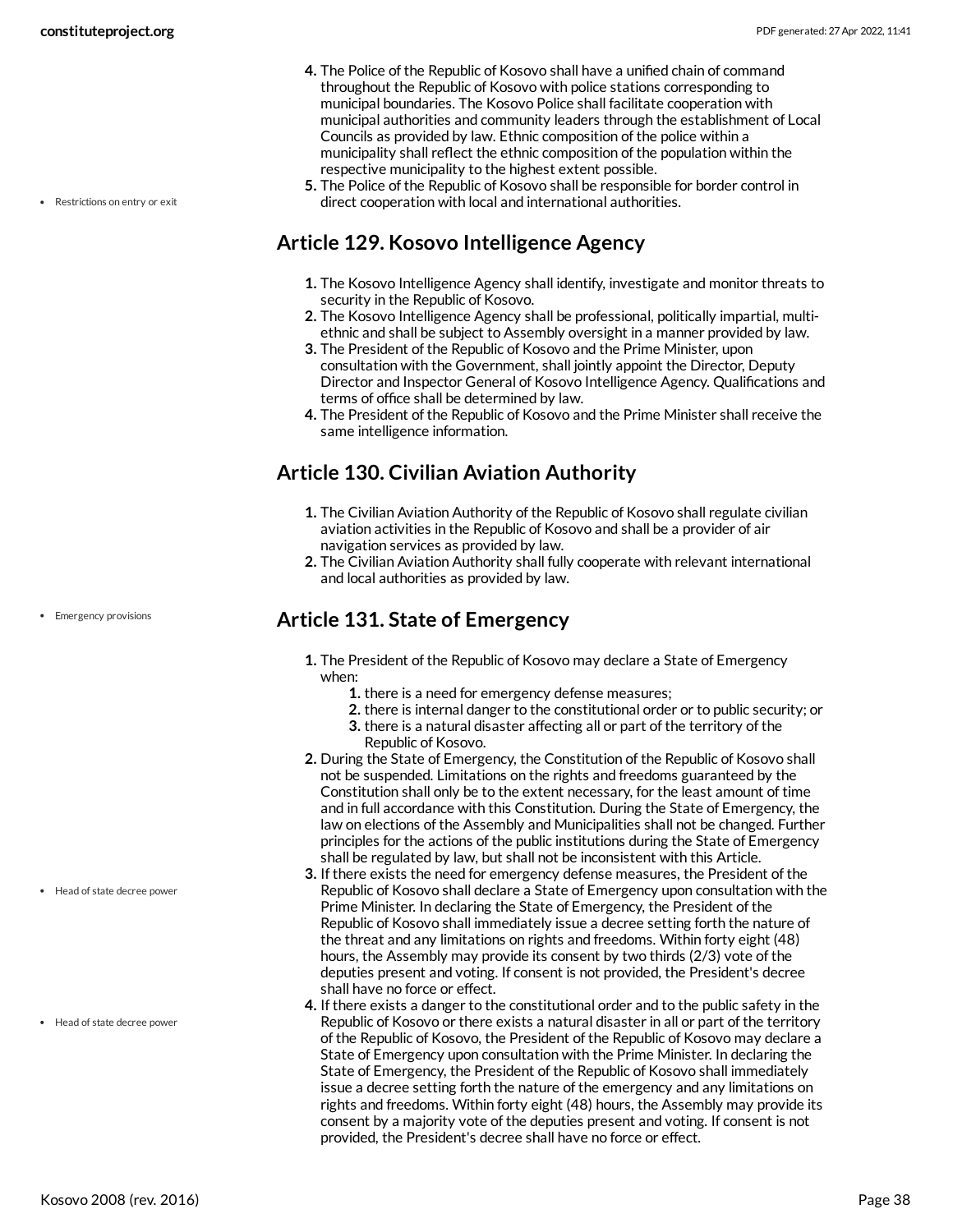Advisory bodies to the head of state

- **5.** A State of Emergency shall last only as long as the danger continues and may last no longer than a period of sixty (60) days. With the consent of a majority vote of the deputies of the Assembly present and voting, the State of Emergency may be extended if necessary for successive periods of thirty (30) days up to a total of ninety (90) additional days.
- **6.** The Assembly may place such limitations on the duration and extent of the State of Emergency as deemed necessary. When the President determines that the danger to the Republic of Kosovo is of an extraordinary nature, the Assembly may authorize an extension of the State of Emergency beyond the one hundred fifty (150) days, only if adopted by two thirds (2/3) vote of all deputies of the Assembly.
- **7.** The President of the Republic of Kosovo may, upon consultation with the Government and the Assembly, order mobilization of the Kosovo Security Force to assist in the State of Emergency.
- **8.** The Security Council of the Republic of Kosovo, only during the State of Emergency, shall exercise executive functions which shall be limited to those functions which specifically relate to the State of Emergency. In a State of Emergency the Security Council of the Republic of Kosovo shall be chaired by the President of the Republic of Kosovo, as provided by law. During the State of Emergency, the Security Council of the Republic of Kosovo shall closely cooperate with the Government, the Assembly and international authorities.
- **9.** The law shall define the principles, areas and manner of compensation for any losses resulting from the limitations imposed during a State of Emergency.

# <span id="page-38-0"></span>**Chapter XII. Independent Institutions**

• Ombudsman

Ombudsman

Ombudsman

#### <span id="page-38-1"></span>**Article 132. Role and Competencies of the Ombudsperson**

- **1.** The Ombudsperson monitors, defends and protects the rights and freedoms of individuals from unlawful or improper acts or failures to act of public authorities.
- **2.** The Ombudsperson independently exercises her/his duty and does not accept any instructions or intrusions from the organs, institutions or other authorities exercising state authority in the Republic of Kosovo.
- **3.** Every organ, institution or other authority exercising legitimate power of the Republic of Kosovo is bound to respond to the requests of the Ombudsperson and shall submit all requested documentation and information in conformity with the law.

# <span id="page-38-2"></span>**Article 133. Office of Ombudsperson**

- **1.** The Office of the Ombudsperson shall be an independent office and shall propose and administer its budget in a manner provided by law.
- **2.** The Ombudsperson has one (1) or more deputies. Their number, method of selection and mandate are determined by the Law on Ombudsperson. At least one (1) Deputy Ombudsperson shall be a member of a Community not in the majority in Kosovo.

# <span id="page-38-3"></span>**Article 134. Qualification, Election and Dismissal of the Ombudsperson**

- **1.** The Ombudsperson is elected by the Assembly of Kosovo by a majority of all its deputies for a non-renewable five (5) year term.
- **2.** Any citizen of the Republic of Kosovo, who has a university degree, high moral and honest character, distinguished experience and knowledge in the area of human rights and freedoms, is eligible to be elected as Ombudsperson.
- **3.** The Ombudsperson and Deputy Ombudspersons shall not be members of any political party, exercise any political, state or professional private activity, or participate in the management of civil, economic or trade organizations.
- **4.** The Ombudsperson shall be immune from prosecution, civil lawsuit and dismissal for actions or decisions that are within the scope of responsibilities of the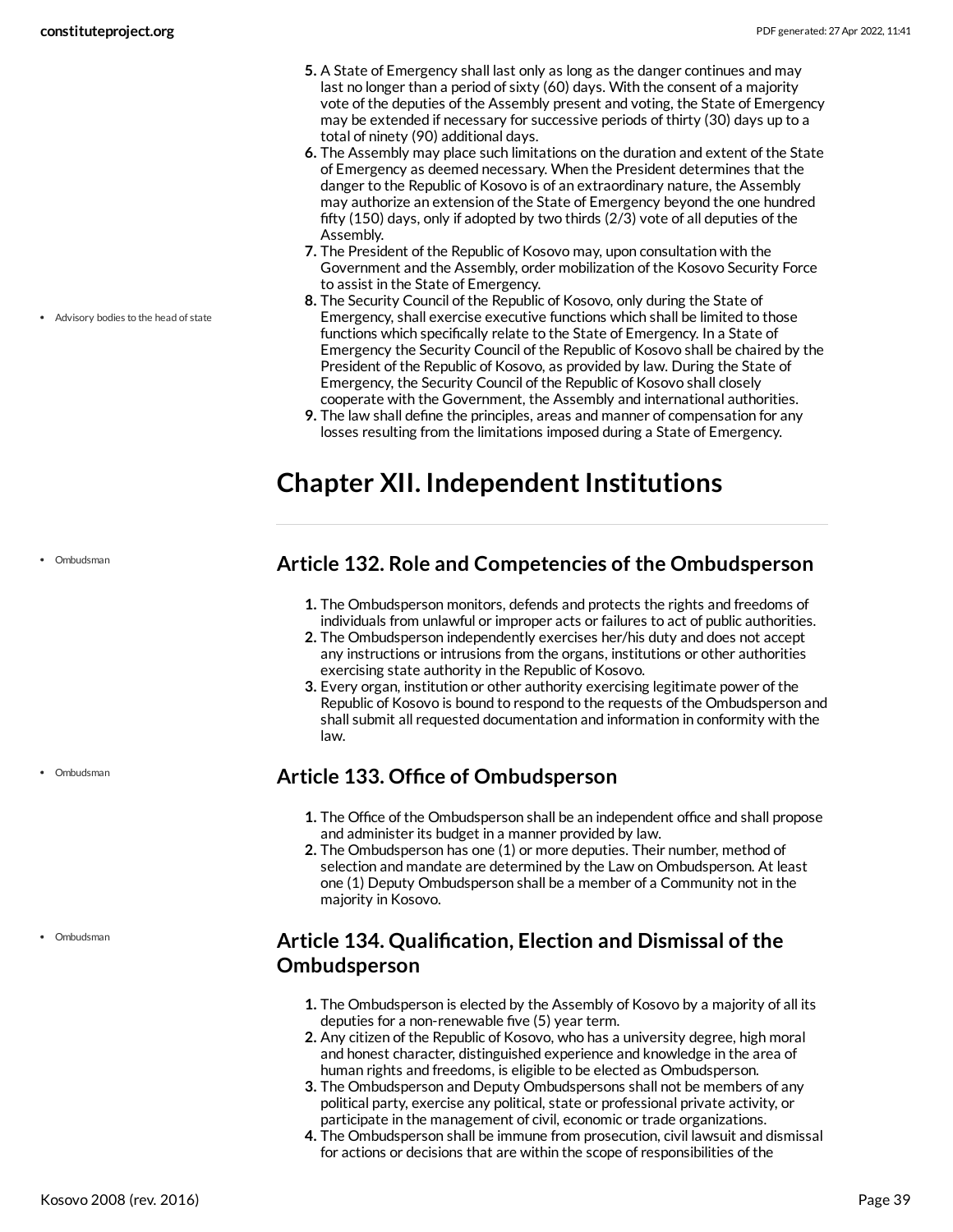• Ombudsman

- **4.** Ombudsperson.
- **5.** The Ombudsperson may be dismissed only upon the request of more than one third (1/3) of all deputies of the Assembly and upon a vote of two thirds (2/3) majority of all its deputies.

#### <span id="page-39-0"></span>**Article 135. Ombudsperson Reporting**

- **1.** The Ombudsperson shall submit an annual report to the Assembly of the Republic of Kosovo.
- **2.** Upon request of the Assembly, the Ombudsperson is required to submit interim or other reports to the Assembly. Upon the request of the Ombudsperson, the Assembly shall permit the Ombudsperson to be heard.
- **3.** The Ombudsperson is eligible to make recommendations and propose actions when violations of human rights and freedoms by the public administration and other state authorities are observed.
- **4.** The Ombudsperson may refer matters to the Constitutional Court in accordance with the provisions of this Constitution.

#### <span id="page-39-1"></span>**Article 136. Auditor-General of Kosovo**

- **1.** The Auditor-General of the Republic of Kosovo is the highest institution of economic and financial control.
- **2.** Organization, operation and competencies of the Auditor-General of the Republic of Kosovo shall be determined by the Constitution and law.
- **3.** The Auditor-General of the Republic of Kosovo is elected and dismissed by the Assembly by a majority vote of all its deputies on the proposal of the President of the Republic of Kosovo.
- **4.** The Assembly decides on the dismissal of the Auditor-General of the Republic of Kosovo by a two thirds (2/3) majority of all its deputies upon the proposal of the President of the Republic of Kosovo or upon the proposal of one third (1/3) of all its deputies.
- **5.** The mandate of the Auditor-General of the Republic of Kosovo is five (5) years with the possibility of re-election to only one additional mandate.

#### <span id="page-39-2"></span>**Article 137. Competencies of the Auditor-General of Kosovo**

<span id="page-39-5"></span>Auditor-General of the Republic of Kosovo audits:

- **1.** the economic activity of public institutions and other state legal persons;
- **2.** the use and safeguarding of public funds by central and local authorities;
- **3.** the economic activity of public enterprises and other legal persons in which the State has shares or the loans, credits and liabilities of which are guaranteed by the State.

#### <span id="page-39-3"></span>**Article 138. Reports of the Auditor-General of Kosovo**

- **1.** The Auditor-General of the Republic of Kosovo addresses the Assembly:
	- **1.** to report on the execution of the State budget;
	- **2.** to give an opinion on the report of the Government on its expenditures of the previous year before it is adopted by the Assembly;
	- **3.** to inform the Assembly on conclusions of audits when requested.
- **2.** The Auditor-General of the Republic of Kosovo submits an annual report on the activities of the office to the Assembly.

#### <span id="page-39-4"></span>**Article 139. Central Election Commission**

**1.** The Central Election Commission is a permanent body, which prepares, supervises, directs, and verifies all activities related to the process of elections and referenda and announces their results.

Municipal government

• Electoral commission Referenda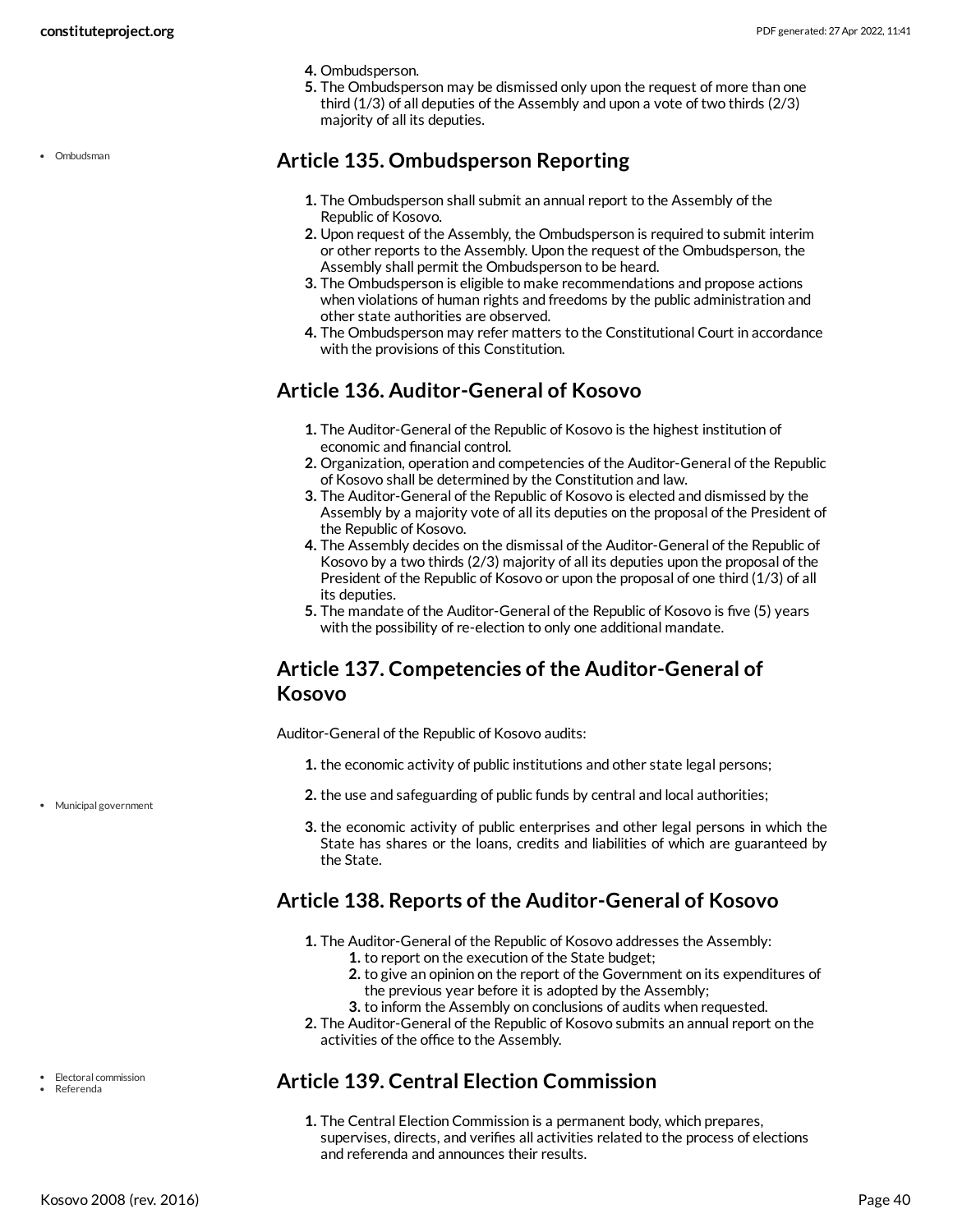- **2.** The Commission is composed of eleven (11) members.
- **3.** The Chair of the Central Election Commission is appointed by the President of the Republic of Kosovo from among the judges of the Supreme Court and courts exercising appellate jurisdiction.
- **4.** Six (6) members shall be appointed by the six largest parliamentary groups represented in the Assembly, which are not entitled to reserved seats. If fewer groups are represented in the Assembly, the largest group or groups may appoint additional members. One (1) member shall be appointed by the Assembly deputies holding seats reserved or guaranteed for the Kosovo Serb Community, and three (3) members shall be appointed by the Assembly deputies holding seats reserved or guaranteed for other Communities that are not in majority in Kosovo.

#### <span id="page-40-0"></span>**Article 140. Central Bank of Kosovo**

- **1.** The Central Bank of the Republic of Kosovo is an independent institution which reports to the Assembly of Kosovo.
- **2.** The Central Bank of the Republic of Kosovo exercises its competencies and powers exclusively in accordance with this Constitution and other applicable legislative instruments.
- **3.** The Governor of the Central Bank of the Republic of Kosovo will serve as the Chief Executive Officer.
- **4.** The governance of the Central Bank of the Republic of Kosovo and the selection and nomination procedures of the Central Bank Board members shall be regulated by law, which shall ensure its independence and autonomy.

#### <span id="page-40-1"></span>**Article 141. Independent Media Commission**

- **1.** The Independent Media Commission is an independent body, which regulates the Range of Broadcasting Frequencies in the Republic of Kosovo, issues licenses to public and private broadcasters, establishes and implements broadcasting policies and exercises other competencies as set forth by law.
- **2.** The members of the Independent Media Commission shall be elected in a transparent process in accordance with the law.

#### <span id="page-40-2"></span>**Article 142. Independent Agencies**

- **1.** Independent agencies of the Republic of Kosovo are institutions established by the Assembly based on the respective laws that regulate their establishment, operation and competencies. Independent agencies exercise their functions independently from any other body or authority in the Republic of Kosovo.
- **2.** Independent agencies have their own budget that shall be administered independently in accordance with the law.
- **3.** Every organ, institution or other entity exercising legal authority in the Republic of Kosovo is bound to cooperate with and respond to the requests of the independent agencies during the exercise of their legal competencies in a manner provided by law.

# <span id="page-40-3"></span>**Chapter XIII. Final Provisions**

#### <span id="page-40-4"></span>**Article 143. Comprehensive Proposal for the Kosovo Status Settlement**

[Abrogated by Constitutional Amendment 4, published in the OFFICIAL GAZETTE OF THE REPUBLIC OF KOSOVA / No. 25 / 7 SEPTEMBER 2012, PRISTINA]

Notwithstanding any provision of this Constitution:

Central bank

• Media commission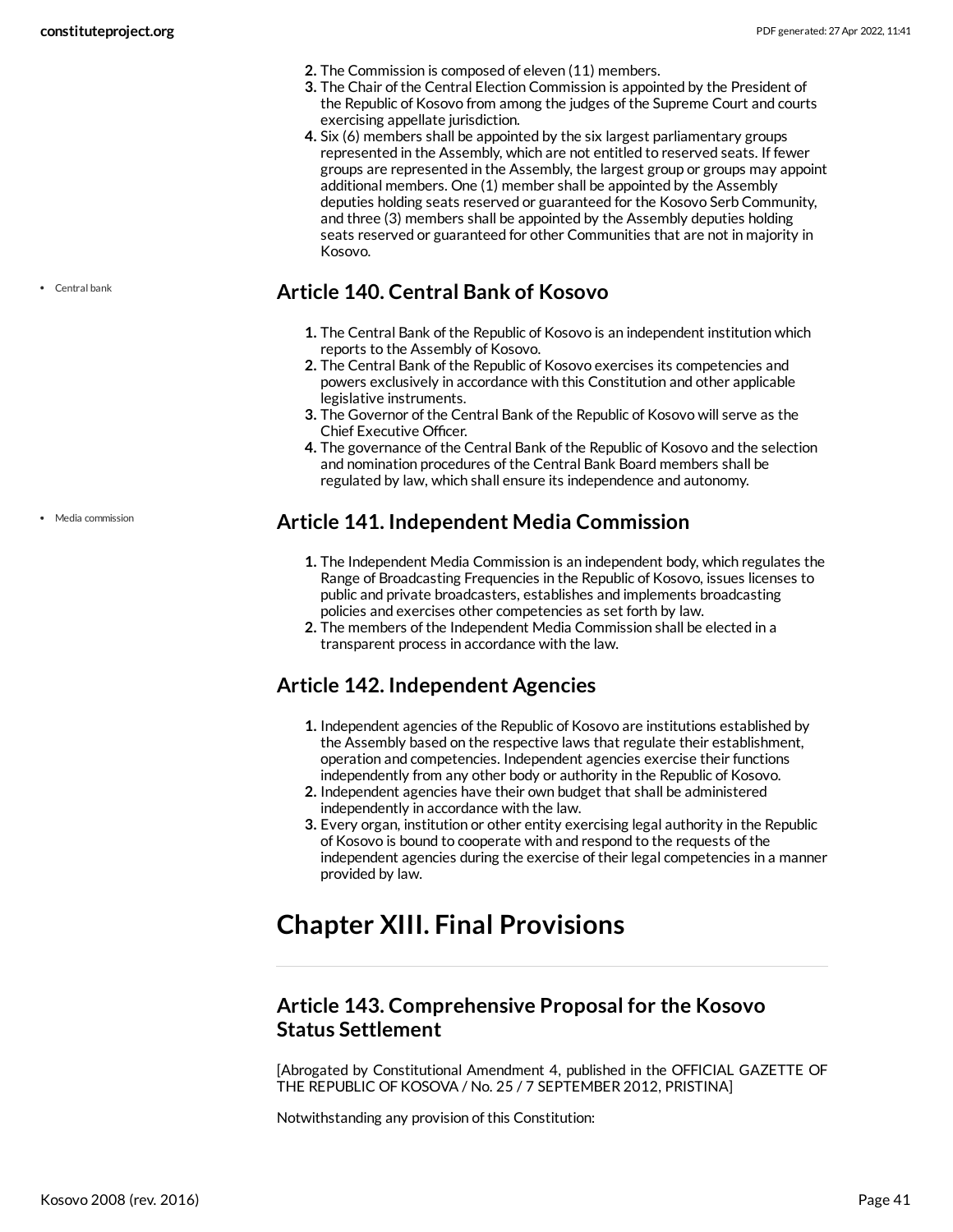- **1.** All authorities in the Republic of Kosovo shall abide by all of the Republic of Kosovo's obligations under the Comprehensive Proposal for the Kosovo Status Settlement dated 26 March 2007. They shall take all necessary actions for their implementation.
- **2.** The provisions of the Comprehensive Proposal for the Kosovo Status Settlement dated 26 March 2007 shall take precedence over all other legal provisions in Kosovo.
- **3.** The Constitution, laws and other legal acts of the Republic of Kosovo shall be interpreted in compliance with the Comprehensive Proposal for the Kosovo Status Settlement dated 26 March 2007. If there are inconsistencies between the provisions of this Constitution, laws or other legal acts of the Republic of Kosovo and the provisions of the said Settlement, the latter shall prevail.

#### <span id="page-41-0"></span>**Article 144. Amendments**

[Moved to Chapter I by Constitutional Amendment 5, published in the OFFICIAL GAZETTE OF THE REPUBLIC OF KOSOVA / No. 25 / 7 SEPTEMBER 2012, PRISTINA]

- **1.** The Government, the President or one fourth (1/4) of the deputies of the Assembly of Kosovo as set forth in the Rules of Procedure of the Assembly may propose changes and amendments to this Constitution.
- **2.** Any amendment shall require for its adoption the approval of two thirds (2/3) of all deputies of the Assembly including two thirds (2/3) of all deputies of the Assembly holding reserved or guaranteed seats for representatives of communities that are not in the majority in the Republic of Kosovo.
- **3.** Amendments to this Constitution may be adopted by the Assembly only after the President of the Assembly of Kosovo has referred the proposed amendment to the Constitutional Court for a prior assessment that the proposed amendment does not diminish any of the rights and freedoms set forth in Chapter II of this Constitution.
- **4.** Amendments to the Constitution enter into force immediately after their adoption in the Assembly of the Republic of Kosovo.

#### <span id="page-41-1"></span>**Article 145. Continuity of International Agreements and Applicable Legislation**

[Moved to Chapter I by Constitutional Amendment 6, published in the OFFICIAL GAZETTE OF THE REPUBLIC OF KOSOVA / No. 25 / 7 SEPTEMBER 2012, PRISTINA]

- **1.** International agreements and other acts relating to international cooperation that are in effect on the day this Constitution enters into force will continue to be respected until such agreements or acts are renegotiated or withdrawn from in accordance with their terms or until they are superseded by new international agreements or acts covering the same subject areas and adopted pursuant to this Constitution.
- **2.** Legislation applicable on the date of the entry into force of this Constitution shall continue to apply to the extent it is in conformity with this Constitution until repealed, superseded or amended in accordance with this Constitution.

# <span id="page-41-2"></span>**Chapter XIV. Transitional Provisions**

#### <span id="page-41-3"></span>**Article 146. International Civilian Representative**

[Abrogated by Constitutional Amendment 7, published in the OFFICIAL GAZETTE OF THE REPUBLIC OF KOSOVA / No. 25 / 7 SEPTEMBER 2012, PRISTINA]

Notwithstanding any provision of this Constitution:

Constitution amendment procedure

Unamendable provisions

• International law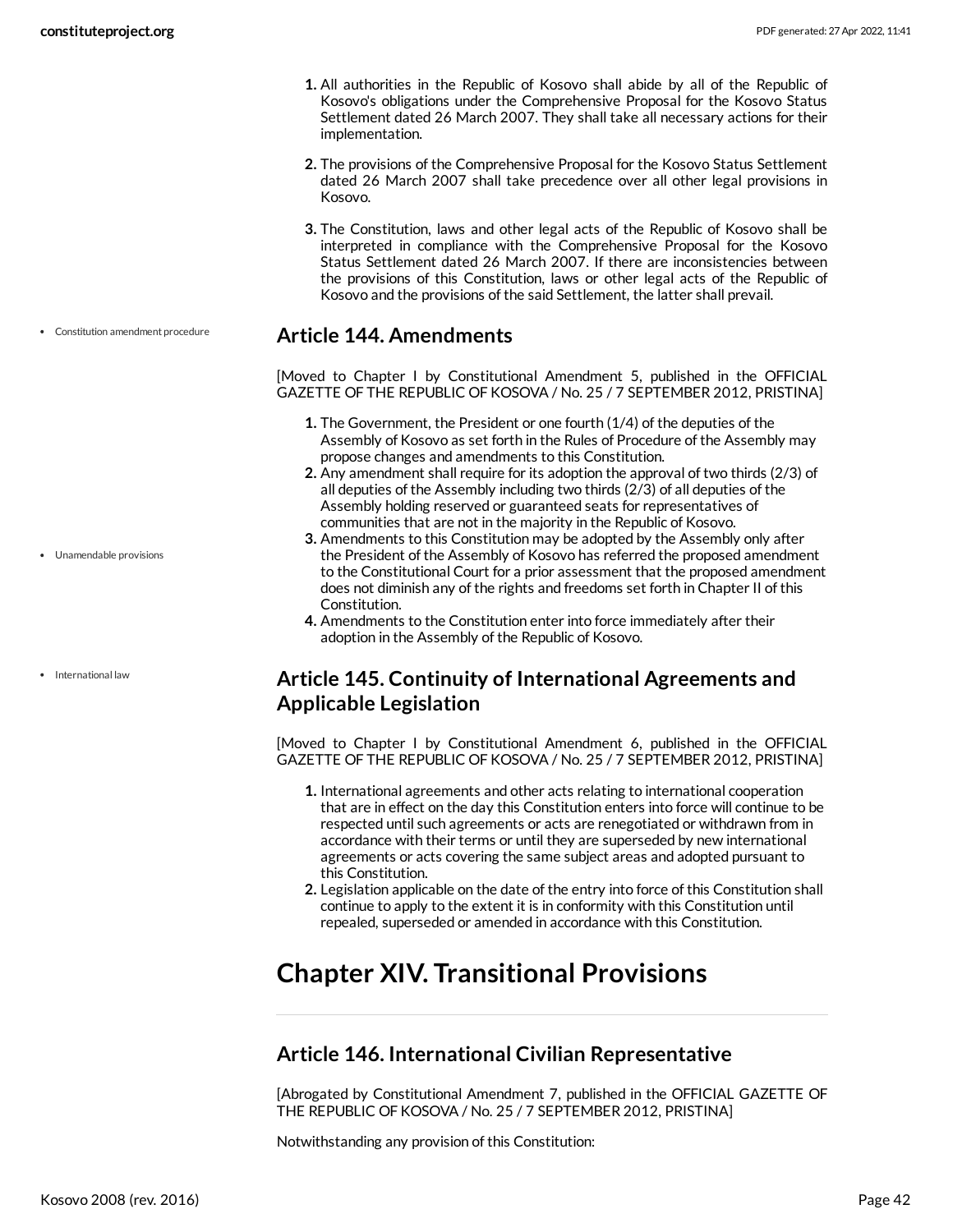- **1.** The International Civilian Representative and other international organizations and actors mandated under the Comprehensive Proposal for the Kosovo Status Settlement dated 26 March 2007 have the mandate and powers set forth under the said Comprehensive Proposal, including the legal capacity and privileges and immunities set forth therein.
- **2.** All authorities in the Republic of Kosovo shall cooperate fully with the International Civilian Representative, other international organizations and actors mandated under the Comprehensive Proposal for the Kosovo Status Settlement dated 26 March 2007 and shall, inter alia, give effect to their decisions or acts.

#### **Article 162. Effective Date**

This Constitution shall enter into force and effect on 15 June 2008.

#### <span id="page-42-0"></span>**Article 147. Final Authority of the International Civilian Representative**

[Abrogated by Constitutional Amendment 8, published in the OFFICIAL GAZETTE OF THE REPUBLIC OF KOSOVA / No. 25 / 7 SEPTEMBER 2012, PRISTINA]

Notwithstanding any provision of this Constitution, the International Civilian Representative shall, in accordance with the Comprehensive Proposal for the Kosovo Status Settlement dated 26 March 2007, be the final authority in Kosovo regarding interpretation of the civilian aspects of the said Comprehensive Proposal. No Republic of Kosovo authority shall have jurisdiction to review, diminish or otherwise restrict the mandate, powers and obligations referred to in Article 146 and this Article.

#### <span id="page-42-1"></span>**Article 148. Transitional Provisions for the Assembly of Kosovo**

#### <span id="page-42-2"></span>**Article 149. Initial Adoption of Laws of Vital Interest**

[Abrogated by Constitutional Amendment 10, published in the OFFICIAL GAZETTE OF THE REPUBLIC OF KOSOVA / No. 25 / 7 SEPTEMBER 2012, PRISTINA]

Notwithstanding the provisions of Article 81 of this Constitution, the laws of vital interest enumerated therein shall be initially adopted by the majority vote of the deputies of the Assembly present and voting.

#### <span id="page-42-3"></span>**Article 150. Appointment Process for Judges and Prosecutors**

Transitional provisions

#### <span id="page-42-4"></span>**Article 151. Temporary Composition of Kosovo Judicial Council**

[Abrogated by Constitutional Amendment 12, published in the OFFICIAL GAZETTE OF THE REPUBLIC OF KOSOVA / No. 25 / 7 SEPTEMBER 2012, PRISTINA]

Until the end of the international supervision of the implementation of the Comprehensive Proposal for Kosovo Status Settlement, dated 26 March 2007, the Kosovo Judicial Council shall be composed as follows:

**1.** Five (5) members shall consist of the Kosovan members of the Independent Judicial and Prosecutorial Commission who have been vetted by the Independent Judicial and Prosecutorial Commission as part of Phases 1 and 2 of the Appointment Process, in accordance with Administrative Direction 2008/02. Of these five (5) members, one (1) judge and one (1) prosecutor, randomly selected, shall serve on the Kosovo Judicial Council until the natural expiration of their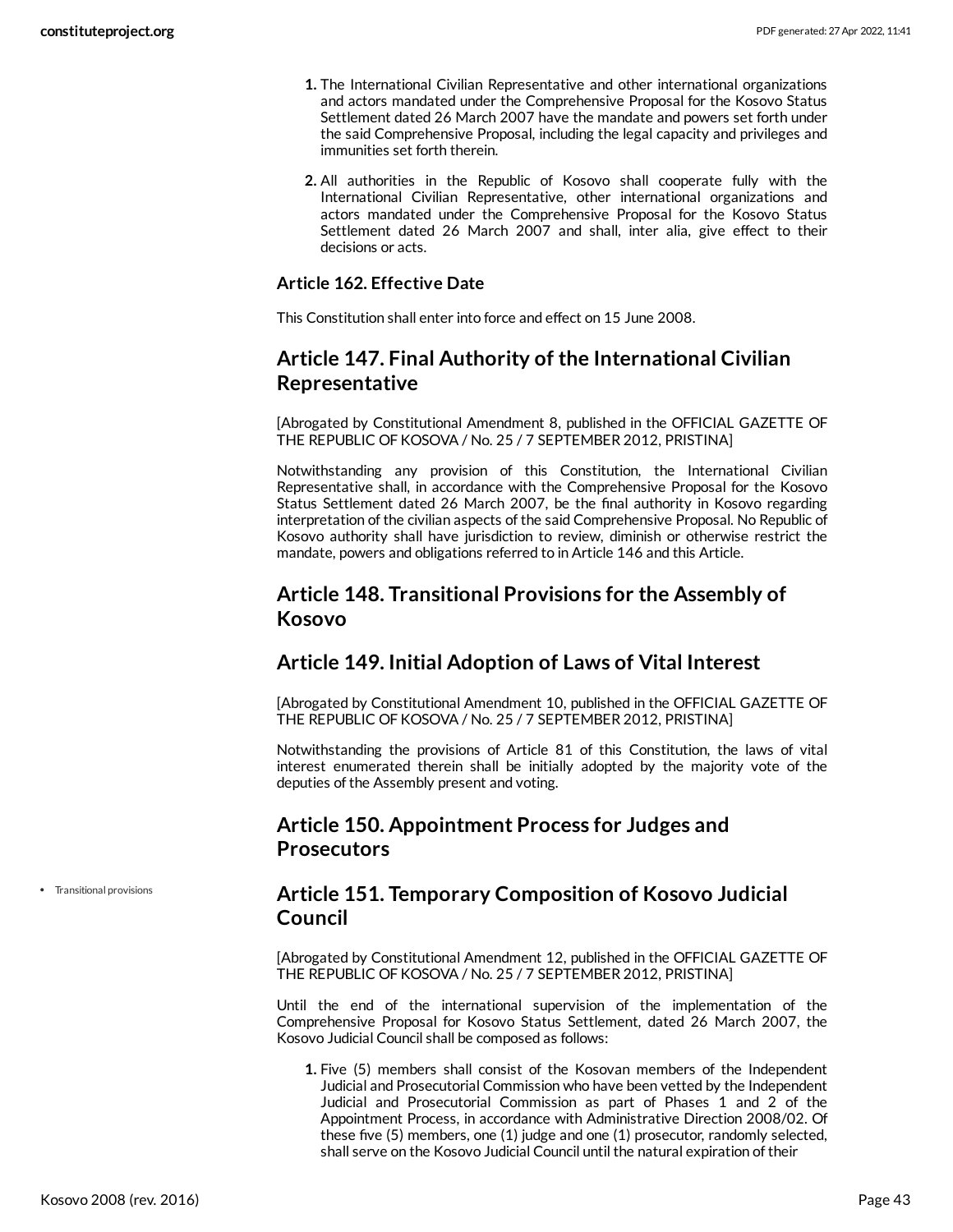- **1.** existing mandates, at which time they shall be replaced by one (1) judge and one (1) prosecutor vetted by the Independent Judicial and Prosecutorial Commission and elected by their peers following methods intended to ensure the widest representation of the judiciary and prosecutorial service. The remaining two (2) judges and one (1) prosecutor, from among the five Kosovan Independent Judicial and Prosecutorial Commission members, shall serve on the Kosovo Judicial Council for an additional one (1) year term after the natural expiration of their existing mandates, at which time they shall be replaced by the same procedure as their former Independent Judicial and Prosecutorial Commission colleagues. In the event that an entity responsible for matters related to the appointment, disciplining and dismissal of prosecutors were established, all five remaining members of the Kosovo Judicial Council shall be judges.
- **2.** The remaining eight (8) members of the Council shall be elected by the Assembly of Kosovo as set forth by this Constitution, except that two (2) out of the four (4) members elected by deputies holding seats attributed during the general distribution of seats shall be international members selected by the International Civilian Representative on the proposal of the European Security and Defense Policy Mission. One of the international members shall be a judge.

#### <span id="page-43-0"></span>**Article 152. Temporary Composition of the Constitutional Court**

[Abrogated by Constitutional Amendment 13, published in the OFFICIAL GAZETTE OF THE REPUBLIC OF KOSOVA / No. 25 / 7 SEPTEMBER 2012, PRISTINA]

Until the end of the international supervision of the implementation of the Comprehensive Proposal for Kosovo Status Settlement, dated 26 March 2007, the Constitutional Court shall be composed as follows:

- **1.** Six (6) out of nine (9) judges shall be appointed by the President of the Republic of Kosovo on the proposal of the Assembly.
- **2.** Of the six (6) judges two (2) judges shall serve for a non-renewable term of three (3) years, two (2) judges shall serve for a non-renewable term of six (6) years, and two (2) judges shall serve for a non-renewable term of nine (9) years. Mandates of initial period judges shall be chosen by lot by the President of the Republic of Kosovo immediately after their appointment.
- **3.** Of the six (6) judges, four (4) shall be elected by a two-thirds (2/3) vote of the deputies of Assembly present and voting. Two (2) shall be elected by majority of the deputies of the Assembly present and voting including the consent of the majority of the deputies of the Assembly holding seats reserved or guaranteed for representatives of Communities that are not in the majority in Kosovo.
- **4.** Three (3) international judges shall be appointed by the International Civilian Representative, upon consultation with the President of the European Court of Human Rights. The three (3) international judges shall not be citizens of Kosovo or any neighboring country.
- **5.** The International Civilian Representative shall determine when the mandates of the international judges expire and the judges shall be replaced as set forth by the Constitution.

#### <span id="page-43-1"></span>**Article 153. International Military Presence**

[Abrogated by Constitutional Amendment 14, published in the OFFICIAL GAZETTE OF THE REPUBLIC OF KOSOVA / No. 25 / 7 SEPTEMBER 2012, PRISTINA]

Notwithstanding any provision of this Constitution, the International Military Presence has the mandate and powers set forth under the relevant international instruments including United Nations Security Council Resolution 1244 and the Comprehensive Proposal for the Kosovo Status Settlement dated 26 March 2007. The Head of the International Military Presence shall, in accordance with the Comprehensive Proposal for the Kosovo Status Settlement dated 26 March 2007, be the final authority in

Transitional provisions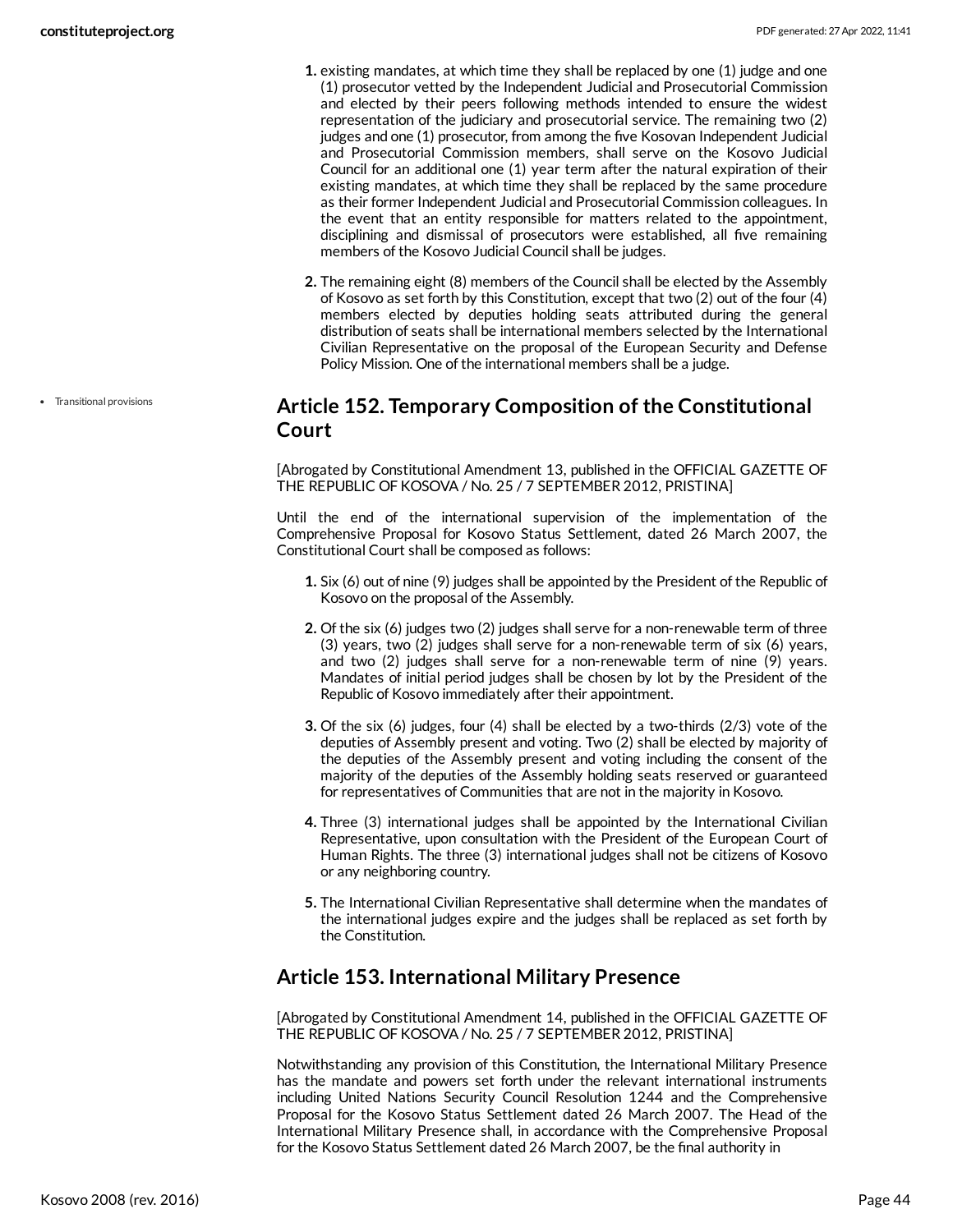theatre regarding interpretation of those aspects of the said Settlement that refer to the International Military Presence. No Republic of Kosovo authority shall have jurisdiction to review, diminish or otherwise restrict the mandate, powers and obligations referred to in this Article.

#### <span id="page-44-0"></span>**Article 154. Kosovo Protection Corps**

[Abrogated by Constitutional Amendment 15, published in the OFFICIAL GAZETTE OF THE REPUBLIC OF KOSOVA / No. 25 / 7 SEPTEMBER 2012, PRISTINA]

The Kosovo Protection Corps shall be dissolved within one year after entry into force of this Constitution. Until such dissolution, the International Military Presence, in consultation with the International Civilian Representative and the Republic of Kosovo, shall exercise executive authority over the Kosovo Protection Corps and shall decide on the schedule of its dissolution.

#### <span id="page-44-1"></span>**Article 155. Citizenship**

[Moved to Chapter I by Constitutional Amendment 16, published in the OFFICIAL GAZETTE OF THE REPUBLIC OF KOSOVA / No. 25 / 7 SEPTEMBER 2012, PRISTINA]

- **1.** All legal residents of the Republic of Kosovo as of the date of the adoption of this Constitution have the right to citizenship of the Republic of Kosovo.
- **2.** The Republic of Kosovo recognizes the right of all citizens of the former Federal Republic of Yugoslavia habitually residing in Kosovo on 1 January 1998 and their direct descendants to Republic of Kosovo citizenship regardless of their current residence and of any other citizenship they may hold.

#### <span id="page-44-2"></span>**Article 156. Refugees and Internally Displaced Persons**

[Moved to Chapter II by Constitutional Amendment 16, published in the OFFICIAL GAZETTE OF THE REPUBLIC OF KOSOVA / No. 25 / 7 SEPTEMBER 2012, PRISTINA]

The Republic of Kosovo shall promote and facilitate the safe and dignified return of refugees and internally displaced persons and assist them in recovering their property and possession.

#### <span id="page-44-3"></span>**Article 157. Auditor-General of Kosovo**

[Abrogated by Constitutional Amendment 18, published in the OFFICIAL GAZETTE OF THE REPUBLIC OF KOSOVA / No. 25 / 7 SEPTEMBER 2012, PRISTINA]

Until the end of the international supervision of the implementation of the Comprehensive Proposal for Kosovo Status Settlement, dated 26 March 2007, the Auditor-General of the Republic of Kosovo shall be an international appointed by the International Civilian Representative.

#### <span id="page-44-4"></span>**Article 158. Central Banking Authority**

[Abrogated by Constitutional Amendment 19, published in the OFFICIAL GAZETTE OF THE REPUBLIC OF KOSOVA / No. 25 / 7 SEPTEMBER 2012, PRISTINA]

Until the end of the international supervision of the implementation of the Comprehensive Proposal for Kosovo Status Settlement, dated 26 March 2007, the Governor of the Central Bank of the Republic of Kosovo shall be appointed by the President of the Republic of Kosovo following consent by the International Civilian Representative.

• Protection of stateless persons

Requirements for birthright citizenship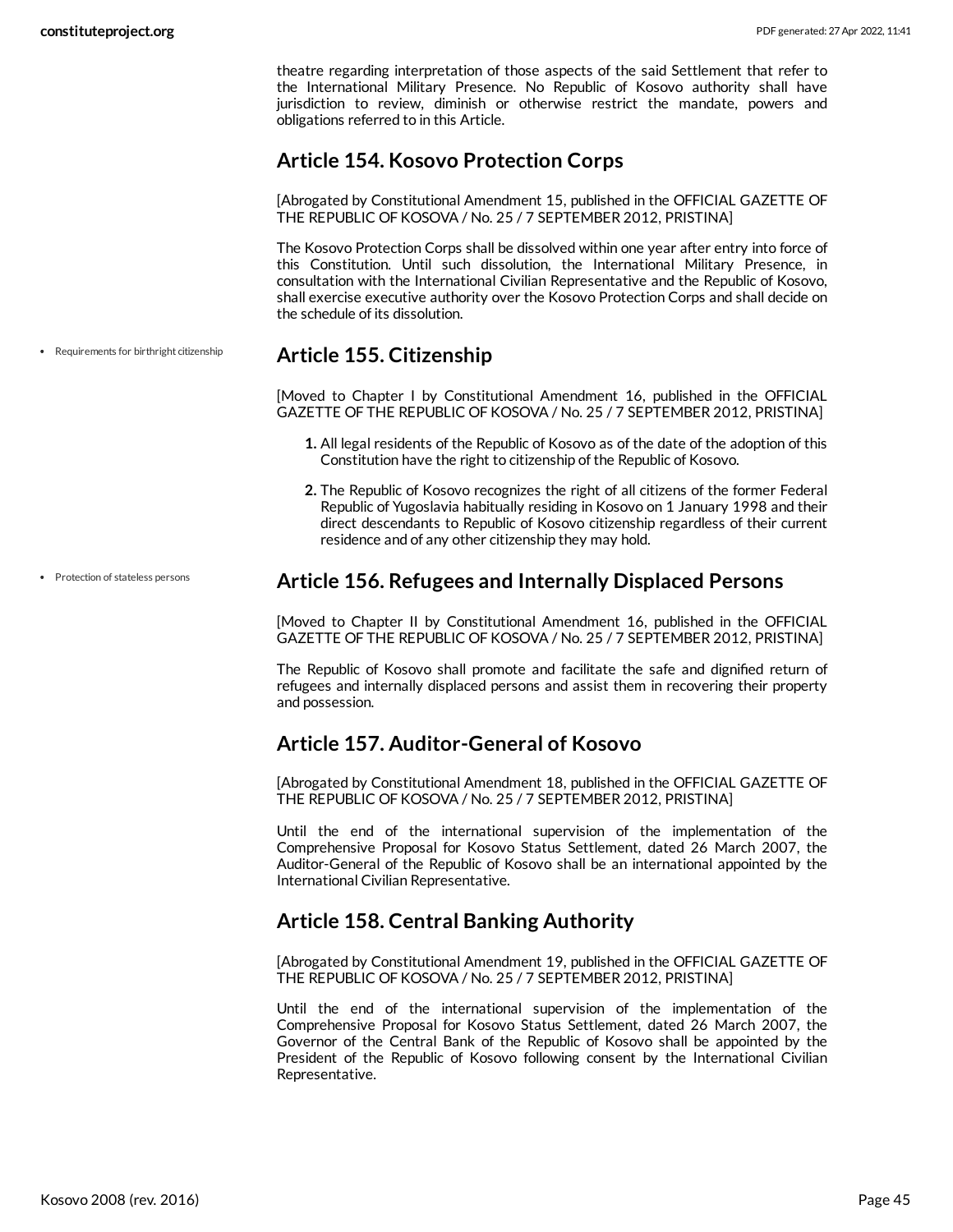#### <span id="page-45-0"></span>**Article 159. Socially Owned Enterprises and Property**

#### <span id="page-45-1"></span>**Article 160. Publicly Owned Enterprises**

#### <span id="page-45-2"></span>**Article 161. Transitional Provision**

[As amended by Constitutional Amendment 22, published in the OFFICIAL GAZETTE OF THE REPUBLIC OF KOSOVA / No. 25 / 7 SEPTEMBER 2012, PRISTINA]

The individuals appointed by the International Civilian Representatives in accordance with the Comprehensive Proposal for the Kosovo Status Settlement, 26 March 2007 whose appointments have not been terminated prior to the declaration of the end of supervised independence shall continue to carry out their functions in the institution for the specified term of appointment. Kosovo shall accord to these individuals the same privileges and immunities as are enjoyed by diplomatic agents and their families under the Vienna Convention on Diplomatic Relations.

#### <span id="page-45-3"></span>**Article 162 - NEW. The Specialist Chambers and the Specialist Prosecutor's Office**

[Added by Constitutional Amendment 24, published in the OFFICIAL GAZETTE OF THE REPUBLIC OF KOSOVA / No. 20 / 5 AUGUST 2015, PRISTINA]

<span id="page-45-4"></span>Notwithstanding any provision in this Constitution:

- **1.** To comply with its international obligations in relation to the Council of Europe Parliamentary Assembly Report Doc 12462 of 7 January 2011, the Republic of Kosovo may establish Specialist Chambers and a Specialist Prosecutor's Office within the justice system of Kosovo. The organization, functioning and jurisdiction of the Specialist Chambers and Specialist Prosecutor's Office shall be regulated by this Article and by a specific law.
- **2.** The Specialist Chambers and Specialist Prosecutor's Office shall uphold the protections enshrined within Chapter IIof the Constitution, and in particular shall act in compliance with the international human rights standards guaranteed by Article 22 and subject to Article 55.
- **3.** A Specialist Chamber of the Constitutional Court, composed of three (3) international judges appointed in addition to the judges referred to in Article 114 (1), shall exclusively decide any constitutional referrals under Article 113 of the Constitution relating to the Specialist Chambers and Specialist Prosecutor's Office in accordance with a specific law.
- **4.** The Specialist Chambers and the Specialist Prosecutor's Office shall have full legal and juridical personality and shall have all the necessary powers and mandate for their operation, judicial co-operation, assistance, witness protection, security, detention and the service of sentence outside the territory of Kosovo for anyone convicted, as well as in relation to the management of any residual matters after finalization of the mandate. Arrangements arising from the exercise of these powers are not subject to Article 18.
- **5.** Before entering into any international treaty with a third state relating to judicial cooperation, which would otherwise require ratification under Article 18, the Specialist Chambers shall seek the agreement of the Government.
- **6.** The Specialist Chambers may determine its own Rules of Procedure and Evidence, in accordance with international human rights standards as enshrined in Article 22 and be guided by the Kosovo Code of Criminal Procedure. The Specialist Chamber of the Constitutional Court shall review the Rules to ensure compliance with Chapter II of the Constitution.
- **7.** The Specialist Chambers and the Specialist Prosecutor's Office may have a seat in Kosovo and a seat outside Kosovo. The Specialist Chambers and the Specialist

• International law

• International law

• Treaty ratification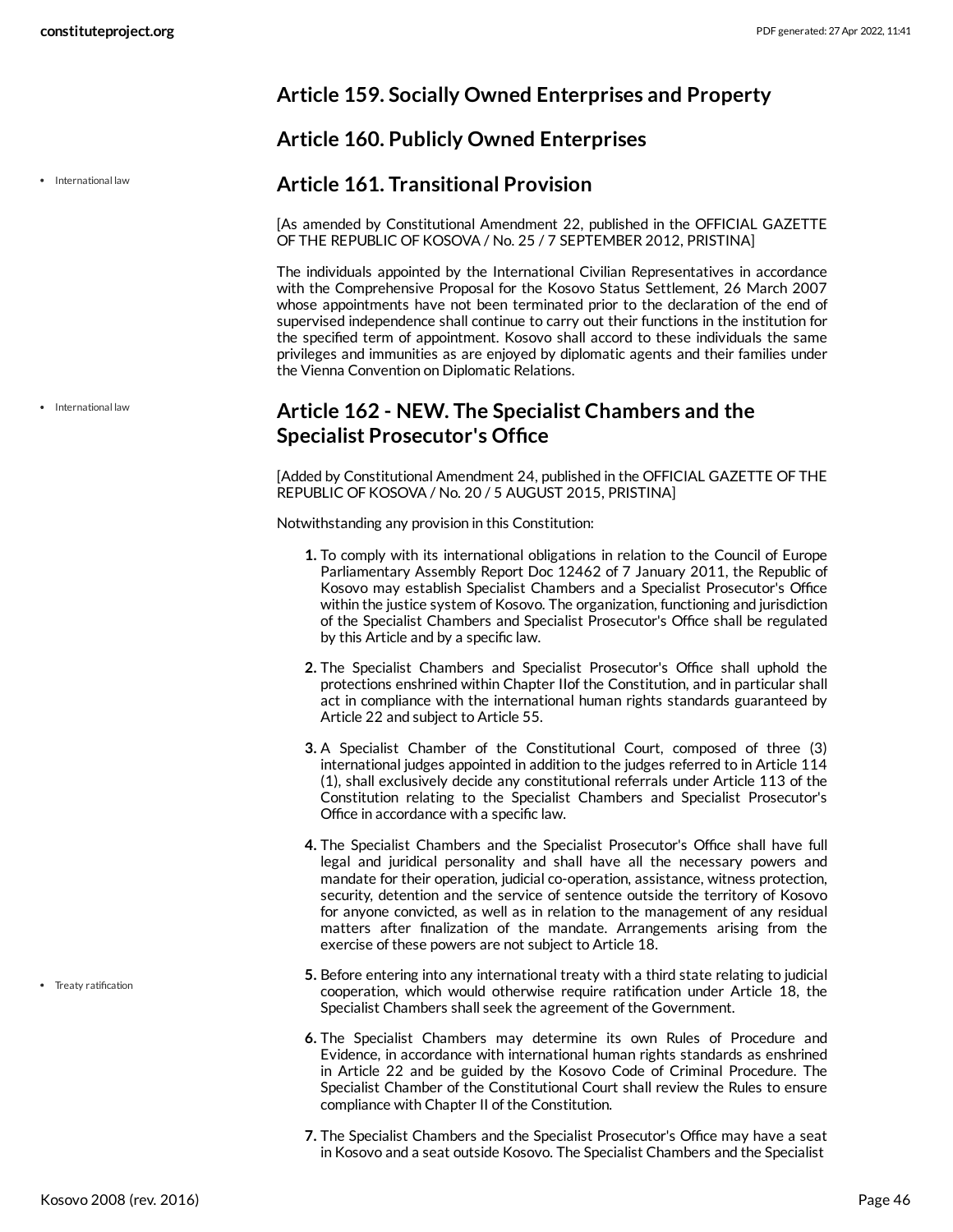- **7.** Prosecutor's Office may perform their functions at either seat or elsewhere, as required.
- **8.** Consistent with international law and pursuant to international agreements, any persons accused of crimes before the Specialist Chambers may be detained on remand and transferred to the Specialist Chambers sitting outside the territory of Kosovo. If found guilty and sentenced to imprisonment, any such persons may be transferred to serve their sentence in a third country, outside the territory of Kosovo, pursuant to arrangements concluded under paragraph 4.
- **9.** The official languages of the Specialist Chambers and the Specialist Prosecutor's Office shall be Albanian, Serbian and English. The Specialist Chambers and the Specialist Prosecutor may decide on the official use of language(s) for the exercise of their mandate.
- **10.** Appointment and oversight of judges and prosecutors and the oversight and administration of the Specialist Chambers and Specialist Prosecutor's Office shall be in accordance with a specific law.
- **11.** A separate Ombudsperson of the Specialist Chambers with exclusive responsibility for the Specialist Chambers and Specialist Prosecutor's Office shall be appointed and his/her function and reporting obligations determined by [a specific law]. Articles 133(2), 134, 135(1) and (2) shall not apply to the Ombudsperson for the Specialist Chambers. The Ombudsperson of Kosovo may also refer matters as provided by Article 135 (4).
- **12.** Specific administrative procedures, modalities, the organisation and functioning of the Specialist Chambers and Specialist Prosecutor's Office, the oversight, budgeting, auditing and other functions will be regulated by international agreement, by a specific law and through arrangements made under paragraph 4.
- **13.** The mandate of the Specialist Chambers and the Specialist Prosecutor's Office shall be for a period of five (5) years, unless notification of completion of the mandate in accordance with Law No. 04/L-274 occurs earlier.
- **14.** In the absence of notification of completion of the mandate under paragraph 12, the mandate of the Specialist Chambers and the Specialist Prosecutor's Office shall continue until notification of completion is made in accordance with Law No. 04/L-274 and in consultation with the Government.

# <span id="page-46-0"></span>**Annex: Amendments**

Transitional provisions

#### <span id="page-46-1"></span>**AMENDMENTS ON THE CONSTITUTION OF THE REPUBLIC OF KOSOVO REGARDING THE ENDING OF INTERNATIONAL SUPERVISION OF INDEPENDENCE OF KOSOVO**

[Published in the OFFICIAL GAZETTE OF THE REPUBLIC OF KOSOVA / No. 25 / 7 SEPTEMBER 2012, PRISTINA]

#### **Amendment 1**

Article 58, paragraph 4., shall be reworded with the following text:

The Republic of Kosovo shall adopt adequate measures as may be necessary to promote full and effective equality in all areas of economic, social, political and cultural life, among members of communities and the effective participation of communities and their members in public life and decision making. Such measures shall not be considered to be an act of discrimination.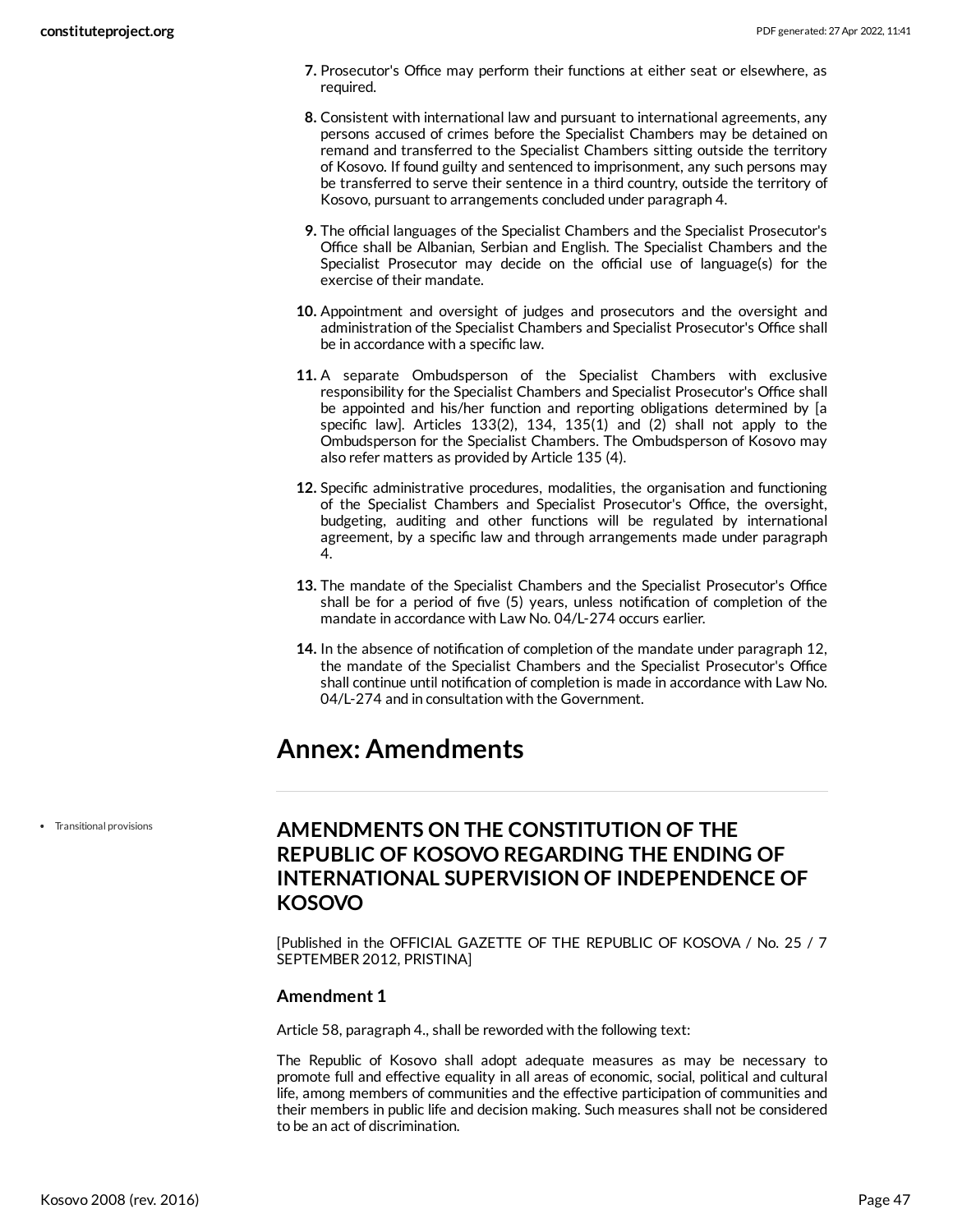#### **Amendment 2**

Article 81, paragraph 1. shall be reworded with the following text:

The following laws shall require for their adoption, amendment of abrogation both the majority of the Assembly deputies and the majority of the Assembly deputies who hold seats guaranteed for representatives of Communities that are not in the majority.

#### **Amendment 3**

Article 81 paragraph 1. item ( 5) shall be deleted and reworded as follows: Laws on protection of cultural heritage and special protected areas.

#### **Amendment 4**

Article 143 shall be deleted.

#### **Amendment 5**

Article 144 (Amendments), shall be moved to Chapter I -- Basic Provisions

#### **Amendment 6**

Article 145 (Continuity of International Agreements and Applicable Legislation), shall be moved to Chapter I -- Basic Provisions.

#### **Amendment 7**

Article 146 shall be deleted.

#### **Amendment 8**

Article 147 shall be deleted.

#### **Amendment 9**

Article 148 shall be deleted.

#### **Amendment 10**

Article 149 shall be deleted.

#### **Amendment 11**

Article 150 shall be deleted.

#### **Amendment 12**

Article 151 shall be deleted.

#### **Amendment 13**

Article 152 shall be deleted.

#### **Amendment 14**

Article 153 shall be deleted.

#### **Amendment 15**

Article 154 shall be deleted.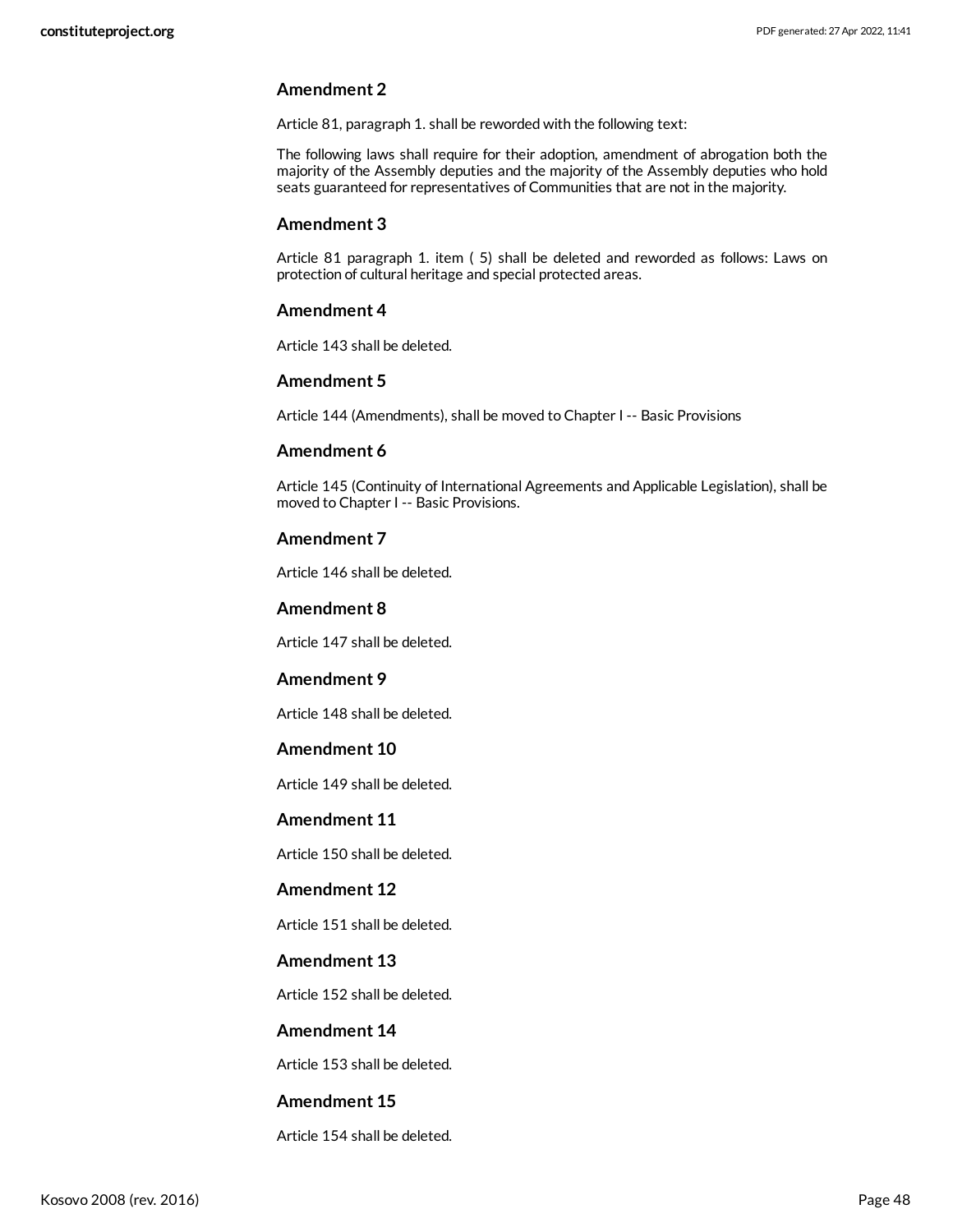#### **Amendment 16**

Article 155 (Citizenship), shall be moved to Chapter I -- Basic Provisions.

#### **Amendment 17**

Article 156 (Refugees and Internally Displaced Persons) shall be moved to Chapter II of the Constitution.

#### **Amendment 18**

Article 157 shall be deleted.

#### **Amendment 19**

Article 158 shall be deleted.

#### **Amendment 20**

Article 159 shall be deleted.

#### **Amendment 21**

Article 160 shall be deleted.

#### **Amendment 22**

Article 161 shall be deleted and a new Article shall be added as transitional provision with the following text:

Article 161 Transitional Provision

The individuals appointed by the International Civilian Representatives in accordance with the Comprehensive Proposal for the Kosovo Status Settlement, 26 March 2007 whose appointments have not been terminated prior to the declaration of the end of supervised independence shall continue to carry out their functions in the institution for the specified term of appointment. Kosovo shall accord to these individuals the same privileges and immunities as are enjoyed by diplomatic agents and their families under the Vienna Convention on Diplomatic Relations.

Decision of the Assembly of the Republic of Kosovo, No. 04-V-436 on September 7, 2012

#### <span id="page-48-0"></span>**AMENDMENT OF THE CONSTITUTION OF THE REPUBLIC OF KOSOVO**

[Published in the OFFICIAL GAZETTE OF THE REPUBLIC OF KOSOVA / No. 6 / 12 MARCH 2013, PRISTINA]

#### **I**

#### **Amendment 23**

Article 65, after point (14) there is added point (15), with the following text:

"(15) gives amnesty by the respective Law, which shall be approved by two-thirds (2/3) of the votes of all deputies of the Assembly."

**II.** Constitutional amendments shall enter into force immediately after their approval at the Assembly of Republic of Kosovo.

Decision of the Assembly of the Republic of Kosovo No. 04-V-553, 14 March 2013.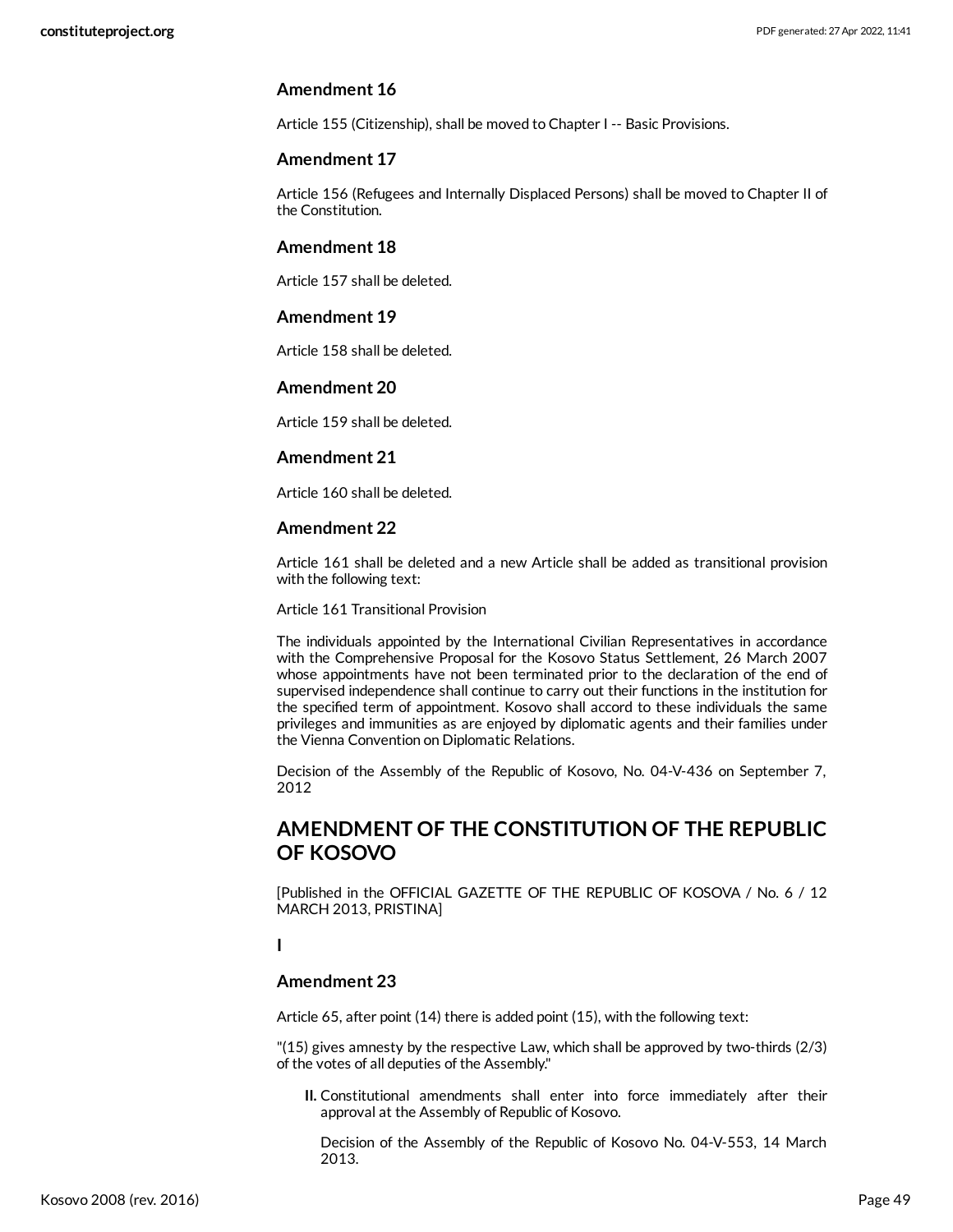#### <span id="page-49-0"></span>**AMENDMENT OF THE CONSTITUTION OF THE REPUBLIC OF KOSOVO**

[Published in the OFFICIAL GAZETTE OF THE REPUBLIC OF KOSOVA / No. 20 / 05 AUGUST 2015, PRISTINA]

**I**

#### **Amendment 24**

Following Article 161, a new Article should be added and amended as follows:

Article 162

[The Specialist Chambers and the Specialist Prosecutor's Office]

Notwithstanding any provision in this Constitution:

1- To comply with its international obligations in relation to the Council of Europe Parliamentary Assembly Report Doc 12462 of 7 January 2011, the Republic of Kosovo may establish Specialist Chambers and a Specialist Prosecutor's Office within the justice system of Kosovo. The organization, functioning and jurisdiction of the Specialist Chambers and Specialist Prosecutor's Office shall be regulated by this Article and by a specific law.

2- The Specialist Chambers and Specialist Prosecutor's Office shall uphold the protections enshrined within Chapter II of the Constitution, and in particular shall act in compliance with the international human rights standards guaranteed by Article 22 and subject to Article 55.

3- A Specialist Chamber of the Constitutional Court, composed of three (3) international judges appointed in addition to the judges referred to in Article 114 (1), shall exclusively decide any constitutional referrals under Article 113 of the Constitution relating to the Specialist Chambers and Specialist Prosecutor's Office in accordance with a specific law.

4- The Specialist Chambers and the Specialist Prosecutor's Office shall have full legal and juridical personality and shall have all the necessary powers and mandate for their operation, judicial co-operation, assistance, witness protection, security, detention and the service of sentence outside the territory of Kosovo for anyone convicted, as well as in relation to the management of any residual matters after finalization of the mandate. Arrangements arising from the exercise of these powers are not subject to Article 18.

5- Before entering into any international treaty with a third state relating to judicial cooperation, which would otherwise require ratification under Article 18, the Specialist Chambers shall seek the agreement of the Government.

6- The Specialist Chambers may determine its own Rules of Procedure and Evidence, in accordance with international human rights standards as enshrined in Article 22 and be guided by the Kosovo Code of Criminal Procedure. The Specialist Chamber of the Constitutional Court shall review the Rules to ensure compliance with Chapter II of the Constitution.

7- The Specialist Chambers and the Specialist Prosecutor's Office may have a seat in Kosovo and a seat outside Kosovo. The Specialist Chambers and the Specialist Prosecutor's Office may perform their functions at either seat or elsewhere, as required.

8- Consistent with international law and pursuant to international agreements, any persons accused of crimes before the Specialist Chambers may be detained on remand and transferred to the Specialist Chambers sitting outside the territory of Kosovo. If found guilty and sentenced to imprisonment, any such persons may be transferred to serve their sentence in a third country, outside the territory of Kosovo, pursuant to arrangements concluded under paragraph 4.

9- The official languages of the Specialist Chambers and the Specialist Prosecutor's Office shall be Albanian, Serbian and English. The Specialist Chambers and the Specialist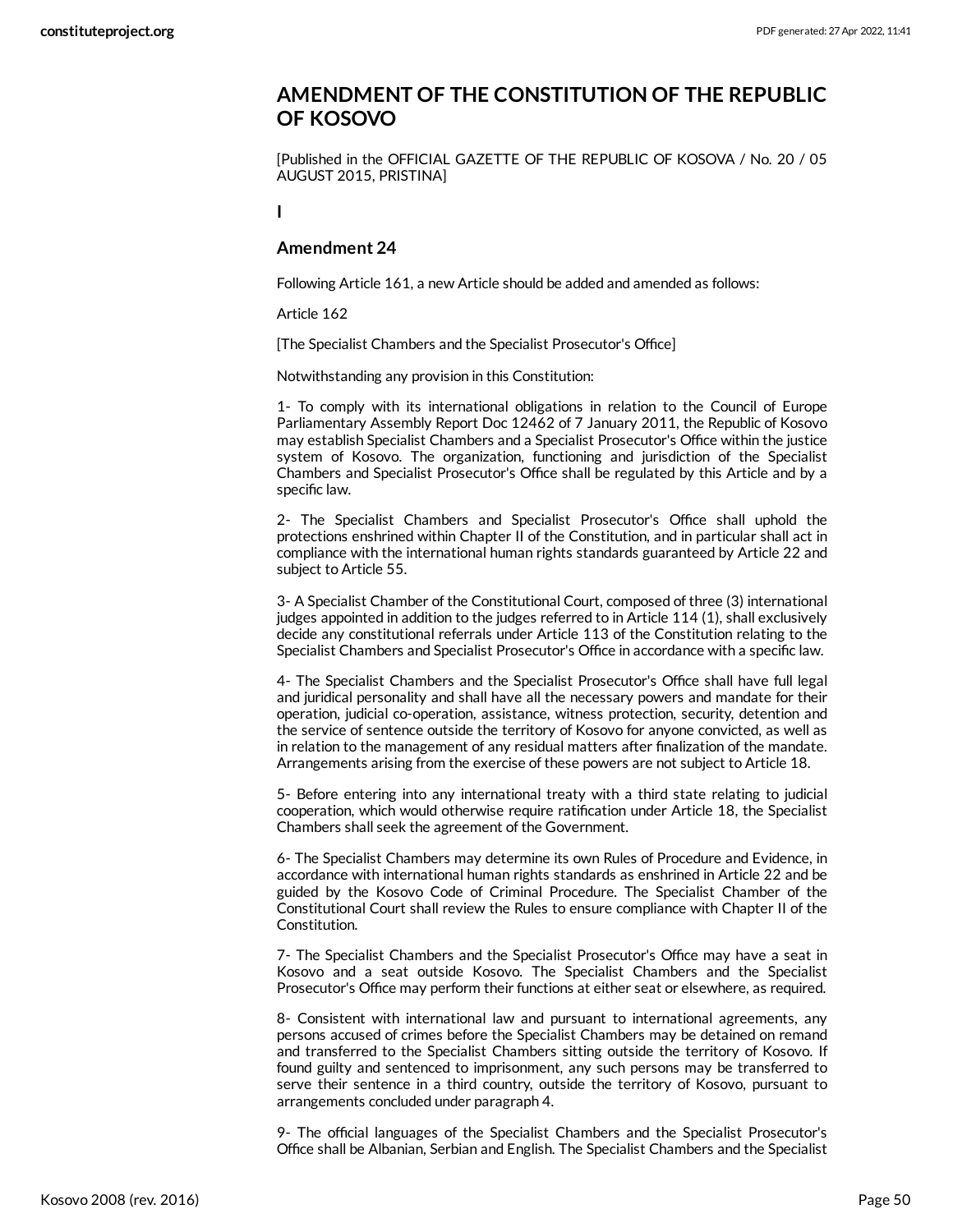Prosecutor may decide on the official use of language(s) for the exercise of their mandate.

10- Appointment and oversight of judges and prosecutors and the oversight and administration of the Specialist Chambers and Specialist Prosecutor's Office shall be in accordance with a specific law.

11- A separate Ombudsperson of the Specialist Chambers with exclusive responsibility for the Specialist Chambers and Specialist Prosecutor's Office shall be appointed and his/her function and reporting obligations determined by [a specific law]. Articles 133(2), 134, 135(1) and (2) shall not apply to the Ombudsperson for the Specialist Chambers. The Ombudsperson of Kosovo may also refer matters as provided by Article 135 (4).

12- Specific administrative procedures, modalities, the organisation and functioning of the Specialist Chambers and Specialist Prosecutor's Office, the oversight, budgeting, auditing and other functions will be regulated by international agreement, by a specific law and through arrangements made under paragraph 4.

13- The mandate of the Specialist Chambers and the Specialist Prosecutor's Office shall be for a period of five (5) years, unless notification of completion of the mandate in accordance with Law No. 04/L-274 occurs earlier.

14- In the absence of notification of completion of the mandate under paragraph 12, the mandate of the Specialist Chambers and the Specialist Prosecutor's Office shall continue until notification of completion is made in accordance with Law No. 04/L-274 and in consultation with the Government.

**II.** Constitutional amendments shall enter into force immediately upon their adoption by the Assembly of the Republic of Kosovo.

No.05 -D- 139 3 August 2015

Decision of the Assembly of the Republic of Kosovo No. 05-D-1 39, date: 3 August 2015

#### <span id="page-50-0"></span>**AMENDMENT OF THE CONSTITUTION OF THE REPUBLIC OF KOSOVO**

[Published in the OFFICIAL GAZETTE OF THE REPUBLIC OF KOSOVA / No. 9 / 11 MARCH 2016, PRISTINA]

**I**

#### **Amendment 25**

Article 108, paragraph 6, sub-paragraph 1 and 2 of the Constitution of the Republic of Kosovo shall be amended as follows:

(1) Seven (7) members shall be judges elected by the members of the judiciary.

(2) Two (2) members shall be elected by the deputies of the Assembly, holding seats attributed during the general distribution of seats and at least one of these two must be a judge."

**II.** Constitutional amendments shall enter into force immediately after their approval at the Assembly of the Republic of Kosovo.

No. 05-V-229 24 February 2016

Decision of the Assembly of the Republic of Kosovo No. 05-D-229, date: 24 February 2016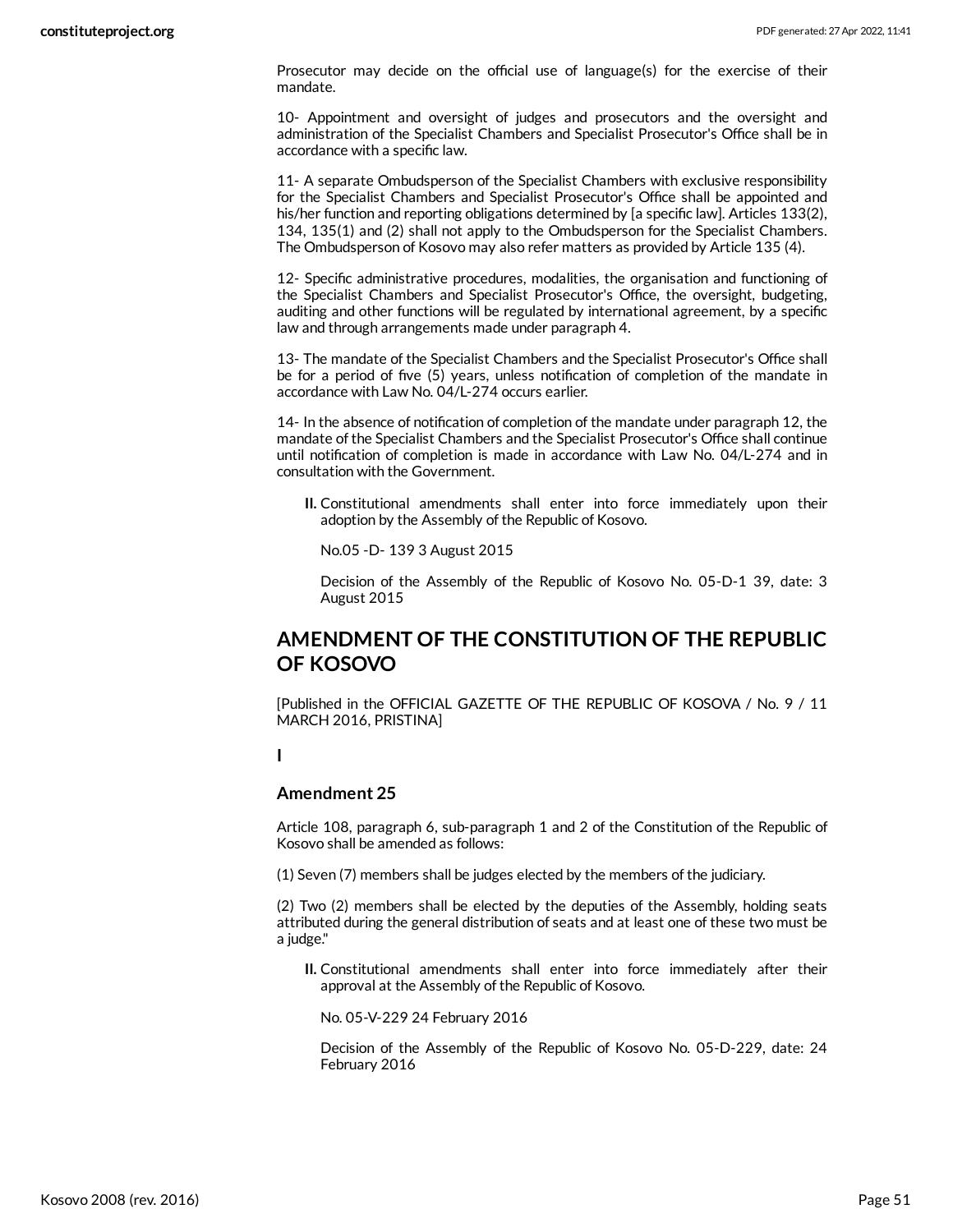# **Topic index**

#### A

| B                                                                                                                                          |  |
|--------------------------------------------------------------------------------------------------------------------------------------------|--|
|                                                                                                                                            |  |
|                                                                                                                                            |  |
| C                                                                                                                                          |  |
|                                                                                                                                            |  |
|                                                                                                                                            |  |
|                                                                                                                                            |  |
|                                                                                                                                            |  |
|                                                                                                                                            |  |
|                                                                                                                                            |  |
|                                                                                                                                            |  |
|                                                                                                                                            |  |
|                                                                                                                                            |  |
|                                                                                                                                            |  |
|                                                                                                                                            |  |
|                                                                                                                                            |  |
|                                                                                                                                            |  |
|                                                                                                                                            |  |
|                                                                                                                                            |  |
|                                                                                                                                            |  |
|                                                                                                                                            |  |
| D                                                                                                                                          |  |
|                                                                                                                                            |  |
|                                                                                                                                            |  |
|                                                                                                                                            |  |
| Duty to obey the constitution $\ldots \ldots \ldots \ldots \ldots \ldots \ldots \ldots \ldots \ldots \ldots \ldots \ldots$ . 8, 22, 27, 32 |  |
|                                                                                                                                            |  |
|                                                                                                                                            |  |
| E                                                                                                                                          |  |
|                                                                                                                                            |  |
|                                                                                                                                            |  |
|                                                                                                                                            |  |
|                                                                                                                                            |  |
|                                                                                                                                            |  |
|                                                                                                                                            |  |
|                                                                                                                                            |  |
|                                                                                                                                            |  |
|                                                                                                                                            |  |
|                                                                                                                                            |  |
|                                                                                                                                            |  |
|                                                                                                                                            |  |
|                                                                                                                                            |  |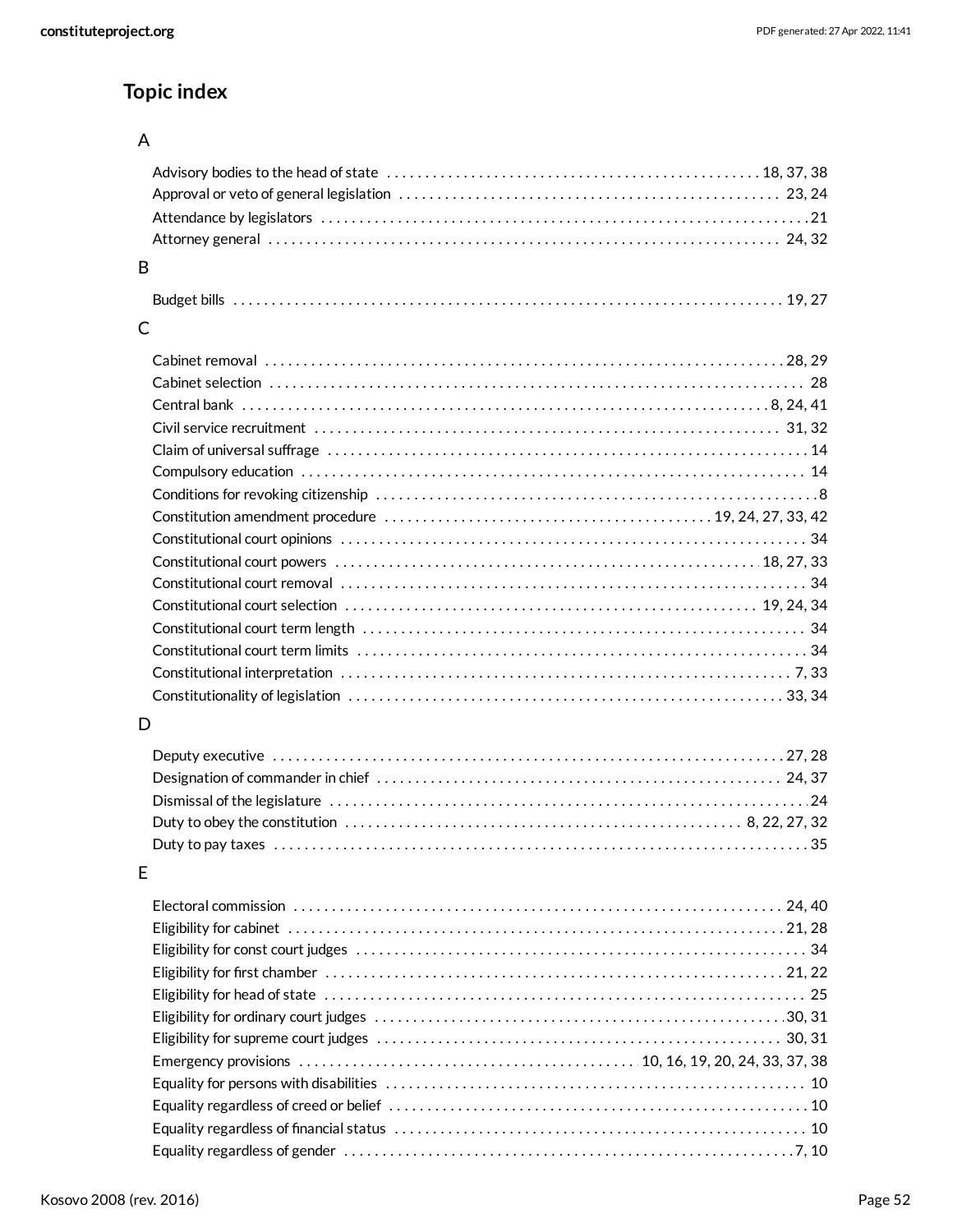#### F

#### G

|--|--|--|--|

#### H

I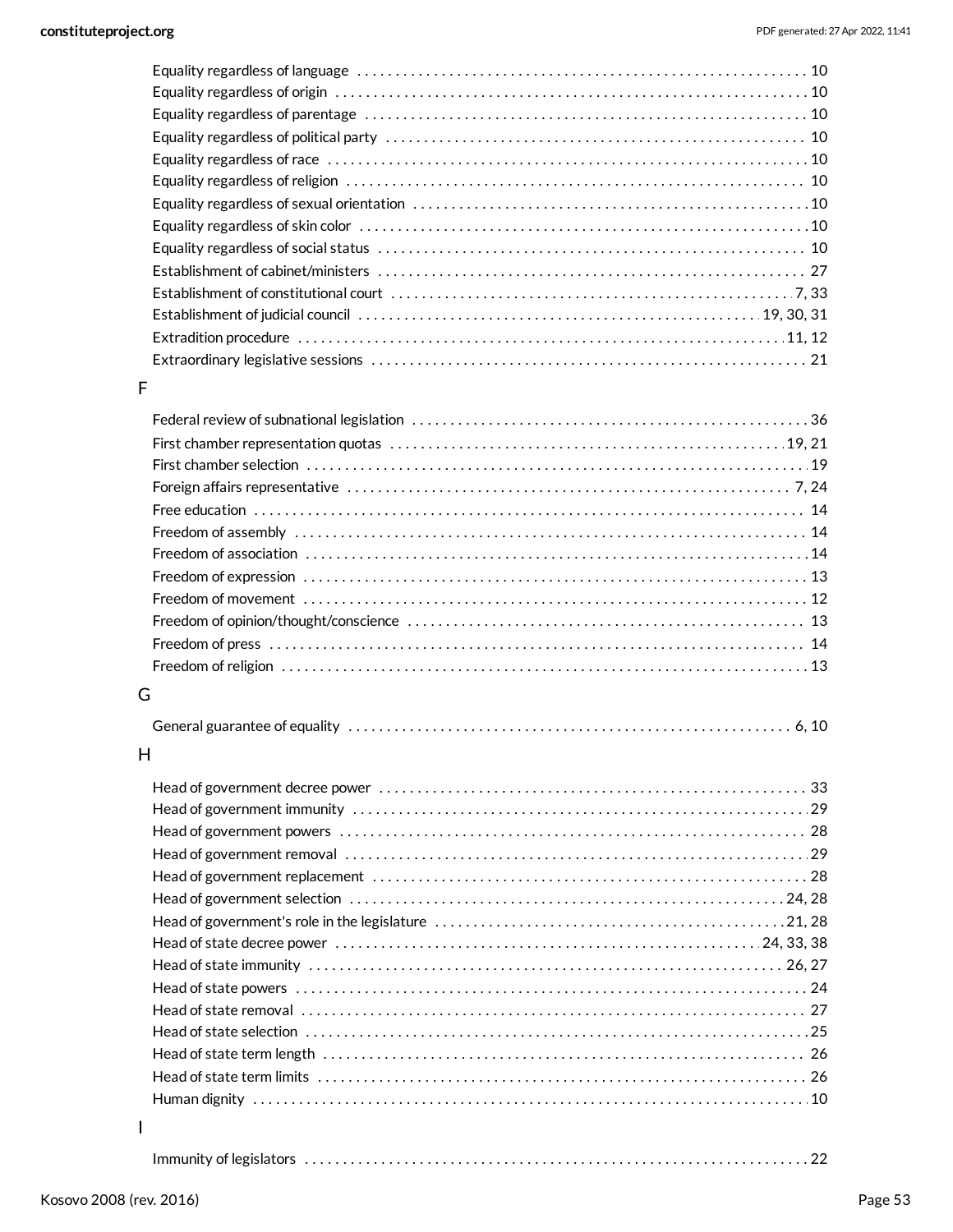| Inalienable rights $\dots\dots\dots\dots\dots\dots\dots\dots\dots\dots\dots\dots\dots\dots\dots\dots\dots\dots$ |  |
|-----------------------------------------------------------------------------------------------------------------|--|
|                                                                                                                 |  |
|                                                                                                                 |  |
|                                                                                                                 |  |
|                                                                                                                 |  |
|                                                                                                                 |  |
| J                                                                                                               |  |
|                                                                                                                 |  |
| L                                                                                                               |  |
|                                                                                                                 |  |
|                                                                                                                 |  |
|                                                                                                                 |  |
|                                                                                                                 |  |
|                                                                                                                 |  |
|                                                                                                                 |  |
|                                                                                                                 |  |
|                                                                                                                 |  |
| M                                                                                                               |  |
|                                                                                                                 |  |
|                                                                                                                 |  |
|                                                                                                                 |  |
|                                                                                                                 |  |
|                                                                                                                 |  |
|                                                                                                                 |  |
| N                                                                                                               |  |
|                                                                                                                 |  |
|                                                                                                                 |  |
|                                                                                                                 |  |
|                                                                                                                 |  |
|                                                                                                                 |  |
| O                                                                                                               |  |
|                                                                                                                 |  |
|                                                                                                                 |  |
|                                                                                                                 |  |
|                                                                                                                 |  |
|                                                                                                                 |  |
|                                                                                                                 |  |
| P                                                                                                               |  |
|                                                                                                                 |  |
|                                                                                                                 |  |
|                                                                                                                 |  |
|                                                                                                                 |  |
|                                                                                                                 |  |
|                                                                                                                 |  |
|                                                                                                                 |  |
|                                                                                                                 |  |
|                                                                                                                 |  |
|                                                                                                                 |  |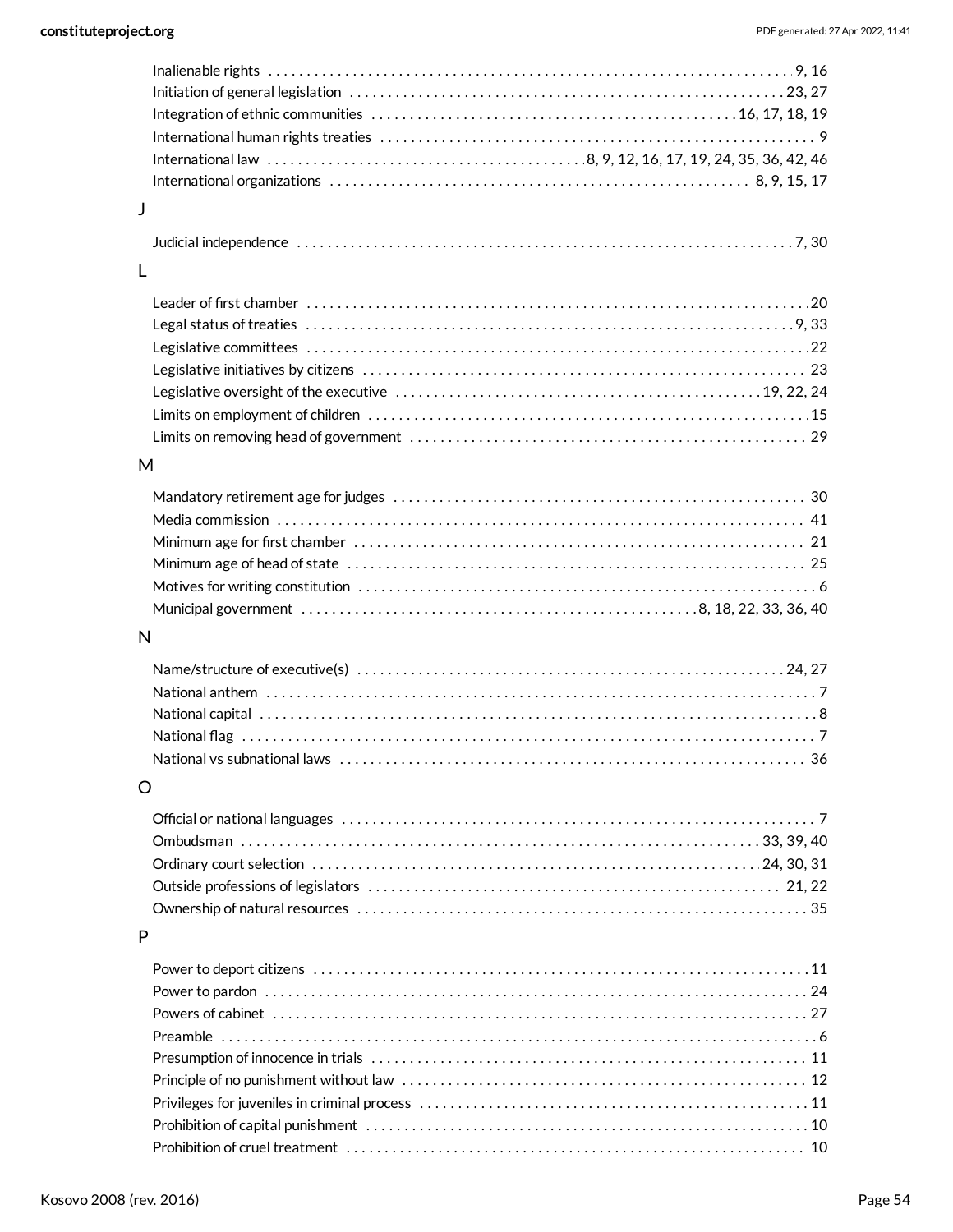| Q |  |
|---|--|
|   |  |

#### R

| Right to pre-trial release …………………………………………………………………………11 |  |
|-----------------------------------------------------------|--|